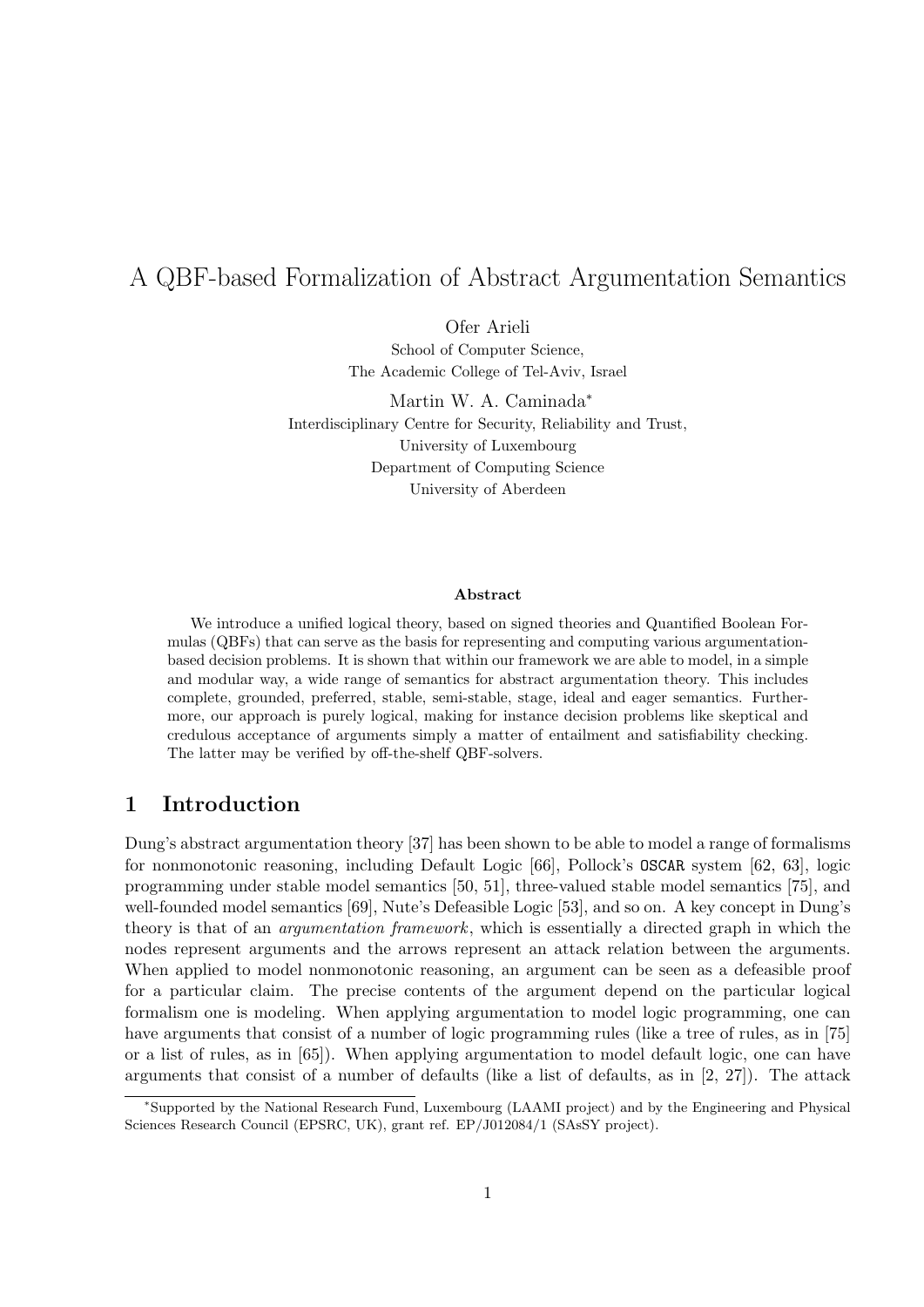relation (the arrows in the graph) then states which of these defeasible proofs can be seen as reasons against other defeasible proofs.

When applied in the context of nonmonotonic reasoning, argumentation can be seen as a three steps process. In the first step, one starts with a knowledge base (like a logic program or a default theory) and constructs the associated argumentation framework. In the second step one selects zero or more sets of arguments, according to a pre-defined criterion called an *argumentation semantics*. A key feature of an argumentation semantics is that it is defined purely on the structure of the graph (argumentation framework) without looking on the actual contents of the arguments. In the third step, one starts with the (zero or more) sets of arguments yielded by the argumentation semantics, and for each of these sets of arguments one constructs the associated set of conclusions. This is usually done by identifying for each argument (defeasible proof) in the set the claim that it aims to prove.

The three step procedure sketched above can be used to model a wide range of formalisms for nonmonotonic reasoning. As an example, if one starts from a knowledge base consisting of a logic program, and constructs arguments as sequences of rules that attack each other on their weakly negated statements (Step 1), then applies the principle of *stable semantics* on the resulting argumentation framework (Step 2) and takes for each selected argument the head of its top-rule (Step 3), the resulting sets of conclusions are precisely the stable models (in the sense of [50]) of the logic program one started with [37]. Similar results have been obtained for default logic [37], logic programming under well-founded model and three-valued stable model semantics [37, 75], and Nute's defeasible logic [53].

One of the key advantages of the argumentation approach to nonmonotonic reasoning is that of modularization. The entailment process is remodeled in the form of three modular steps. Furthermore, the nonmonotonicity is isolated in the second step (applying argumentation semantics). The first step is monotonic, since having more information in the knowledge base leads to a superset of arguments and the associated widening of the attack relation. Similarly, the third step is monotonic, since a superset of arguments will yield an associated superset of conclusions. Only the second step is nonmonotonic, since the presence of additional arguments can cause other arguments not to be selected anymore by the argumentation semantics. Thus, the second step is the one that makes the overall process nonmonotonic.

Another advantage of the argumentation approach is that it becomes possible to specify nonmonotonic entailment in terms of dialogue (as is for instance done in [24, 30, 32] or other dialectical proof procedures like those in [34, 35, 38, 56, 65, 61, 71]). In contrast to traditional logical approaches, argumentation derives not so much what is *true* in a model theoretical way, but what is *defensible* in rational discussion. It turns out that some of the argumentation semantics that have been stated in the literature correspond to different ideas about what constitutes rational discussion.

Of the three step procedure, as pioneered by Dung [37], the second step has received the most subsequent research attention. Although one may say that an argumentation framework and the associated argumentation semantics (Step 2) should be seen as an *abstraction* of an argumentation formalism rather than a full argumentation formalism itself, such an abstraction can nevertheless be regarded as one of the simplest ways to examine the concept of nonmonotonicity, without having to deal with traditional notions of logical entailment. One particular issue to be aware of, however, is that as mentioned before, the argumentation semantics is defined purely on the structure of the graph, and does not examine the actual contents of the arguments. Although under some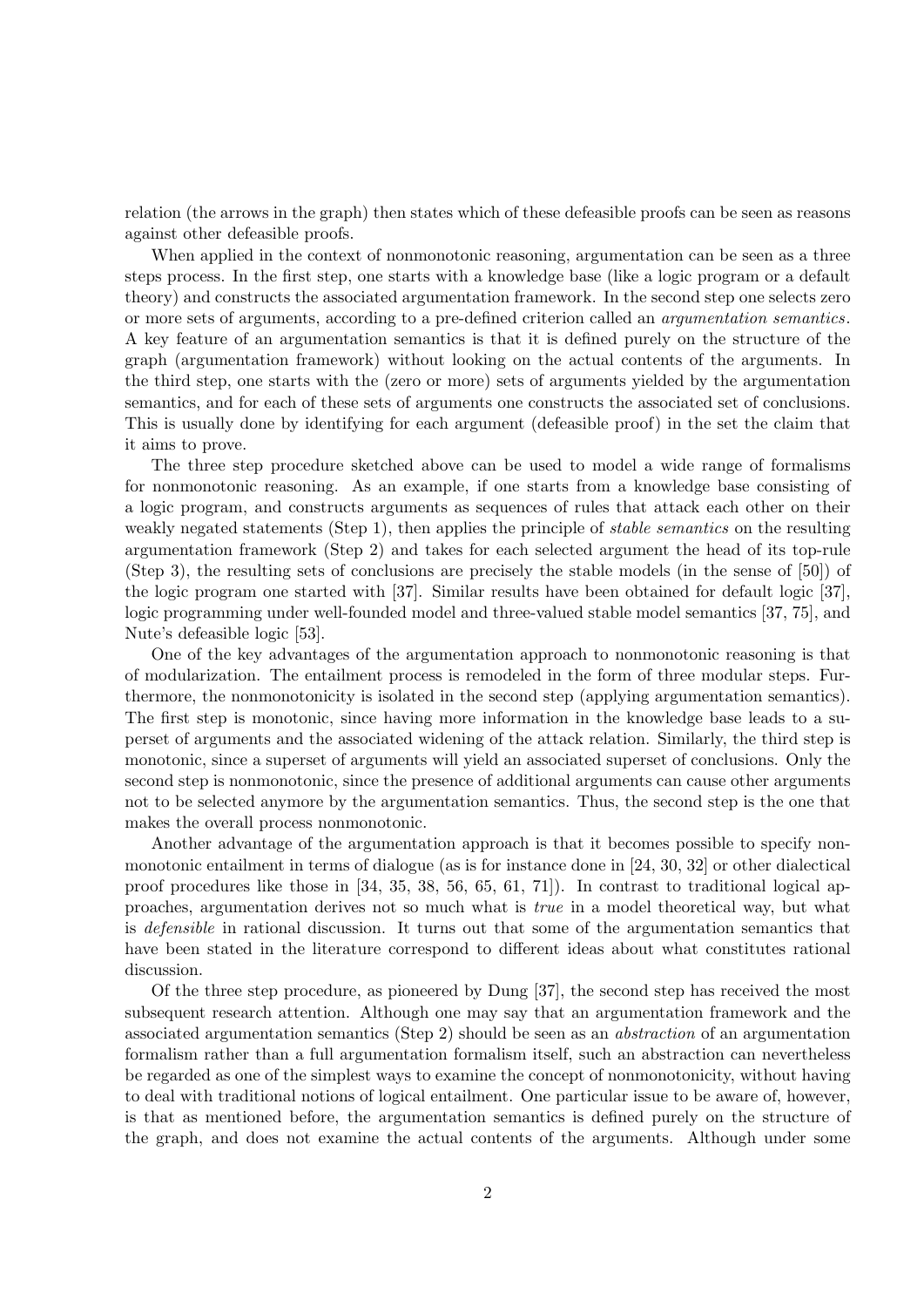circumstances this can lead to the selection of sets of arguments with inconsistent conclusions (as is for instance pointed out in [33]) it has also been shown that for a wide range of semantics (more specifically: for semantics that are *admissibility-based*) the resulting conclusions will not only be consistent but also satisfy other desirable properties, provided that the argumentation framework is constructed (Step 1) according to particular principles (see [26, 52, 64] for more details). This makes admissibility-based semantics of particular interest compared to non-admissibility based semantics.

Several admissibility-based semantics have been stated in the literature, including grounded, complete, preferred and stable semantics [37], semi-stable semantics [21, 70], ideal semantics [38] and eager semantics [22]. One particular issue that has been studied recently is how these semantics can be expressed in a purely logical way. It was shown that complete and stable semantics can be expressed in propositional logic [14, 28] and grounded, preferred, and semi-stable semantics can be expressed using second-order modal logic [54, 55].

In this paper we provide a uniform and simple approach, based on signed theories and quantified Boolean formulas (QBFs), that is able to adequately capture *all* of the above mentioned argumentation semantics. QBFs are formulas involving only propositional languages and quantifications over propositional variables. Their application is vast, covering many areas among which are planning [67], verification [12, 59], and different computational paradigms for non-monotonic reasoning, such as default reasoning [15], circumscribing inconsistent theories [16] and computations of belief revision operators [36]. In our case, the use of signed theories and QBFs implies that decision problems like skeptical and credulous acceptance of arguments are a matter of logical entailment and satisfiability, which can be verified by existing QBF-solvers.

The rest of this paper is organized as follows: In the next section we review the main notions for our framework. We recall the two most common methods of giving a semantics to abstract argumentation frameworks (Sections 2.1 and 2.2), and review the means for expressing them by propositional logical theories, namely by signed formulas in the context of three-valued semantics (Section 2.3). Then, in Section 3, we show how complete semantics, which serves as the basis of many other admissibility-based semantics, can be described using three-valued semantics and signed theories. This also yields a simple way of representing stable semantics (Section 3.2). Based on these results, in Section 4 we continue to model grounded, preferred, semi-stable, ideal and eager semantics, using an approach based on quantified Boolean formulas, similar to the one taken in [3, 7] for reasoning with paraconsistent preferential entailments, and in [8] for repairing inconsistent databases. To illustrate that our approach is not restricted to admissibility-based semantics, we also show how the notion of stage semantics [23, 70] can be represented in our framework.

A clear advantage of approaches based on pure logic, including the present one, is that these allow one to reuse standard and well-studied notions, notations, techniques and results from formal logic, and apply them in the context of argumentation theory. In the last part of this paper (Section 5 onwards) we discuss some of the benefits of our approach and compare it to related works. To the best of our knowledge, our approach is the most comprehensive and uniform formalization of argumentation semantics which is based on pure logic and remains, ultimately, on the propositional  $level.<sup>1</sup>$ 

<sup>&</sup>lt;sup>1</sup>A short version of this paper, containing the material in Sections 2–4 (without full proofs), was presented at COMMA'2012 [6]. In addition to containing the full proofs, the current paper shows that a 3-valued semantics suffices for our needs, rather than the 4-valued semantics applied in [6]. It should be mentioned, however, that 4-valued semantics do have an added value for specifying the semantics of argumentation frameworks when the aim is to support conflict-tolerance, as explained in [4].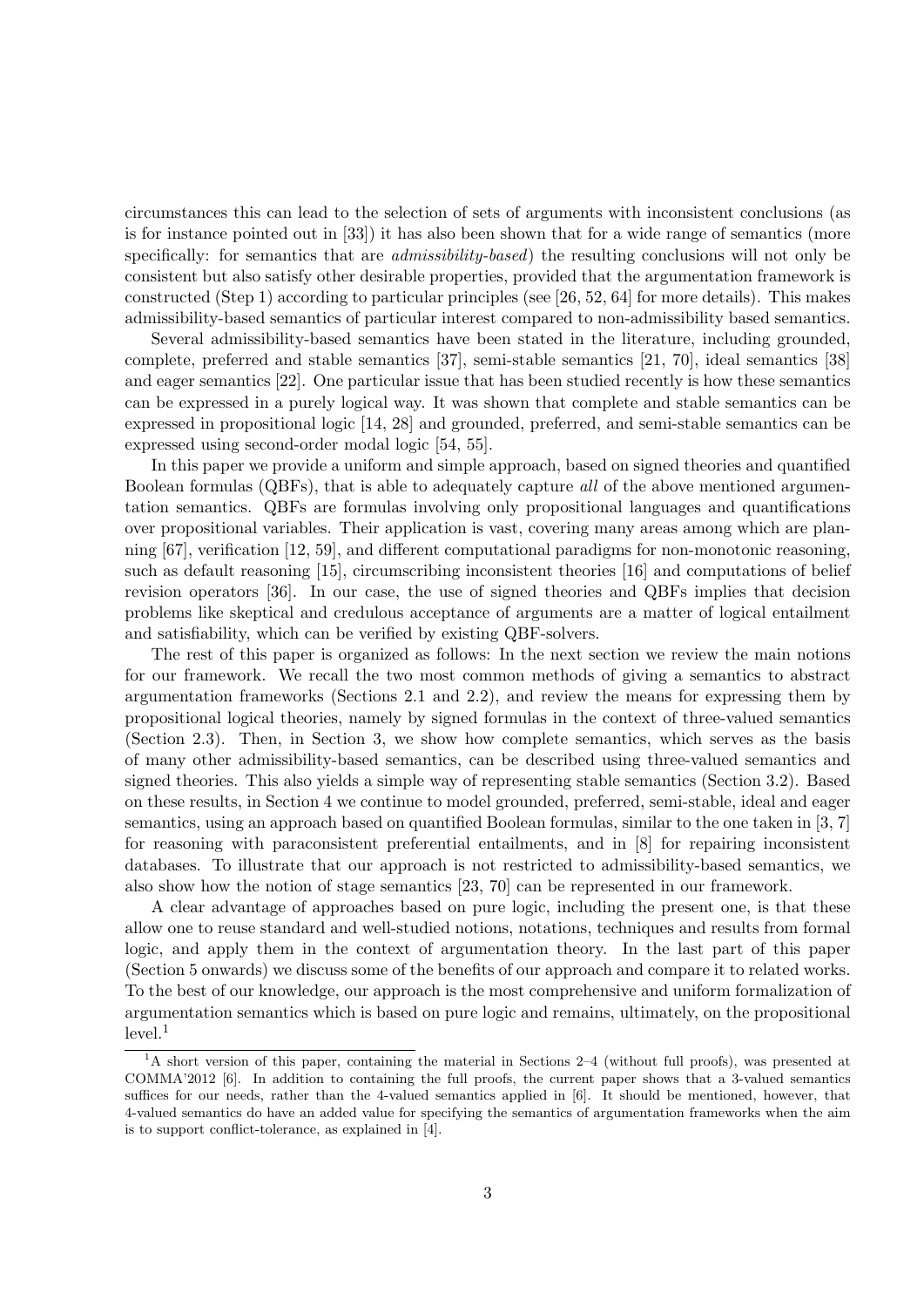### **2 Preliminaries**

First, we briefly review some of the basic definitions of argumentation theory, based on Dung's seminal work [37]. In this paper we restrict ourselves to consider only *finite* argumentation frameworks.

**Definition 1.** A (finite) *argumentation framework* is a pair  $A = \langle Ar, att \rangle$ , where Ar is a finite set, the elements of which are called *arguments*, and *att* is a binary relation on  $Ar \times Ar$  whose instances are called *attacks*. When  $(A, B) \in$  *att* we say that *A attacks B* (or that *B* is *attacked by A*).

One of the key questions of argumentation theory is what are the combinations of arguments that can collectively be accepted for a given argumentation framework. One can distinguish two main approaches for answering this question. The first and oldest approach is based on *argument extensions* [10, 37]. The second somewhat newer approach is based on *argument labellings* [20, 28, 57, 70]. Below, we recall both of these approaches.

#### **2.1 Extension-Based Semantics**

The purpose of the extension-based approach is to define sets of arguments that can collectively be accepted in a framework. For defining different kinds of extensions we first define the notions of *conflict-freeness* and *defense*.

**Definition 2.** Let  $A = \langle Ar, att \rangle$  be an argumentation framework,  $A \in Ar$  an argument, and *Args*  $\subseteq$  *Ar* a set of arguments. We denote by  $A^+$  the set of arguments attacked by *A*, i.e.,  $A^+ = \{B \in Ar \mid att(A, B)\}\$ , and denote by  $A^-$  the set of arguments that attack  $A$ , i.e.,  $A^- = \{B \in A\}$  $Ar \mid \text{att}(B, A)$ }. Similarly,  $\text{Args}^+ = \bigcup_{A \in \text{Args}} A^+$  and  $\text{Args}^- = \bigcup_{A \in \text{Args}} A^-$  denote, respectively, the set of arguments that are attacked by some argument in *Args* and those arguments that attack some argument in *Args*. The set  $Args \cup Args^+$  is called the *range* of *Args*. Now,

- *Args* is *conflict-free* iff *Args∩Args*<sup>+</sup> = *∅* (no argument in *Args* is attacked by another argument in *Args*),
- *Args defends A* iff *A<sup>−</sup> ⊆ Args*<sup>+</sup> (any argument that attacks *A* is attacked by *Args*),
- $F(Args) ∈ 2<sup>Ar</sup>$  is defined by  $F(Args) = {A ∈ Ar | A<sup>−</sup> ⊆ Args<sup>+</sup>}$  (the set of the arguments that are defended by  $Args$ ),<sup>2</sup>
- *Args* is *admissible* for *A* iff *Args* is conflict-free and *Args ⊆ F*(*Args*).

The requirements defined above express basic properties that every plausible extension should have. Intuitively, a set of arguments is conflict-free if all of its elements 'can stand together' (since they do not attack each other), and admissibility guarantees that such elements 'can stand on their own', i.e., are able to respond to any attack by their own attack (see also [10]).

Next, we consider several acceptability semantics for an argumentation framework, as defined in [27]. It can be shown (see [27]) that the definitions below of grounded, preferred and stable semantics are in fact equivalent to Dung's original versions of the accessibility semantics with the same names. Furthermore, although our definitions of ideal and eager semantics deviate from the work of [25, 38], it is shown in Appendix A that our definition is in fact equivalent to the original ones.

<sup>2</sup> In terms of Dung [37], the arguments in *F*(*Args*) are *acceptable with respect to Args*.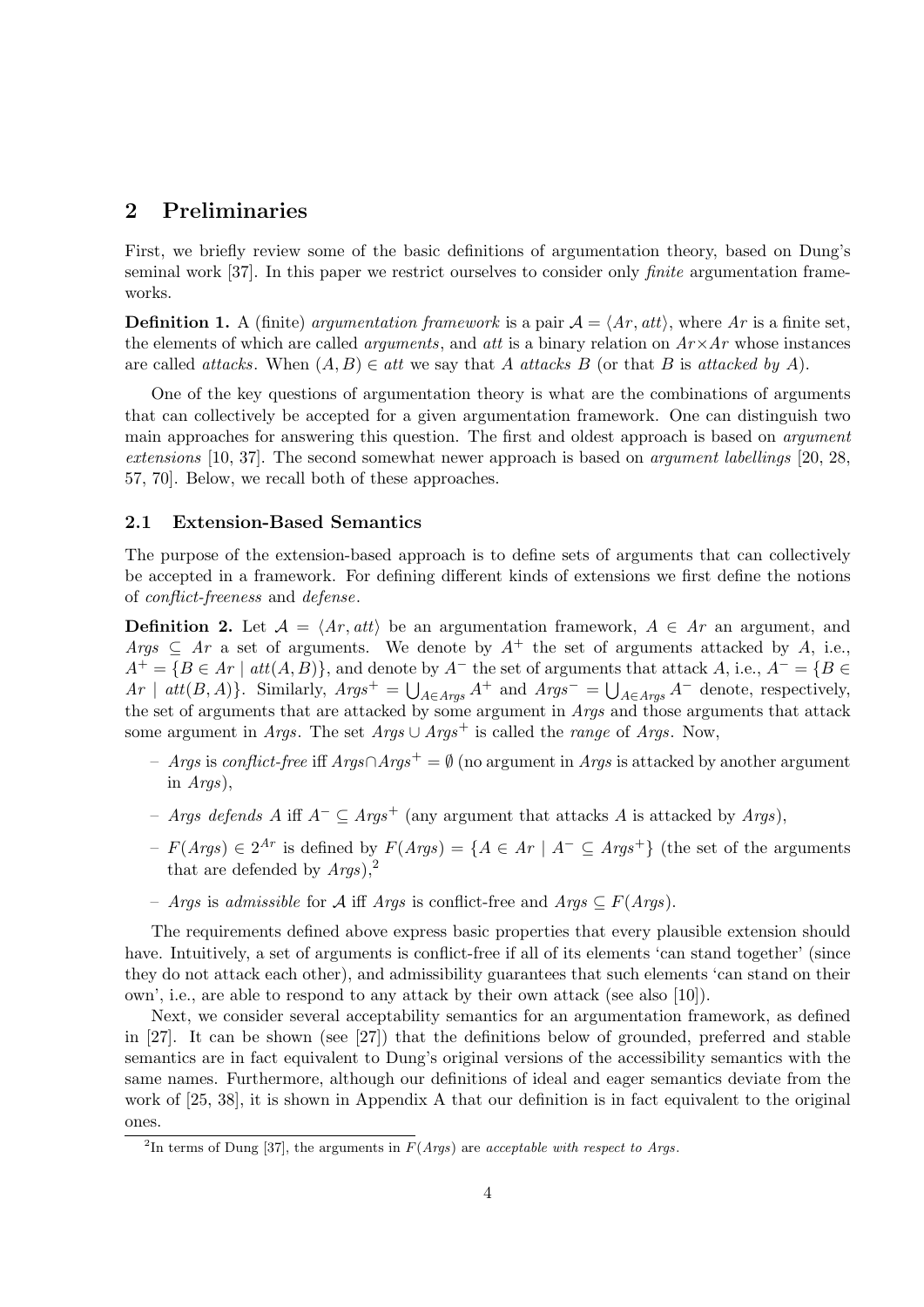**Definition 3.** Let  $\mathcal{A} = \langle Ar, att \rangle$  be an argumentation framework and  $Arg \subseteq Ar$  a conflict-free set of arguments. Below, the minimum and maximum are taken with respect to set inclusion.

- $-$  *Args* is a *complete extension* of  $\mathcal{A}$  iff  $Args = F(A \, \text{rgs}).$
- *Args* is a *grounded extension* of *A* iff it is a minimal complete extension of *A*.
- *Args* is a *preferred extension* of *A* iff it is a maximal complete extension of *A*.
- *Args* is an *ideal extension* of *A* iff it is a maximal complete extension that is a subset of each preferred extension of *A*.
- *Args* is a *stable extension* of  $A$  iff it is a complete extension of  $A$  and  $Args^+ = Ar\angle Args$ .
- *Args* is a *semi-stable extension* of *A* iff it is a complete extension of *A* where *Args ∪ Args*<sup>+</sup> is maximal among all complete extensions of *A*.
- *Args* is an *eager extension* of *A* iff it is a maximal complete extension that is a subset of each semi-stable extension of *A*.
- *Args* is a *stage extension* of *A* iff *Args ∪ Args*<sup>+</sup> is maximal among all conflict-free sets of *A*.

A well-known property of argumentation theory is that for each argumentation framework there exists exactly one grounded extension [37]. It contains all the arguments which are not attacked, as well as those arguments which are directly or indirectly defended by non-attacked arguments. Furthermore, for each argumentation framework there exists at least one complete extension, at least one preferred extension and zero or more stable extensions. Note that the notion of semistable extensions is similar to that of preferred extensions, where instead of maximizing *Args*, one maximizes its range,  $Args \cup Args^{+}$ . This also implies that for every (finite) argumentation framework there is at least one semi-stable extension, since such frameworks have at least one and at most a finite number of complete extensions from which one has to choose those with a maximal range. The definition of stage extensions is similar to that of semi-stable extensions, but with respect to conflict-free sets (rather than with respect to complete extensions, as in the case of of semi-stable extensions). Thus, similar arguments to those above imply that every finite argumentation framework has at least one stage extension.<sup>3</sup> Finally, the existence of preferred and semi-stable extensions in every (finite) argumentation framework respectively imply the existence of ideal and eager extensions in such frameworks. In [22, 38] it is shown that both the ideal and eager extensions of an argumentation framework are unique.

**Example 4.** An argumentation framework can be represented as a directed graph in which the arguments are represented as nodes and the attack relation is represented by arrows. Consider, for instance, the argumentation framework  $A_1$  of Figure 1. Here,  $\emptyset$ ,  $\{A\}$ ,  $\{B\}$  and  $\{B, D\}$  are admissible sets. The complete extensions of  $\mathcal{A}_1$  are  $\emptyset$ ,  $\{A\}$ , and  $\{B, D\}$ , the grounded extension is *∅*, the preferred extensions are *{A}* and *{B, D}*, the ideal extension is *∅*, the only stable extension

<sup>&</sup>lt;sup>3</sup>Recall that in this paper we consider only finite argumentation frameworks. However, it is interesting to note that in [31] it is shown that there exist infinite argumentation frameworks that do not have semi-stable extensions or stage extensions. Weydert [73] has shown, on the other hand, that even infinite argumentation frameworks have at least one semi-stable extension, as long as each argument has a finite number of attackers.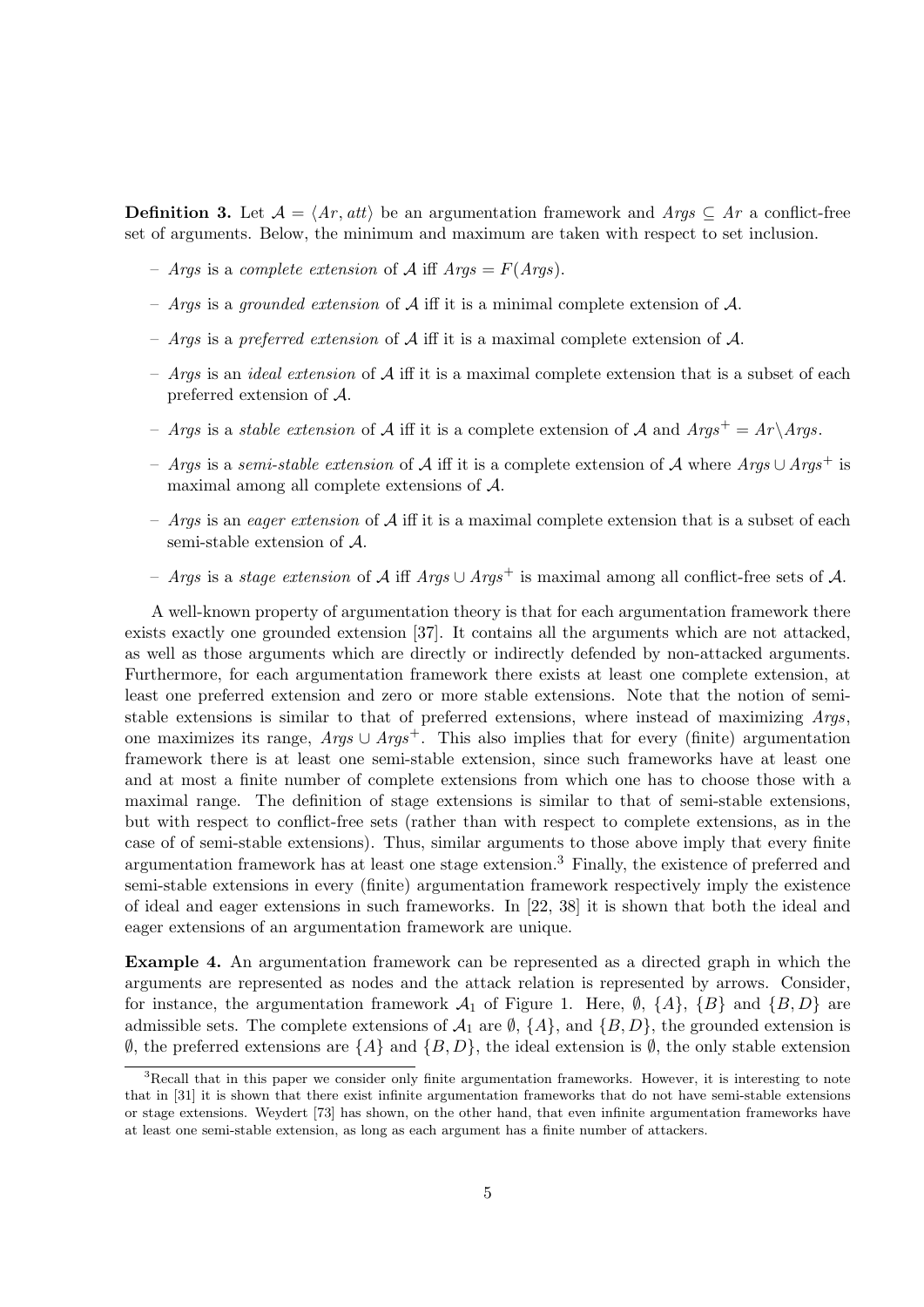

Figure 1: The argumentation framework *A*<sup>1</sup>

is *{B, D}*, and this is also the only semi-stable extension, eager extension, and stage extension of  $\mathcal{A}_1$ .<sup>4</sup>

For another example, consider the argumentation framework  $A_2$  of Figure 2. This time, the



Figure 2: The argumentation framework  $A_2$ 

conflict-free sets are  $\emptyset$ ,  $\{B\}$ ,  $\{C\}$ ,  $\{D\}$  and  $\{B,D\}$ . The admissible sets are  $\emptyset$ ,  $\{B\}$  and  $\{B,D\}$ . There is just one complete extension *{B, D}*, which is also the only grounded, preferred, ideal, semi-stable, eager and stage extension of  $A_2$ . Note that  $A_2$  does not have any stable extension.

#### **2.2 Labelling-Based Semantics**

An alternative way to describe argumentation semantics is based on the concept of an *argument labelling* [20, 28]. Below, we recall the main definitions and results concerning this approach (see also [25, 28]).

**Definition 5.** Let  $A = \langle Ar, att \rangle$  be an argumentation framework. An argument labelling is a complete function  $lab: Ar \rightarrow \{in, out, under\}.$  We shall sometimes write  $ln(lab)$  for  ${A \in Ar \mid h}$  $lab(A) = \text{in}$ ,  $Out(lab)$  for  $\{A \in Ar \mid lab(A) = \text{out}\}$  and  $Undec(lab)$  for  $\{A \in Ar \mid lab(A) = \text{undec}\}.$ 

An argument labelling (sometimes simply called a labelling) in essence expresses a position on which arguments one accepts (labelled in), which arguments one rejects (labelled out) and which arguments one abstains from having an explicit opinion about (labelled undec). Since a labelling *lab* can be seen as a partition of Ar, we sometimes write it as a triple  $\langle \ln(lab), Out(lab), Undec(lab)\rangle$ .

<sup>&</sup>lt;sup>4</sup>The latter follows from the fact that if an argumentation theory  $A$  has a stable extension  $E$ , this extension has maximal range:  $E \cup E^+$  is the whole set of arguments, thus  $E$  is also a semi-stable extension and a stage extension of *A*.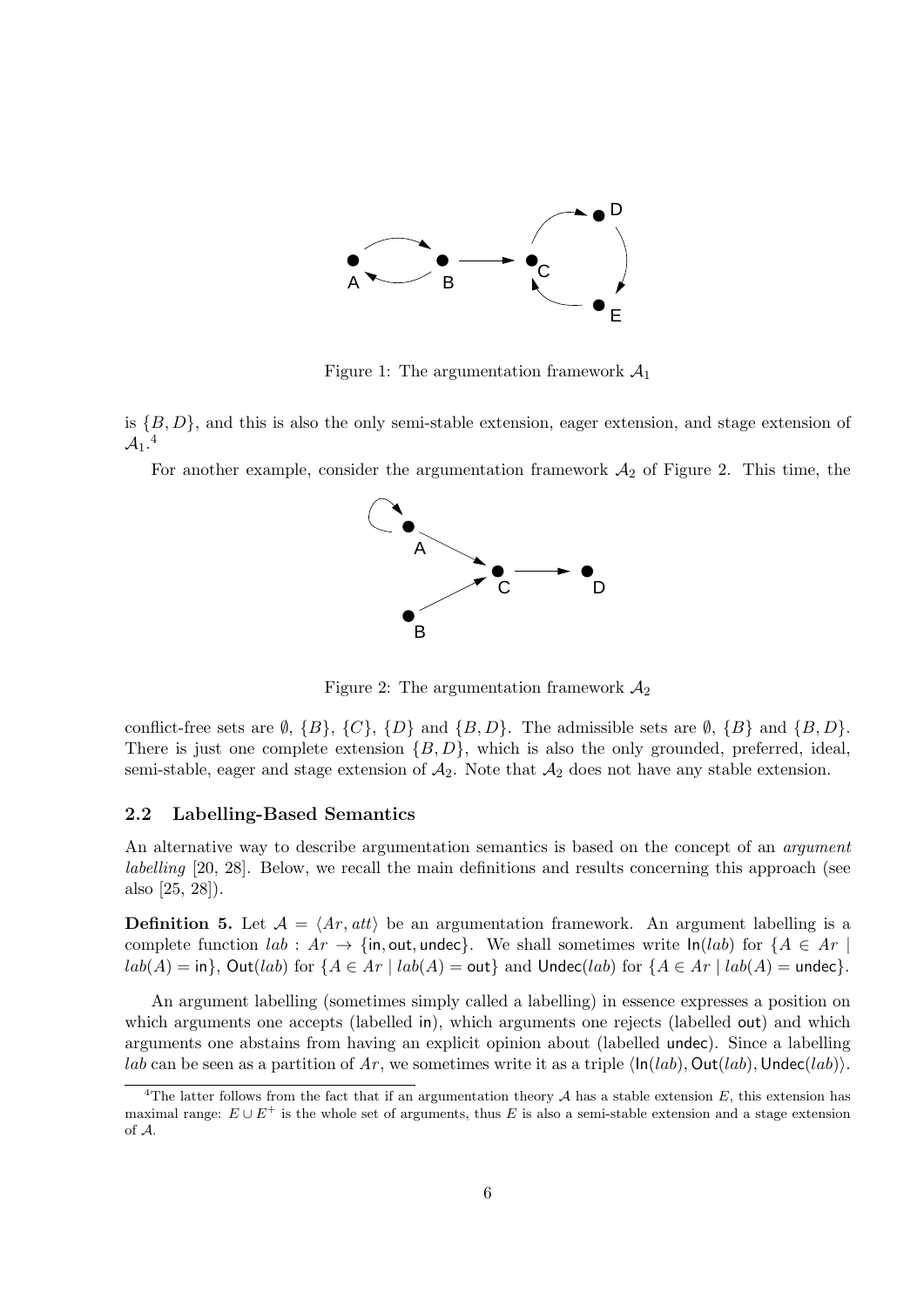Although a labelling allows one to express any position regarding which arguments to accept, reject and abstain, some of these positions can be seen as more reasonable than others. This motivates the next definition of particular kinds of labellings.

**Definition 6.** Consider the following conditions on a labelling *lab* and an argument A in a framework  $\langle Ar, att \rangle$ :

**Pos1:** If  $lab(A) =$  in then there is no  $B \in A^-$  such that  $lab(B) =$  in.

**Pos2:** If  $lab(A) =$  in then for every  $B \in A^-$  it holds that  $lab(B) =$  out.

**Neg:** If  $lab(A) =$  out then there exists some  $B \in A^-$  such that  $lab(B) =$  in.

**Neither:** If  $lab(A)$  = undec then not for every  $B \in A^-$  it holds that  $lab(B)$  = out and there does not exist a  $B \in A^-$  such that  $lab(B) = \text{in}$ .

Now, given a labelling *lab* of an argumentation framework *⟨Ar , att⟩*, we say that

- 1. *lab* is *conflict-free* if for every  $A \in Ar$  it satisfies conditions **Pos1** and **Neg**,
- 2. *lab* is *admissible* if for every  $A \in Ar$  it satisfies conditions **Pos2** and **Neg**,
- 3. *lab* is *complete* if it is admissible and for every  $A \in Ar$  it satisfies condition **Neither**.

It follows directly that every complete labelling is also an admissible labelling, and every admissible labelling is also a conflict-free labelling, just like every complete extension is also an admissible set, and every admissible set is also a conflict-free set. Formally, the relations between the labellings approach and the extensions approach can be stated as follows:

**Proposition 7.** [28] *Let*  $A = \langle Ar, att \rangle$  *be an argumentation framework,*  $\mathcal E$  *the set of all conflict-free sets of A*, and *L* the set of all conflict-free labellings of *A*. We define a function Lab2Ext :  $\mathcal{L} \to \mathcal{E}$  $as$  Lab2Ext(*lab*) =  $\ln(lab)$  *and a function* Ext2Lab :  $\mathcal{E} \to \mathcal{L}$  *as* Ext2Lab( $Args$ ) =  $\langle Args, Args^+, Ar \rangle$  $(A\text{rqs} \cup \text{Arqs}^+)$ *\. It holds that:* 

- *1. if Args is an admissible (respectively, complete) set, then* Ext2Lab(*Args*) *is an admissible (respectively, complete) labelling,*
- *2. if lab is an admissible (respectively, complete) labelling, then* Lab2Ext(*lab*) *is an admissible (respectively, complete) set,*
- *3. when the domain and range of* Ext2Lab *and* Lab2Ext *are restricted to complete extensions and complete labellings, then these functions become bijections and each other's inverses, making complete extensions and complete labellings one-to-one related.*

**Note 8.** In relation to Proposition 7, we note the following:

1. By the last proposition and the fact that every argumentation framework has at least one conflict-free/admissible/complete extension, there is a conflict-free/admissible/complete labelling for every argumentation framework.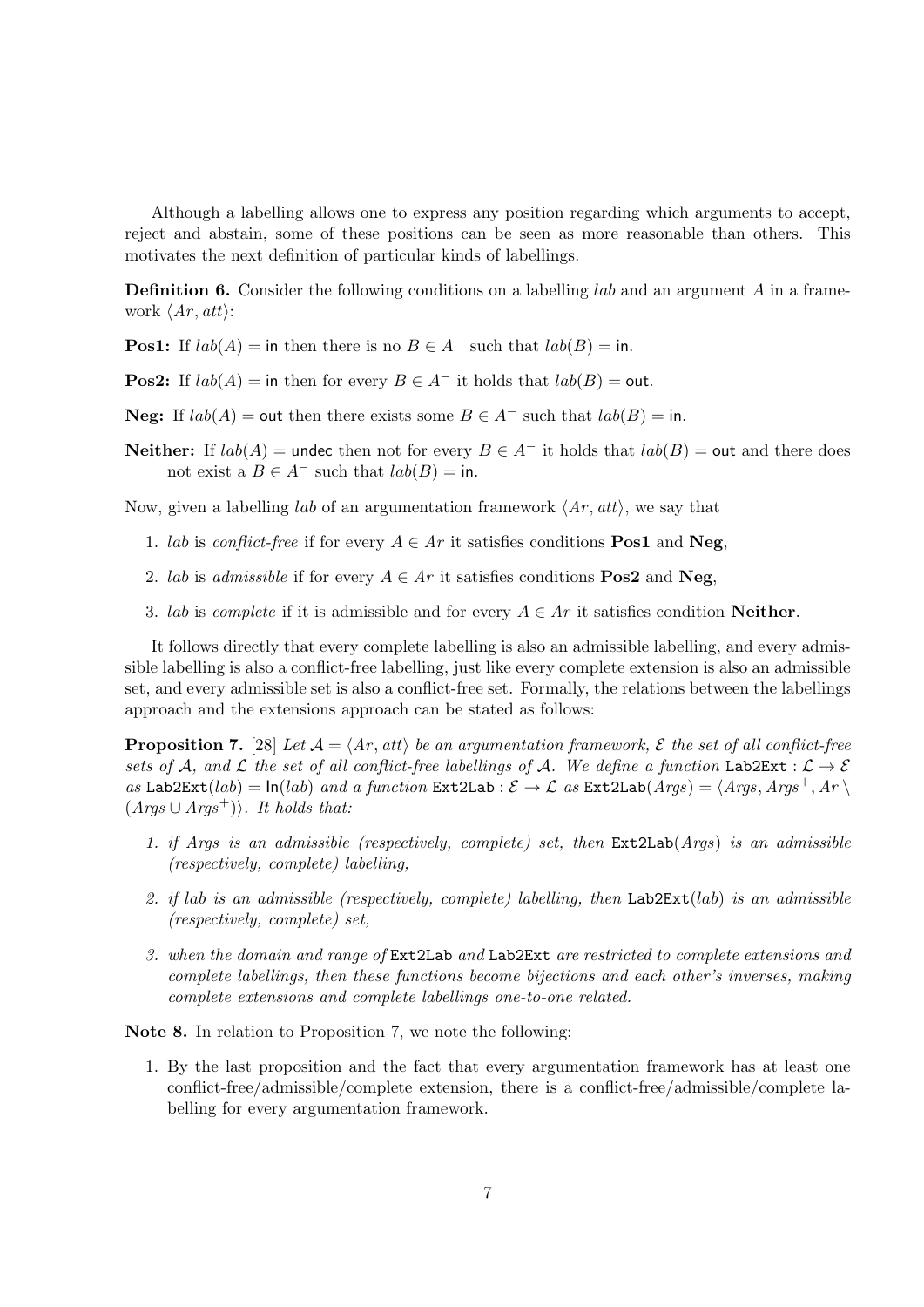2. Unlike the case of complete labellings and complete extensions, the correspondence between the admissible (respectively, conflict-free) labellings of an argumentation framework and its admissible (respectively, conflict-free) sets is many-to-one (rather than one-to-one; see Proposition 7). For instance, the labellings  $lab_1 = \langle \{B, D\}, \{A, C\}, \{E\} \rangle$  and  $lab_2 =$  $\langle {B, D}, {A, C, E}, \emptyset \rangle$  are both admissible for  $\mathcal{A}_1$  (Figure 1) and both of them correspond to the admissible set  ${B, D}$  (i.e., Lab2Ext( $lab_1$ ) = Lab2Ext( $lab_2$ ) =  ${B, D}$ ).

Based on the concepts of conflict-free labellings and complete labellings, we can proceed to define preferred, grounded, stable, semi-stable, ideal, eager and stage labellings as follows.

**Definition 9.** Let  $A = \langle Ar, att \rangle$  be an argumentation framework, and let  $lab_{cmp}$  be a complete labelling of *A*. Below, the minimum and maximum are taken with respect to set inclusion.

- 1.  $lab_{cmp}$  is a *grounded labelling* of  $A$ , iff  $ln(lab_{cmp})$  is minimal in  $\{ \ln(lab) \mid lab \text{ is a complete labelling of } A \}.$
- 2. *lab<sub>cmp</sub>* is a *preferred labelling* of A, iff  $ln(lab_{cmp})$  is maximal in  $\{ \ln(lab) \mid lab \text{ is a complete labelling of } A \}.$
- 3. *lab<sub>cmp</sub>* is a *stable labelling* of *A*, iff  $\nu$ ndec( $lab_{cmp}$ ) =  $\emptyset$ .
- 4.  $lab_{cmp}$  is a *semi-stable labelling* of A, iff  $Undec(lab_{cmp})$  is minimal in  $\{$  Undec(*lab*) | *lab* is a complete labelling of  $\mathcal{A}$  }.
- 5. *lab<sub>cmp</sub>* is an *ideal labelling* of A, iff  $ln(lab_{cmp})$  is maximal in  $\{ln(lab) \mid lab$  is a complete labelling of *A* whose set of in-labelled arguments is a subset of the set of in-labelled arguments of every preferred labelling of *A}*.
- 6. *lab<sub>cmp</sub>* is an *eager labelling* of  $A$ , iff  $\ln(lab_{cmp})$  is maximal in  $\{ln(lab) \mid lab$  is a complete labelling of *A* whose set of in-labelled arguments is a subset of the set of in-labelled arguments of every semi-stable labelling of *A}*.

Furthermore, let  $lab_{cf}$  be a conflict-free labelling of  $A$ . Then:

7.  $lab_{cf}$  is an *stage labelling* of A, iff  $Under(lab_{cf})$  is minimal in  ${\lbrace$  Undec(*lab*) | *lab* is a conflict-free labelling of  $A$ .

**Note 10.** Although the above definition of the ideal and eager labelling is textually different than those in [25], it is proved in Appendix A that these definitions are in fact equivalent. The modified definitions allow for more direct and uniform representations in our framework of these labellings.

The correspondence (through Ext2Lab and Lab2Ext) between the grounded (respectively: preferred, stable, semi-stable) labellings and the grounded (respectively: preferred, stable, semi-stable) extensions is shown in [28]. The correspondence between the ideal (respectively stage) labellings and the ideal (respectively stage) extensions is shown in [25]. Note that each one of the grounded labelling, the ideal labelling and the eager labelling is unique for a particular argumentation framework, since so are their corresponding extensions.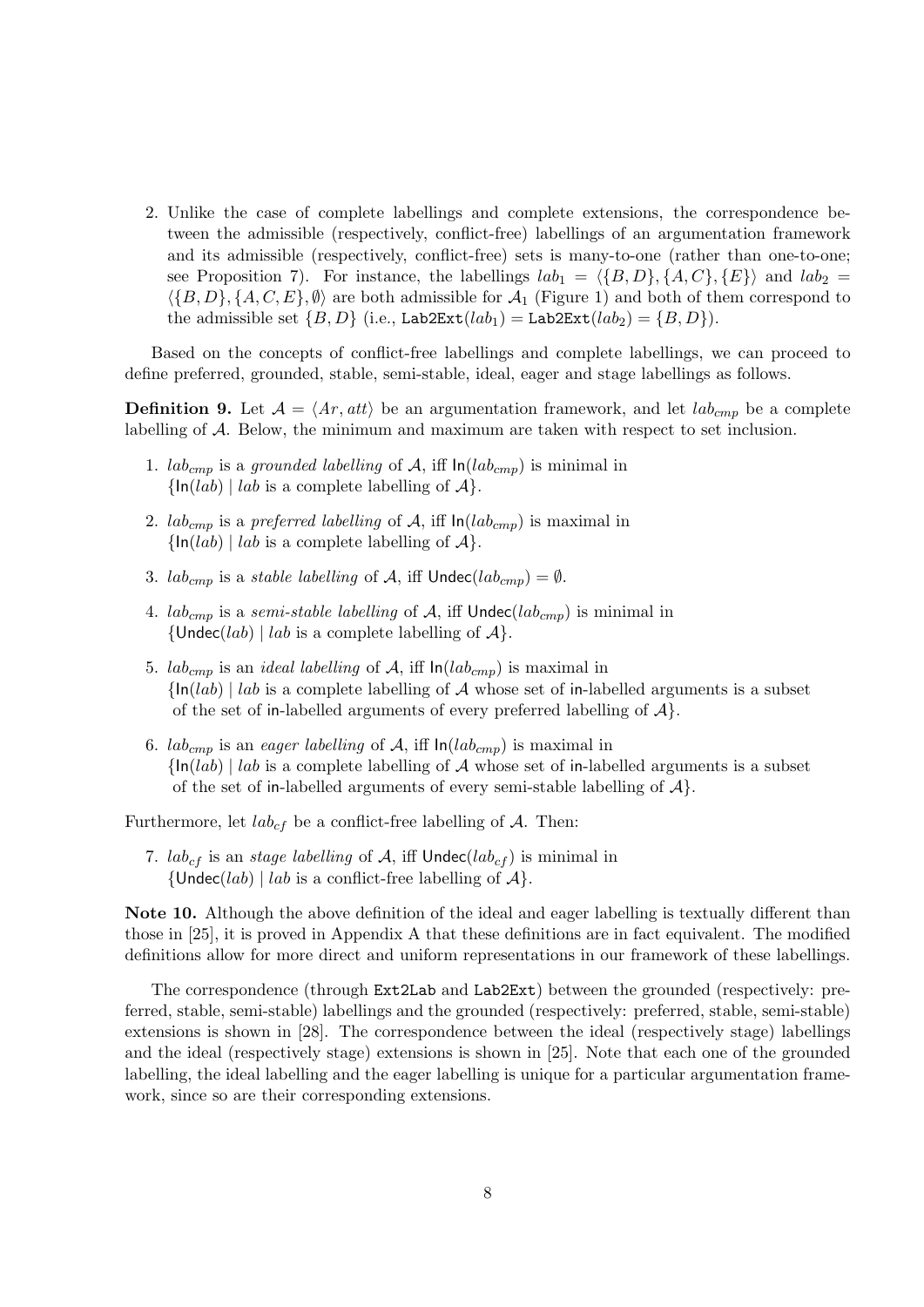#### **2.3 Three-Valued Semantics and Signed Formulas**

As indicated previously, our purpose in this paper is to provide a third, logic-based, perspective on argumentation frameworks, and to relate it to the two other points of view presented in the two previous subsections. In this section we define the framework for doing so, using *signed theories*. Following [3], we introduce these theories in the context of three-valued semantics (see also [7]).

Consider the truth values *t* ('true'), *f* ('false') and  $\perp$  ('neither true nor false'). A natural ordering, reflecting differences in the 'measure of truth' of these elements, is  $f < \perp < t$ . The meet (minimum)  $\wedge$ , join (maximum)  $\vee$ , and the order reversing involution  $\neg$ , defined by  $\neg t = f$ ,  $\neg f = t$ , and *¬⊥* = *⊥*, are taken to be the basic operators on *≤* for defining the conjunction, disjunction, and the negation connectives (respectively) of Kleene's well-known three-valued logic (see [58]). Another operator which will be useful in the sequel is defined as follows:  $a \supset b = t$  if  $a \in \{f, \perp\}$ , and  $a \supset b = b$  otherwise (see [5] for some explanations why this operator is useful for defining an implication connective). The truth tables of these basic connectives are given below.

| $\vee$ $\begin{array}{ccc} t & f & \perp \end{array}$                  |  |                                 |  | $\wedge$ $t$ $f$ $\perp$  |  | $\supset$   t f $\perp$ |                         |                 | $\Box$             |  |
|------------------------------------------------------------------------|--|---------------------------------|--|---------------------------|--|-------------------------|-------------------------|-----------------|--------------------|--|
| $\begin{array}{ c c c c c }\hline t & t & t & t \\ \hline \end{array}$ |  |                                 |  | $t$ $t$ $f$ $\perp$       |  | $t$ $t$ $f$ $\bot$      |                         |                 | $\boxed{t \mid f}$ |  |
|                                                                        |  | $f   t f \perp$                 |  | $f \mid f \mid f \mid f$  |  |                         | $f \,   \, t \, t \, t$ |                 | $f \mid t$         |  |
|                                                                        |  | $\perp$ $\perp$ $\perp$ $\perp$ |  | $\perp$ $\perp$ f $\perp$ |  |                         |                         | $\perp$   t t t | $\perp$ $\perp$    |  |

The truth values may also be represented by pairs of two-valued components of the lattice  $($ {0,1},0 < 1) as follows:  $t = (1,0)$ ,  $f = (0,1)$ ,  $\bot = (0,0)$ . This representation may be intuitively understood as follows: If a formula  $\psi$  is assigned the value  $(x, y)$ , then *x* indicates whether  $\psi$  should be accepted and *y* indicates whether  $\psi$  should be rejected. As shown in the next lemma, the basic operators considered above may also be expressed in terms of this representation by pairs.

**Lemma 11.** *Let*  $x_1, x_2, y_1, y_2 \in \{0, 1\}$ *. Then:* 

$$
(x_1, y_1) \vee (x_2, y_2) = (x_1 \vee x_2, y_1 \wedge y_2), \qquad (x_1, y_1) \wedge (x_2, y_2) = (x_1 \wedge x_2, y_1 \vee y_2),
$$
  

$$
(x_1, y_1) \supset (x_2, y_2) = (\neg x_1 \vee x_2, x_1 \wedge y_2), \qquad \neg(x, y) = (y, x).
$$

In our context, the three values above are used for evaluating formulas in a propositional language  $\mathcal{L}$ , consisting of a set of atomic formulas  $\mathsf{Atoms}(\mathcal{L})$ , the propositional constants t and f, and logical symbols  $\neg, \wedge, \vee, \supset$ . We denote the atomic formulas of *L* by *p, q, r*, formulas by  $\psi, \phi$ , and sets of formulas (theories) by  $\mathcal{T}$ ,  $\mathcal{S}$ . The set of all atoms occurring in a formula  $\psi$  is denoted by Atoms( $\psi$ ), and Atoms( $\mathcal{T}$ ) = {Atoms( $\psi$ ) |  $\psi \in \mathcal{T}$ } is the set of all the atoms occurring in the theory  $\mathcal T$ . Now, a *valuation*  $\nu$  is a function that assigns to each atomic formula a truth value from  $\{t, f, \perp\}$ , and  $\nu(t) = t$ ,  $\nu(f) = f$ . Any valuation is extended to complex formulas in the obvious way. In particular,  $\nu(\psi \circ \phi) = \nu(\psi) \circ \nu(\phi)$  for every  $\circ \in \{\neg, \wedge, \vee, \neg\}$ . A valuation  $\nu$  satisfies  $\psi$  iff  $\nu(\psi) = t$ . A valuation that satisfies every formula in *T* is a *model* of *T*. The set of models of *T* is denoted by  $mod(\mathcal{T})$ .

**Definition 12.** Let  $\mathcal{L}$  be a propositional language with a set of atoms  $\text{Atoms}(\mathcal{L})$ . A *signed alphabet* Atoms<sup> $\pm$ </sup>( $\mathcal{L}$ ) is a set that consists of two symbols  $p^{\oplus}, p^{\ominus}$  for each atom  $p \in$  Atoms( $\mathcal{L}$ ). The language over Atoms<sup> $\pm$ </sup>(*L*) is denoted by  $\mathcal{L}^{\pm}$ . A valuation  $\nu$  for  $\mathcal{L}^{\pm}$  is called *coherent*, if there is no  $p \in$ Atoms(*L*) such that both  $\nu(p^{\oplus}) = 1$  and  $\nu(p^{\ominus}) = 1$ . Now,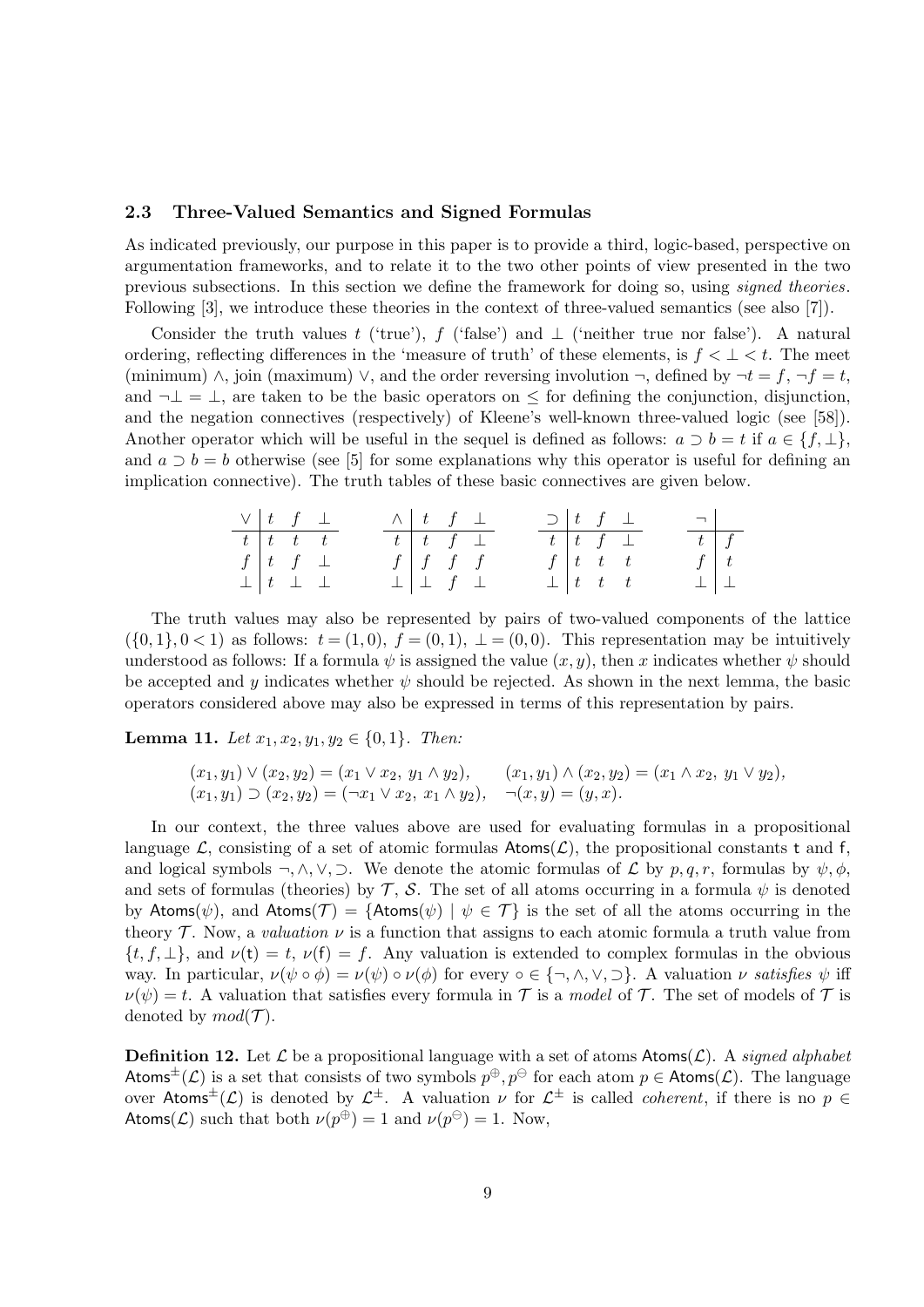- *•* The (coherent) two-valued valuation *ν* <sup>2</sup> on Atoms*±*(*L*) that is *induced by* (or *associated with*) a three-valued valuation  $\nu^3$  on Atoms(*L*), is defined as follows: If  $\nu^3(p) = (x, y)$  for some  $x, y \in \{0, 1\}$ , then  $\nu^2(p^{\oplus}) = x$  and  $\nu^2(p^{\ominus}) = y$ .
- *•* The three-valued valuation *ν* <sup>3</sup> on Atoms(*L*) that is *induced by* a coherent two-valued valuation  $\nu^2$  on  $\mathsf{Atoms}^\pm(\mathcal{L})$  is defined, for every atom  $p \in \mathsf{Atoms}(\mathcal{L}),$  by  $\nu^3(p) = (\nu^2(p^{\oplus}), \nu^2(p^{\ominus})).$

In what follows we denote by  $\nu^2$  a valuation into  $\{0,1\}$ , and by  $\nu^3$  a valuation into  $\{t, f, \perp\}$ .

**Definition 13.** For an atom *p* and formulas  $\psi, \phi$ , we define the following formulas in  $\mathcal{L}^{\pm}$ :

| $\tau_1(p) = p^{\oplus}$ ,                                         | $\tau_2(p)=p^\ominus,$                                          |
|--------------------------------------------------------------------|-----------------------------------------------------------------|
| $\tau_1(\neg \psi) = \tau_2(\psi),$                                | $\tau_2(\neg\psi) = \tau_1(\psi),$                              |
| $\tau_1(\psi \wedge \phi) = \tau_1(\psi) \wedge \tau_1(\phi),$     | $\tau_2(\psi \wedge \phi) = \tau_2(\psi) \vee \tau_2(\phi),$    |
| $\tau_1(\psi \vee \phi) = \tau_1(\psi) \vee \tau_1(\phi),$         | $\tau_2(\psi \vee \phi) = \tau_2(\psi) \wedge \tau_2(\phi),$    |
| $\tau_1(\psi \supset \phi) = \neg \tau_1(\psi) \vee \tau_1(\phi),$ | $\tau_2(\psi \supset \phi) = \tau_1(\psi) \wedge \tau_2(\phi).$ |

Given a set  $\mathcal T$  of formulas in  $\mathcal L$ , we denote  $\tau_i(\mathcal T) = {\tau_i(\psi) \mid \psi \in \mathcal T}$ , for  $i = 1, 2$ .

**Example 14.** Let  $\psi = \neg(p \land \neg q) \supset \neg q$ . Then  $\tau_1(\psi) = \tau_1(\neg(p \land \neg q) \supset \neg q) = \neg \tau_1(\neg(p \land \neg q)) \lor q$  $\tau_1(\neg q)=\neg\tau_2(p\wedge \neg q)\vee \tau_2(q)=\neg(\tau_2(p)\vee \tau_2(\neg q))\vee \tau_2(q)=\neg(\tau_2(p)\vee \tau_1(q))\vee \tau_2(q)=\neg(p^\ominus\vee q^\oplus)\vee q^\ominus.$ 

We call  $\tau_i(\psi)$  (*i* = 1, 2) the *signed formulas* that are obtained from  $\psi$ . As the following proposition shows, if  $\tau_1(\psi)$  (respectively,  $\tau_2(\psi)$ ) is true in the two-valued context, then  $\psi$  (respectively, *¬ψ*) holds in the three-valued context.

**Proposition 15.** [3] If  $v^2$  is induced by  $v^3$  or  $v^3$  is induced by  $v^2$ , then  $v^3$  satisfies a formula  $\psi$ *iff*  $\nu^2$  *satisfies*  $\tau_1(\psi)$ *, and*  $\nu^3$  *satisfies*  $\neg \psi$  *iff*  $\nu^2$  *satisfies*  $\tau_2(\psi)$ *.*<sup>5</sup>

**Definition 16.** For a formula  $\psi$  in  $\mathcal{L}$  we define the following signed formulas in  $\mathcal{L}^{\pm}$ :

$$
\mathsf{val}(\psi, t) = \tau_1(\psi) \land \neg \tau_2(\psi),
$$
  
\n
$$
\mathsf{val}(\psi, f) = \neg \tau_1(\psi) \land \tau_2(\psi),
$$
  
\n
$$
\mathsf{val}(\psi, \bot) = \neg \tau_1(\psi) \land \neg \tau_2(\psi).
$$

**Proposition 17.** If  $\nu^2$  is induced by  $\nu^3$ , or  $\nu^3$  is induced by  $\nu^2$ , then for every formula  $\psi$ ,  $\nu^3(\psi) = x$  $iff \nu^2(\text{val}(\psi, x)) = 1.$ 

*Proof.* Consider, e.g.,  $x = \bot$ . Then  $\nu^2(\text{val}(\psi, \bot)) = 1$  iff  $\nu^2(\neg \tau_1(\psi) \land \neg \tau_2(\psi)) = 1$ , iff  $\nu^2(\neg \tau_1(\psi)) = 1$ and  $\nu^2(\neg \tau_2(\psi)) = 1$ , iff  $\nu^2(\tau_1(\psi)) = 0$  and  $\nu^2(\tau_2(\psi)) = 0$ , iff (Proposition 15)  $\nu^3(\psi) = \bot$ . The proof of the other cases is similar.  $\Box$ 

**Note 18.** By the last proposition there is a one-to-one correspondence between the three-valued models of  $\mathcal T$  and the coherent two-valued models of  $\tau_1(\mathcal T)$ :  $\nu^3$  is a model of  $\mathcal T$  if the coherent two-valued valuation that is associated with  $\nu^3$  is a model of  $\tau_1(\mathcal{T})$ , and  $\nu^2$  is a coherent model of  $\tau_1(\mathcal{T})$  if the three-valued valuation that is associated with  $\nu^2$  is a model of  $\mathcal{T}$ .

<sup>&</sup>lt;sup>5</sup>In [3] this proposition is shown for a four-valued setting, but it can be easily modified for our three-valued setting.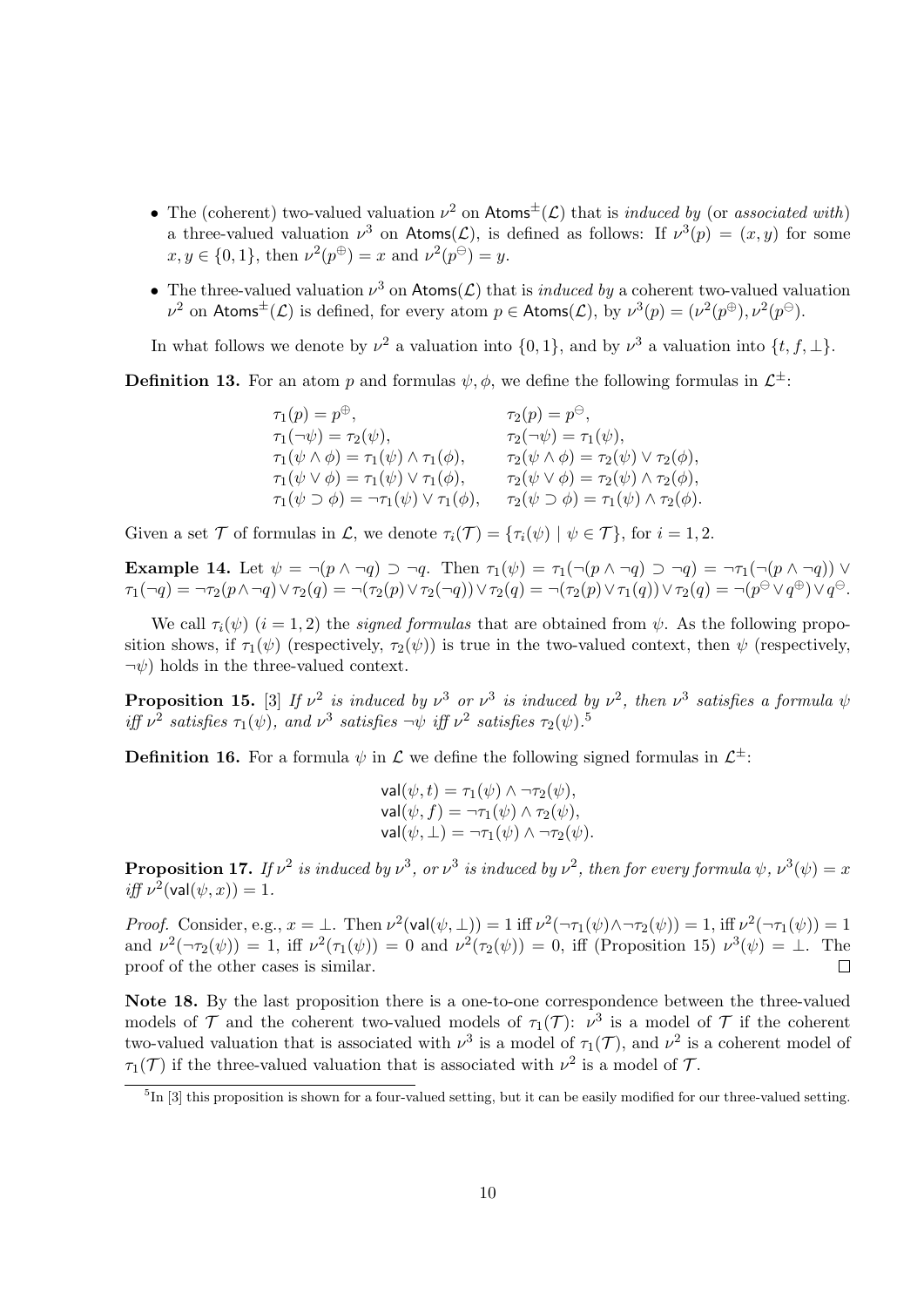### **3 Signed Theories for Complete and Stable Semantics**

We are now ready for the main goal of this paper: using signed theories representing and computing the various semantics of abstract argumentation systems, as depicted in Definitions 3 and 9. In the next two sections we provide a method that for each argumentation framework *A* and a semantics *Sem* for *A*, construct a theory  $TH_{Sem}(\mathcal{A})$ , whose models correspond to the extensions of type *Sem* of *A*.

#### **3.1 Complete Semantics**

First, we consider complete extensions and labellings, which are the basis for most of the argumentation semantics considered previously. Note that Proposition 7 suggests that complete extensions may be represented by a three-valued semantics, in which the labels in, out, and undec correspond, respectively, to the truth values *t*, *f* and *⊥*. Next, we formalize this.

**Definition 19.** Given an argumentation framework  $A = \langle Ar, att \rangle$ , we let

$$
\mathcal{LAB}_{\mathcal{A}}(x) = \left\{\begin{array}{l}\mathsf{val}(x,t) \supset \bigwedge_{y \in Ar} \Big(\mathsf{att}(y,x) \supset \mathsf{val}(y,f)\Big), \\ \mathsf{val}(x,f) \supset \bigvee_{y \in Ar} \Big(\mathsf{att}(y,x) \wedge \mathsf{val}(y,t)\Big), \\ \mathsf{val}(x,\bot) \supset \Big(\neg \bigwedge_{y \in Ar} \Big(\mathsf{att}(y,x) \supset \mathsf{val}(y,f)\Big) \wedge \neg \bigvee_{y \in Ar} \Big(\mathsf{att}(y,x) \wedge \mathsf{val}(y,t)\Big)\Big)\end{array}\right\}.
$$

The set of expressions  $\mathcal{LAB}_A(x)$  defined above is an abbreviation for the signed theory that is induced by  $A = \langle Ar, att \rangle$ . Here, *x* should be sequentially substituted by the elements of  $Ar$ ,  $val(x, v)$  are the signed formulas in Definition 16, att $(y, x)$  is replaced by the propositional constant t if  $(y, x) \in \text{att}$  (that is, if *y* attacks *x* in *A*), and otherwise att $(y, x)$  is replaced by the propositional constant f. By this, the formulas in *LAB<sup>A</sup>* represent requirements **Pos2**, **Neg** and **Neither** of a complete labelling, given in Definition 6

Given an argumentation framework  $A = \langle Ar, att \rangle$ , in what follows we denote by  $\mathcal{LAB}_A[A_i/x]$ the expressions in Definition 19, evaluated with respect to the argument  $A_i \in Ar$ .

**Example 20.** Consider the argumentation framework  $A_1$  in Figure 1 (Example 4). We have that att $(y, A)$  and att $(A, y)$  should be substituted by t iff  $y = B$ , otherwise att $(y, A)$  and att $(A, y)$  are substituted by f. Thus, by some simple rewriting (such as  $t \wedge x \equiv x$ ,  $f \supset x \equiv t$  and so forth), we have that:

$$
\mathcal{LAB}_{\mathcal{A}_1}[A/x] = \Big\{ \mathsf{val}(A,t) \supset \mathsf{val}(B,f),\; \mathsf{val}(A,f) \supset \mathsf{val}(B,t),\; \mathsf{val}(A,\bot) \supset (\neg \mathsf{val}(B,f) \wedge \neg \mathsf{val}(B,t)) \Big\}.
$$

Intuitively, this means that if *A* is accepted *B* should be rejected, if *A* is rejected *B* should be accepted, and if *A* does not have a definite value then so should be *B*. More explicitly,  $\mathcal{LAB}_{A_1}[A/x]$ is the following signed theory:

$$
\left\{\begin{array}{l} (A^{\oplus}\wedge\neg A^{\ominus})\supset(B^{\ominus}\wedge\neg B^{\oplus}),\\ (A^{\ominus}\wedge\neg A^{\oplus})\supset(B^{\oplus}\wedge\neg B^{\ominus}),\\ (\neg A^{\oplus}\wedge\neg A^{\ominus})\supset(\neg(B^{\ominus}\wedge\neg B^{\oplus})\wedge\neg(B^{\oplus}\wedge\neg B^{\ominus}))\end{array}\right\}
$$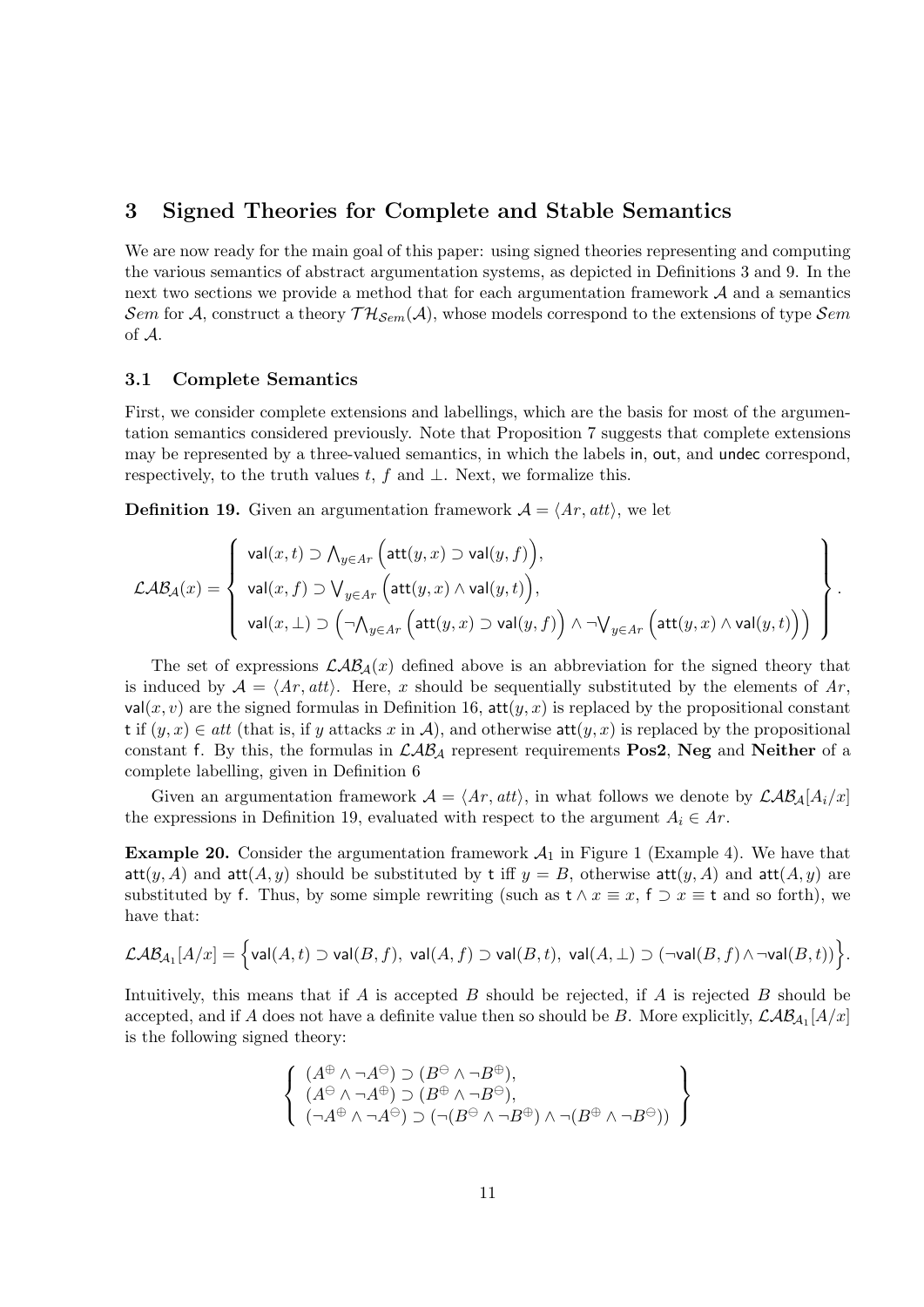By sequentially evaluating the expressions of Definition 19 with respect to all the arguments in Ar, we get a signed theory whose propositional variables are  $Ar^{\pm} = \{A_i^{\oplus} \mid A_i \in Ar\} \cup \{A_i^{\ominus} \mid A_i \in A_i\}$ *Ar}*. The models of this theory must be *coherent* (Definition 12) in order to prevent situations that an argument is accepted and rejected at the same time. Thus, we define the following coherence conditions on *Ar* :

$$
\mathcal{COH}(Ar) = \{ \neg (A_i^{\oplus} \land A_i^{\ominus}) \mid A_i \in Ar \}.
$$

**Definition 21.** Given an argumentation framework  $A = \langle Ar, att \rangle$ , we denote

$$
\mathcal{CMP}(\mathcal{A}) = \bigcup_{A_i \in \mathcal{A}r} \mathcal{LAB}_A[A_i/x] \ \cup \ \mathcal{COH}(\mathcal{A}r).
$$

We call  $\mathcal{CMP}(\mathcal{A})$  the signed theory that is induced by  $\mathcal{A}$ .

Note that here and in what follows we freely exchange an argument  $A_i \in Ar$ , the propositional variable that represents  $A_i$  (with the same notation), and the corresponding signed variables  $A_i^{\oplus}$ ,  $A_i^{\ominus}$  in  $\mathcal{CMP}(\mathcal{A})$ . Now, given an argumentation framework  $\mathcal{A} = \langle Ar, att \rangle$  and a valuation  $\nu$  on  $Ar^{\pm}$ , we denote:

 $\ln(\nu) = \{A_i \in Ar \mid \nu(A_i^{\oplus}) = 1, \nu(A_i^{\ominus}) = 0\},\$  $\text{Out}(\nu) = \{A_i \in Ar \mid \nu(A_i^{\oplus}) = 0, \nu(A_i^{\ominus}) = 1\},\$ Undec( $\nu$ ) = { $A_i \in Ar \mid \nu(A_i^{\oplus}) = 0, \ \nu(A_i^{\ominus}) = 0$ }.

**Proposition 22.** Let  $A = \langle Ar, att \rangle$  be an argumentation framework. Then for every complete *extension*  $E$  *of*  $A$  *there is a model*  $\nu$  *of*  $\mathcal{CMP}(A)$ *, such that*  $ln(\nu) = E$  *and*  $Out(\nu) = E^+$ *.* 

*Proof.* Let *E* be a complete extension of *A*. By Proposition 7,  $\text{Ext2Lab}(E)$  is a complete labelling. Recall that for every  $A_i \in Ar$  it holds that

$$
\text{Ext2Lab}(E)(A_i) = \begin{cases} \text{ in } & \text{if } A_i \in E, \\ \text{ out } & \text{if } A_i \notin E \text{ and there is } B \in E \text{ s.t. } att(B, A) \in att, \\ \text{ undec } & \text{otherwise.} \end{cases}
$$

Now, define a (coherent) valuation  $\nu$  on  $Ar^{\pm}$  as follows:

$$
\nu(A_i^{\oplus}) = \begin{cases} 1 & \text{if Ext2Lab}(E)(A_i) = \text{in,} \\ 0 & \text{otherwise.} \end{cases}
$$

$$
\nu(A_i^{\ominus}) = \begin{cases} 1 & \text{if Ext2Lab}(E)(A_i) = \text{out,} \\ 0 & \text{otherwise.} \end{cases}
$$

It holds that  $ln(\nu) = ln(Ext2Lab(E)) = E$ , and  $Out(\nu) = Out(Ext2Lab(E)) = E^+$ , so it remains to show that *ν* is a model of  $\mathcal{CMP}(\mathcal{A})$ . Indeed, since there is no  $A_i$  for which both  $\nu(A_i^{\oplus}) = 1$  and  $\nu(A_i^{\ominus}) = 1$ , *ν* clearly satisfies  $\mathcal{COH}(Ar)$ . The reason that *ν* also satisfies  $\bigcup_{A_i \in Ar} \mathcal{LAB}_A[A_i/x]$  is due to the facts that the latter formalizes complete labelling and that *ν* corresponds to the complete labelling  $\text{Ext2Lab}(E)$  in the sense that  $\text{In}(\nu) = \text{In}(\text{Ext2Lab}(E)), \text{Out}(\nu) = \text{Out}(\text{Ext2Lab}(E)),$  and Undec( $\nu$ ) = Undec(Ext2Lab(*E*)). For instance, suppose that Ext2Lab( $E$ )( $A$ ) = out for some  $A \in$ *Ar*. Then  $\nu(A^{\oplus}) = 0$  and  $\nu(A^{\ominus}) = 1$ , and so  $\nu(\text{val}(A, t)) = 0$  and  $\nu(\text{val}(A, \perp)) = 0$ . Thus,  $\nu$  satisfies the formulas that are obtained from the first and the third expression in Definition 19 when  $x = A$ .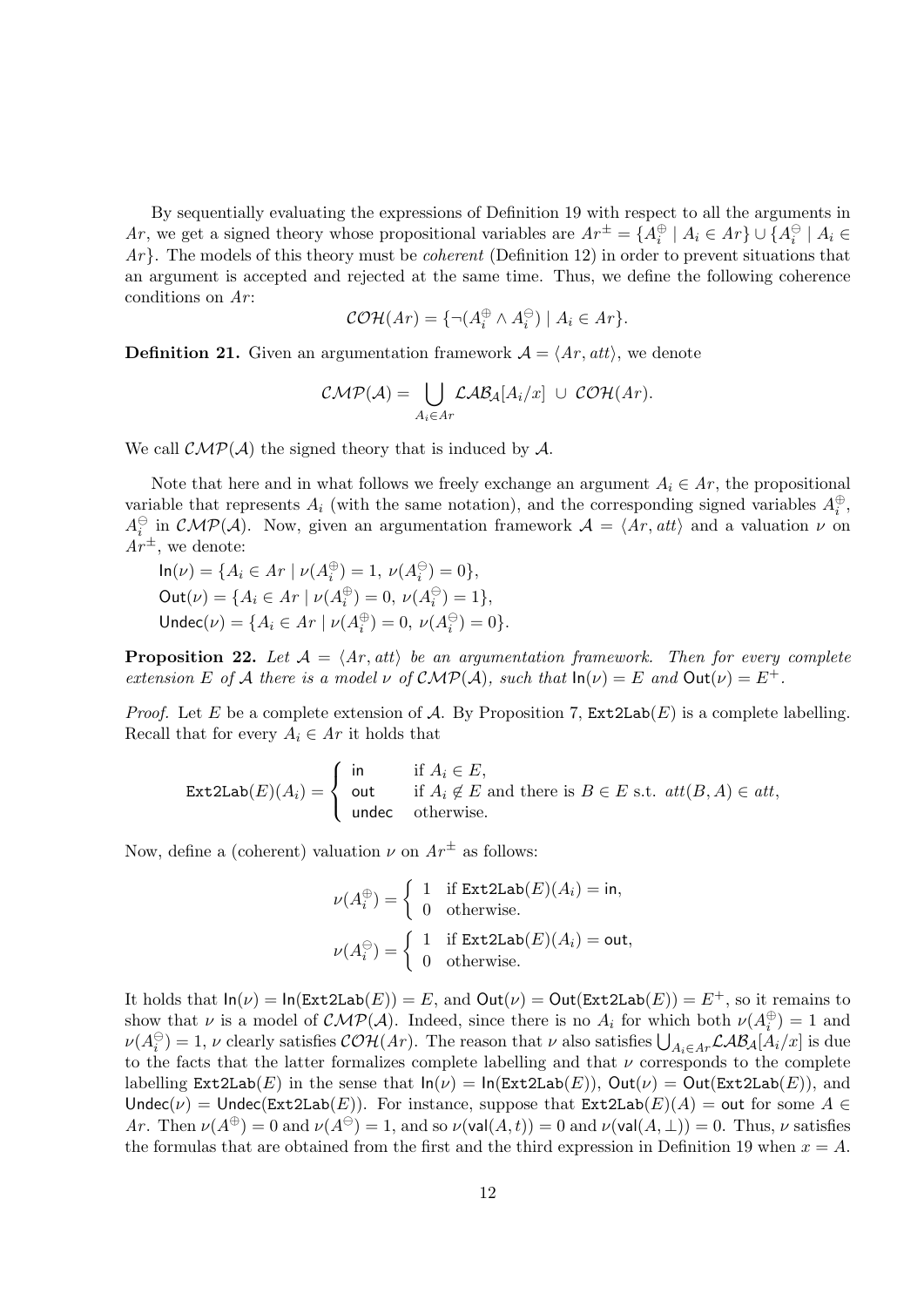Also, since  $\text{Ext2Lab}(E)$  is a complete labelling and  $\text{Ext2Lab}(E)(A) = \text{out}$ , there is a  $B \in Ar$  that attacks *A* and for which  $\text{Ext2Lab}(E)(B) = \text{in}$ . For this *B*, we therefore have that  $\text{att}(B, A)$  is replaced in the signed theory by the constant **t**, and that  $B \in \ln(\nu)$ , i.e.,  $\nu(\text{val}(B, t)) = 1$ . It follows that  $\nu(\text{att}(B, A) \wedge \text{val}(B, t)) = 1$ , thus  $\nu(\vee_{y \in Ar}(\text{att}(y, A) \wedge \text{val}(y, t))) = 1$ , and so  $\nu$  satisfies also the formula corresponding to the second expression in Definition 19 when  $x = A$ . The cases in which  $\text{Ext2Lab}(E)(A) = \text{in and } \text{Ext2Lab}(E)(A) = \text{undec are similar.}$  $\Box$ 

**Proposition 23.** *Let*  $A = \langle Ar, att \rangle$  *be an argumentation framework. Then for every model*  $\nu$  *of CMP*(*A*) *there is a complete extension E of A such that*  $E = \ln(\nu)$  *and*  $E^+ = \text{Out}(\nu)$ *.* 

*Proof.* Let *ν* be a model of  $\mathcal{CMP}(\mathcal{A})$ . Then in particular *ν* satisfies  $\mathcal{COH}(Ar)$ , and so we have that  $Ar = \ln(\nu) \cup Out(\nu) \cup Undec(\nu)$ . Consider now the function Mod2Lab(*v*), defined for every  $A_i \in Ar$ as follows:

 $\mathtt{Mod2Lab}(\nu)(A_i)=$  $\sqrt{ }$  $\frac{1}{2}$  $\mathbf{I}$ in if  $\nu(A_i) \in \text{In}(\nu)$ , out if  $\nu(A_i) \in \text{Out}(\nu)$ , undec otherwise (if  $\nu(A_i) \in$  Undec( $\nu$ )).

It is easy to verify that since  $\nu$  is a model of  $\bigcup_{A_i \in Ar} \mathcal{LAB}_A[A_i/x]$ , Mod2Lab $(\nu)$  is a complete labelling of *Ar* in the sense of Definition 6. Indeed, if  $Mod2Lab(\nu)(A) =$  in for some  $A \in Ar$ , then  $\nu(A) \in$  $\ln(\nu)$ , i.e.,  $\nu(A^{\oplus}) = 1$  and  $\nu(A^{\ominus}) = 0$ . Thus,  $\text{val}(A, t) = 1$ . By the first expression of Definition 19 when  $x = A$ , then,  $\nu(\wedge_{y \in A_r}(\text{att}(y, A) \supset \text{val}(y, f))) = 1$ , which implies that for every attacker *B* of *A*,  $\text{val}(B, f) = 1$ . Hence  $B \in \text{Out}(\nu)$ , and so Mod2Lab $(\nu)(B) = \text{out}$ . This assures condition **Pos2** of Definition 6. Similarly, the other two expressions of Definition 19 guarantee conditions **Neg** and **Neither** in Definition 6. By Proposition 7, then, the set  $E = \ln(\text{Mod2Lab}(\nu))$  is a complete extension of *A*. Also, by the definition of  $Mod2Lab(\nu)$ ,  $E = In(\nu)$  and  $E^+ = Out(\nu)$ .  $\Box$ 

By the previous propositions and their proofs we have the following result:

**Proposition 24.** Let  $A = \langle Ar, att \rangle$  be an argumentation framework. Then there is a one-to-one *correspondence between the elements of the following sets:*

- *– The complete extensions of A,*
- *– The complete labellings of A,*
- *– The models of CMP*(*A*)*.*

*Proof.* The correspondence between the complete extensions of *A* and its complete labellings is shown in Proposition 7; A one-to-one mapping from the complete extensions of *A* to the models of  $\mathcal{CMP}(\mathcal{A})$  is described in the proof of Propositions 22, and a one-to-one mapping from the models of  $\mathcal{CMP}(\mathcal{A})$  to the complete labellings of  $\mathcal{A}$  is described in the proof of Proposition 23.  $\Box$ 

Note, in particular, that  $\nu$  is a model of the signed theory that is induced by  $\mathcal A$  if and only if  $\ln(\nu)$  is a complete extension of *A*. In terms of three-valued models this may be expressed as follows:

**Proposition 25.** Let  $A = \langle Ar, att \rangle$  be an argumentation framework. Then E is a complete exten*sion of A iff there is a three-valued valuation*  $\nu^3$  *that is associated with a model*  $\nu$  *of*  $\mathcal{CMP}(\mathcal{A})$  *such that:*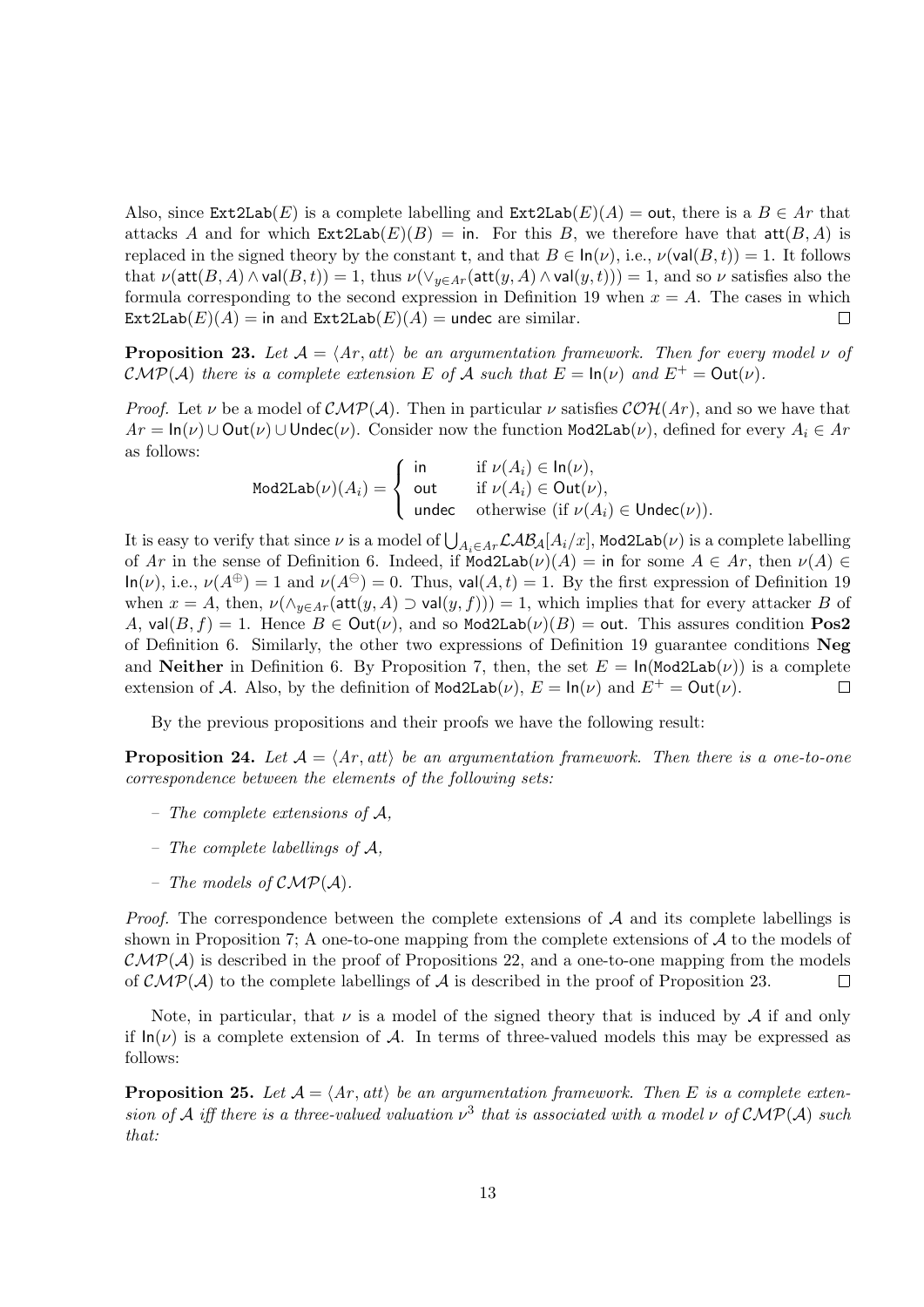- *a)*  $E = \{A_i \in Ar \mid \nu^3(A_i) = t\},\$
- *b*)  $E^+ = \{A_i \in Ar \mid \nu^3(A_i) = f\},\$
- $c)$   $Ar \setminus (E \cup E^+) = \{A_i \in Ar \mid \nu^3(A_i) = \bot\}.$

*Proof.* By Propositions 22 and 23 we have that *E* is a complete extension of *A* iff there is a two-valued model  $\nu$  of  $\mathcal{CMP}(\mathcal{A})$  such that

$$
E = \ln(\nu), \quad E^+ = \text{Out}(\nu), \quad Ar \setminus (E \cup E^+) = \text{Under}(\nu). \tag{1}
$$

Since  $\nu^3$  is a three-valued valuation that is associated with  $\nu$ , we have that

$$
\ln(\nu) = \{ A_i \in Ar \mid \nu^3(A_i) = t \},\
$$
  
Out( $\nu$ ) =  $\{ A_i \in Ar \mid \nu^3(A_i) = f \},\$   
Under( $\nu$ ) =  $\{ A_i \in Ar \mid \nu^3(A_i) = \bot \}.$  (2)

 $\Box$ 

By (1) and (2) the proposition follows.

The set  $\ln(\nu)$  when  $\nu$  is a two-valued valuation and  $\{A_i \in Ar \mid \nu(A_i) = t\}$  when  $\nu$  is a threevalued valuation, is called the set of arguments that is *accepted* by *ν*. Thus, Proposition 24 indicates that *E* is a complete extension of *A* iff it is accepted by some model of  $\mathcal{CMP}(\mathcal{A})$ , and Proposition 25 indicates that  $E$  is a complete extension of  $A$  iff it is accepted by some three-valued valuation that is associated with a model of *CMP*(*A*).

**Example 26.** Consider again the argumentation framework  $A_1$  in Figure 1 and Example 4. In this case,  $\mathcal{LAB}_{\mathcal{A}_1} = \bigcup \mathcal{LAB}_{\mathcal{A}}[A_i/x]$  is the following theory: *Ai∈Ar*

> $val(A, t) \supset val(B, f),$  val $(A, f) \supset val(B, t),$  $val(B, t) \supset val(A, f),$  val $(B, f) \supset val(A, t),$  $\mathsf{val}(C, t) \supset (\mathsf{val}(B, f) \land \mathsf{val}(E, f)),$  val $(C, f) \supset (\mathsf{val}(B, t) \lor \mathsf{val}(E, t)),$  $val(D, t) \supset val(C, f),$  val $(D, f) \supset val(D, f),$  $val(E, t) \supset \text{val}(D, f),$  val $(E, f) \supset \text{val}(D, t),$  $val(A, ⊥) ⊇ (¬val(B, f) ∧ ¬val(B, t)),$  $\mathsf{val}(B, \perp)$   $\supset$   $(\neg \mathsf{val}(A, f) \land \neg \mathsf{val}(A, t)),$  $\mathsf{val}(C, \bot)$   $\supset \neg(\mathsf{val}(B, f) \land \mathsf{val}(E, f)) \land \neg(\mathsf{val}(B, t) \lor \mathsf{val}(E, t)),$  $val(D, ⊥) ⊃ (¬val(C, f) ∧ ¬val(C, t)),$  $val(E, ⊥) ⊃ (¬val(D, f) ∧ ¬val(D, t))$

Thus, the signed theory  $\mathcal{CMP}(\mathcal{A}_1) = \mathcal{LAB}_{\mathcal{A}_1} \cup \mathcal{COH}(Ar)$  that is induced by  $\mathcal{A}_1$  is: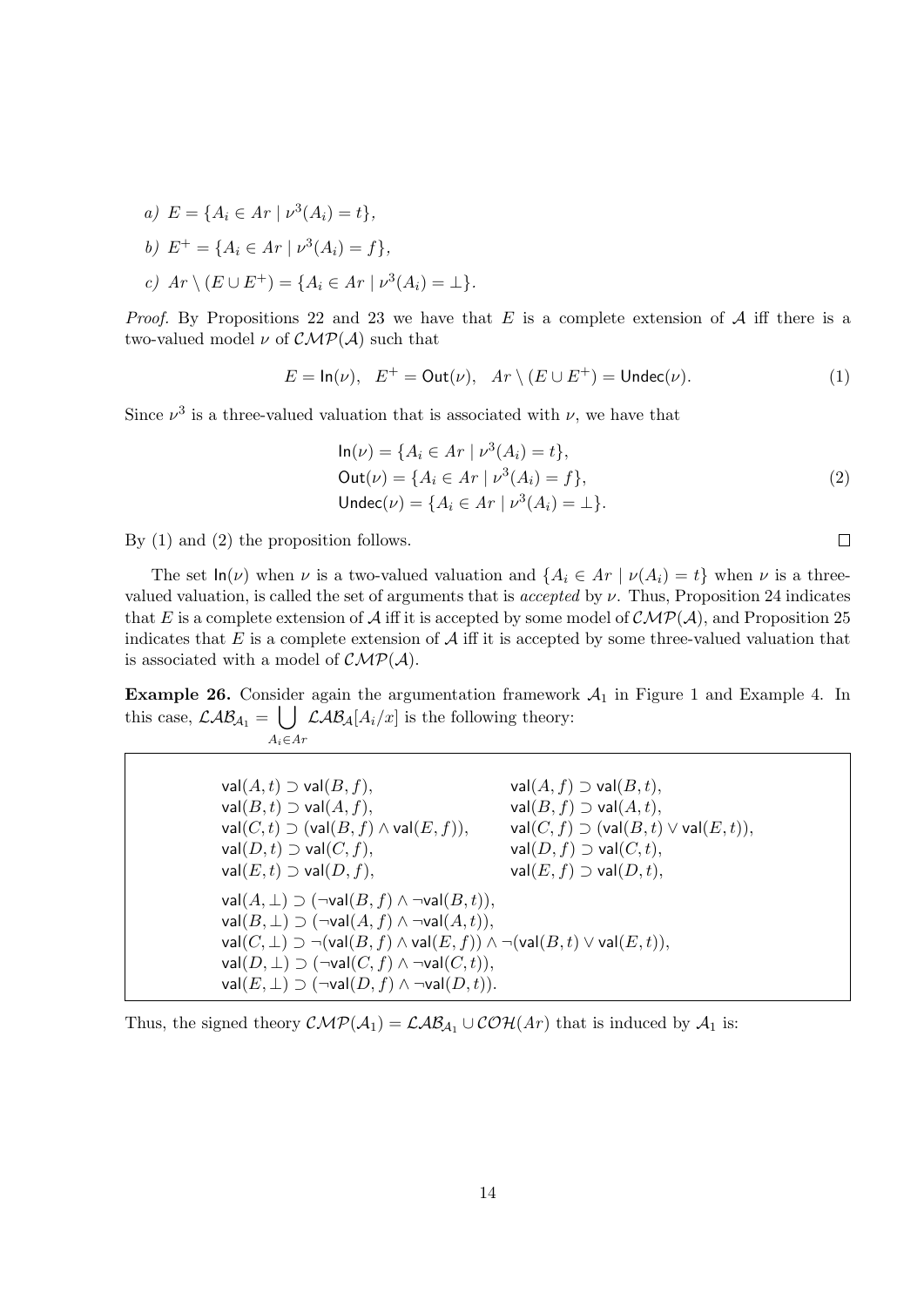$$
(A^{\oplus} \wedge \neg A^{\ominus}) \supset (B^{\ominus} \wedge \neg B^{\oplus}), \qquad (A^{\ominus} \wedge \neg A^{\oplus}) \supset (B^{\oplus} \wedge \neg B^{\ominus}),
$$
  
\n
$$
(B^{\oplus} \wedge \neg B^{\ominus}) \supset (A^{\ominus} \wedge \neg A^{\oplus}), \qquad (B^{\ominus} \wedge \neg B^{\oplus}) \supset (A^{\oplus} \wedge \neg B^{\ominus}),
$$
  
\n
$$
(C^{\oplus} \wedge \neg C^{\ominus}) \supset ((B^{\ominus} \wedge \neg B^{\oplus}) \wedge (E^{\ominus} \wedge \neg E^{\oplus})), \qquad (C^{\ominus} \wedge \neg C^{\oplus}) \supset ((B^{\oplus} \wedge \neg B^{\ominus}) \vee (E^{\oplus} \wedge \neg E^{\ominus})),
$$
  
\n
$$
(D^{\oplus} \wedge \neg B^{\ominus}) \supset (C^{\ominus} \wedge \neg C^{\oplus}), \qquad (D^{\ominus} \wedge \neg D^{\oplus}) \supset (C^{\oplus} \wedge \neg C^{\ominus}),
$$
  
\n
$$
(\neg A^{\oplus} \wedge \neg B^{\ominus}) \supset (\neg (B^{\ominus} \wedge \neg B^{\oplus}) \wedge \neg (B^{\oplus} \wedge \neg B^{\ominus})),
$$
  
\n
$$
(\neg B^{\oplus} \wedge \neg B^{\ominus}) \supset (\neg (A^{\ominus} \wedge \neg B^{\oplus}) \wedge \neg (A^{\oplus} \wedge \neg B^{\ominus})),
$$
  
\n
$$
(\neg C^{\oplus} \wedge \neg C^{\ominus}) \supset (\neg (B^{\ominus} \wedge \neg B^{\oplus}) \wedge (E^{\ominus} \wedge \neg E^{\oplus})) \wedge \neg ((B^{\oplus} \wedge \neg B^{\ominus}) \vee (E^{\oplus} \wedge \neg E^{\ominus})),
$$
  
\n
$$
(\neg D^{\oplus} \wedge \neg D^{\ominus}) \supset (\neg (C^{\ominus} \wedge \neg C^{\oplus}) \wedge \neg (C^{\oplus} \wedge \neg C^{\ominus})),
$$
  
\

The (two-valued) models of the theory above are the following:

|  |  |  |  | $\parallel A^{\oplus} \parallel A^{\ominus} \parallel B^{\oplus} \parallel B^{\ominus} \parallel C^{\oplus} \parallel C^{\ominus} \parallel D^{\oplus} \parallel D^{\ominus} \parallel E^{\oplus} \parallel E^{\ominus}$ |  |
|--|--|--|--|--------------------------------------------------------------------------------------------------------------------------------------------------------------------------------------------------------------------------|--|
|  |  |  |  |                                                                                                                                                                                                                          |  |
|  |  |  |  |                                                                                                                                                                                                                          |  |
|  |  |  |  | $\begin{array}{c cccccccccccc} \mu_1 & 1 & 0 & 0 & 1 & 0 & 0 & 0 & 0 & 0 & 0 \\ \mu_2 & 0 & 1 & 1 & 0 & 0 & 1 & 1 & 0 & 0 & 1 \\ \mu_3 & 0 & 0 & 0 & 0 & 0 & 0 & 0 & 0 & 0 & 0 \\ \end{array}$                           |  |

The three-valued valuations that are associated with these models are the following:

| $\overline{ }$ |  |  | н, |
|----------------|--|--|----|
|                |  |  |    |
| $\nu_2$        |  |  |    |
| $\nu_3$        |  |  |    |

The sets of atoms that are assigned the value *t* by these valuations are  $\{A\}$ ,  $\{B, D\}$ , and  $\emptyset$ . These are exactly the complete extensions of  $A_1$ , as indeed suggested by Proposition 25.

#### **3.2 Stable Semantics**

By Definition 3, a stable extension of an argumentation framework  $A = \langle Ar, att \rangle$  is a complete extension *E* of *A* such that  $E \cup E^+ = Ar$ . It follows, then, that:

**Proposition 27.** *Let A be an argumentation framework. Then E is a stable extension of A iff there is a model*  $\nu$  *of*  $\mathcal{CMP}(\mathcal{A})$  *such that*  $\ln(\nu) = E$ ,  $\text{Out}(\nu) = E^+$ *, and*  $\text{Under}(\nu) = \emptyset$ *.* 

*Proof.* This is a particular case of Propositions 22 and 23: Since *E* is a stable extension,  $Ar \setminus (E \cup$  $E^+$ ) =  $\emptyset$ , and so Undec(*v*) =  $\emptyset$ . Conversely: if Undec(*v*) =  $\emptyset$  then  $Ar \setminus (E \cup E^+) = \emptyset$ , and so *E* is a stable extension.  $\Box$ 

The last proposition can be represented by a corresponding signed theory as follows:

**Definition 28.** Given an argumentation framework  $A = \langle Ar, att \rangle$ , we denote:

$$
\mathcal{SE}(\mathcal{A})~=~\mathcal{CMP}(\mathcal{A})~\cup~\mathcal{EM}(Ar),
$$

where  $\mathcal{EM}(Ar)$  is a set of signed formulas that 'excludes the middle-value' ( $\perp$ ):

$$
\mathcal{EM}(Ar) = \{ (A_i^{\oplus} \vee A_i^{\ominus}) \mid A_i \in Ar \}.
$$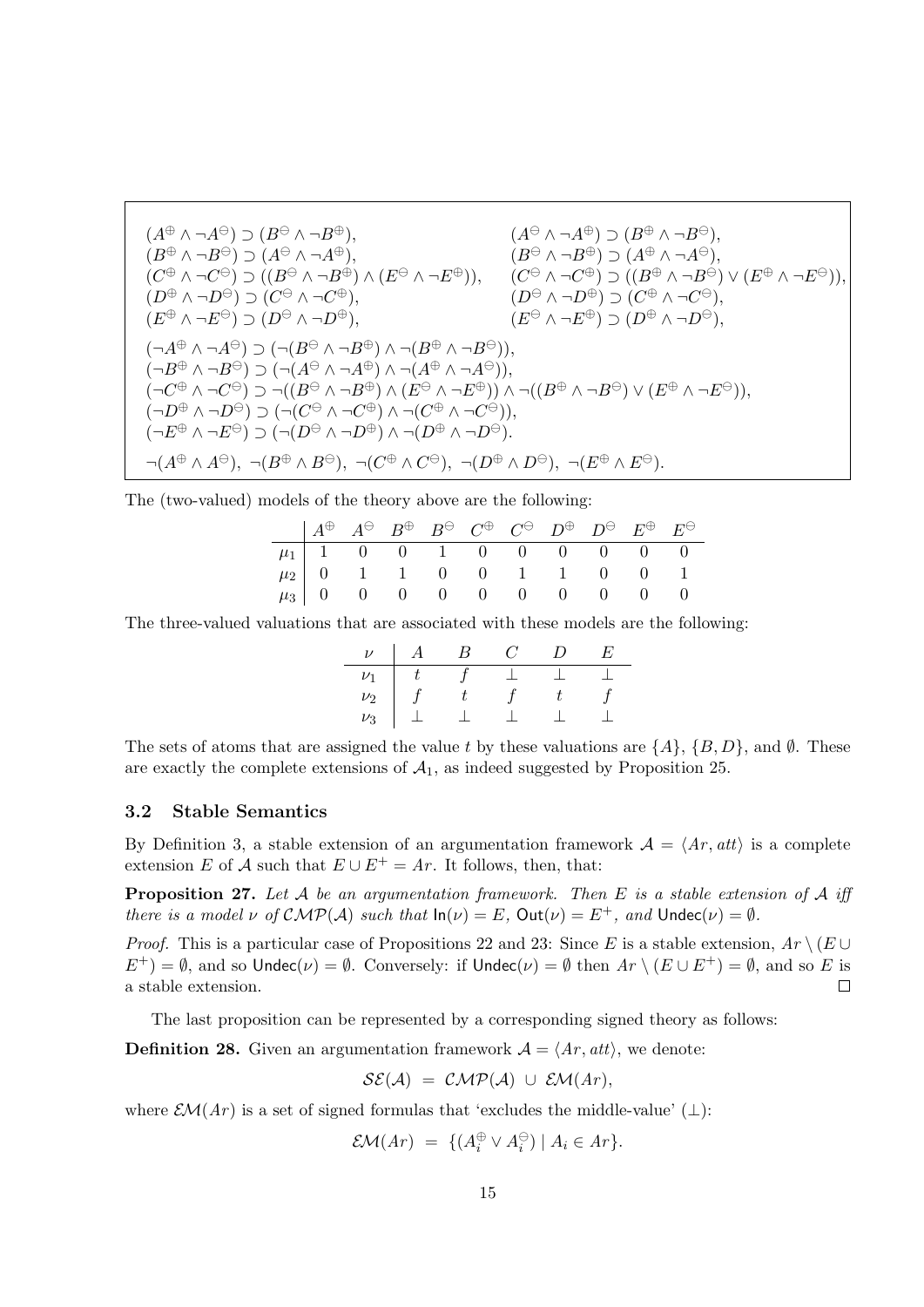**Proposition 29.** Let  $A = \langle Ar, att \rangle$  be an argumentation framework, and let E be a complete *extension of A. Then*

- *a*) *E is a stable extension of A iff there is a two-valued model*  $\nu^2$  *of*  $\mathcal{SE}(A)$  *such that*  $E = \ln(\nu^2)$ *and*  $E^+ = \text{Out}(\nu^2)$ *.*
- *b*) *E is a stable extension of A iff there is a three-valued valuation*  $\nu^3$  *that is associated with a* model of  $\mathcal{SE}(\mathcal{A})$  such that  $E = \{A_i \in Ar \mid \nu^3(A_i) = t\}$  and  $E^+ = \{A_i \in Ar \mid \nu^3(A_i) = f\}.$

*Proof.* Part (a) is an immediate corollary of Proposition 27, noting that, by  $\mathcal{EM}(Ar)$ , a model  $\nu^2$ of  $\mathcal{CMP}(\mathcal{A})$  is also a model of  $\mathcal{S}\mathcal{E}(\mathcal{A})$  iff  $\mathsf{Under}(\nu^2) = \emptyset$ . Part (b) is the analogue of Part (a) in terms of three-valued valuations.  $\Box$ 

#### **Example 30.**

- a) Consider the signed theory  $\mathcal{CMP}(\mathcal{A}_1)$  of Example 26, induced by the argumentation framework  $A_1$  in Figure 1 and Example 4. In the notations of that example, among the three models of  $\mathcal{CMP}(\mathcal{A}_1)$ , only  $\mu_2$  satisfies  $\mathcal{EM}(Ar_1)$ , so  $\mu_2$  is the only two-valued model of  $\mathcal{S}\mathcal{E}(\mathcal{A}_1)$ . Now, since  ${B, D}$  =  $\ln(\mu_2) = {x \mid \nu_2(x) = t}$ , it follows that  ${B, D}$  is the only stable extension of  $A_1$ , as guaranteed by Proposition 29.
- b) Consider the argumentation framework  $A_2$  in Figure 2 and Example 4. The fact that there is no stable extension for  $A_2$  implies, by Proposition 29, that  $\mathcal{SE}(A_2)$  is not satisfiable (although  $\mathcal{CMP}(\mathcal{A}_2)$  *is* satisfiable).

### **4 Signed QBFs for More Extension-Based Semantics**

As shown in the previous section, the signed theory  $\mathcal{CMP}(\mathcal{A})$  may be used for representing the complete and stable extensions of *A*. In this section we show how  $\mathcal{CMP}(\mathcal{A})$  can be augmented with (signed) quantified Boolean formulas (QBFs) for representing the other semantics specified by Definition 3. For this, we first recall what QBFs are.

#### **4.1 QBFs and Signed QBFs**

First, we extend the language  $\mathcal{L}$  (respectively,  $\mathcal{L}^{\pm}$ ) with universal and existential quantifiers  $\forall$ ,  $\exists$ over propositional variables. We denote the extended language by  $\mathcal{L}_{Q}$  (respectively,  $\mathcal{L}_{Q}^{\pm}$ ). The elements of  $\mathcal{L}_{Q}$  are called *quantified Boolean formulas* (QBFs), and the elements of  $\mathcal{L}_{Q}^{\pm}$  are called *signed* QBFs. QBFs and signed QBFs are denoted here by the Greek letters Ψ*,* Φ, and sets of (signed) QBFs are denoted by Γ. Intuitively, the meaning of a QBF of the form  $\exists p \forall q \psi$  is that there exists a truth assignment of *p* such that for every truth assignment of *q*,  $\psi$  is true. Clearly, every QBF is associated with a logically equivalent propositional formula, thus QBFs can be seen as a conservative extension of classical propositional logic. Next we formalize this intuition.

Consider a QBF  $\Psi$  over  $\mathcal{L}_{\mathsf{Q}}$ . An occurrence of an atom p in  $\Psi$  is called *free* if it is not in the scope of a quantifier  $Q_p$ , for  $Q \in \{\forall, \exists\}$ . We denote by  $\Psi[\phi_1/p_1, \ldots, \phi_n/p_n]$  the uniform substitution of each free occurrence of a variable (atom)  $p_i$  in  $\Psi$  by a formula  $\phi_i$ , for  $i = 1, \ldots, n$ . Now, the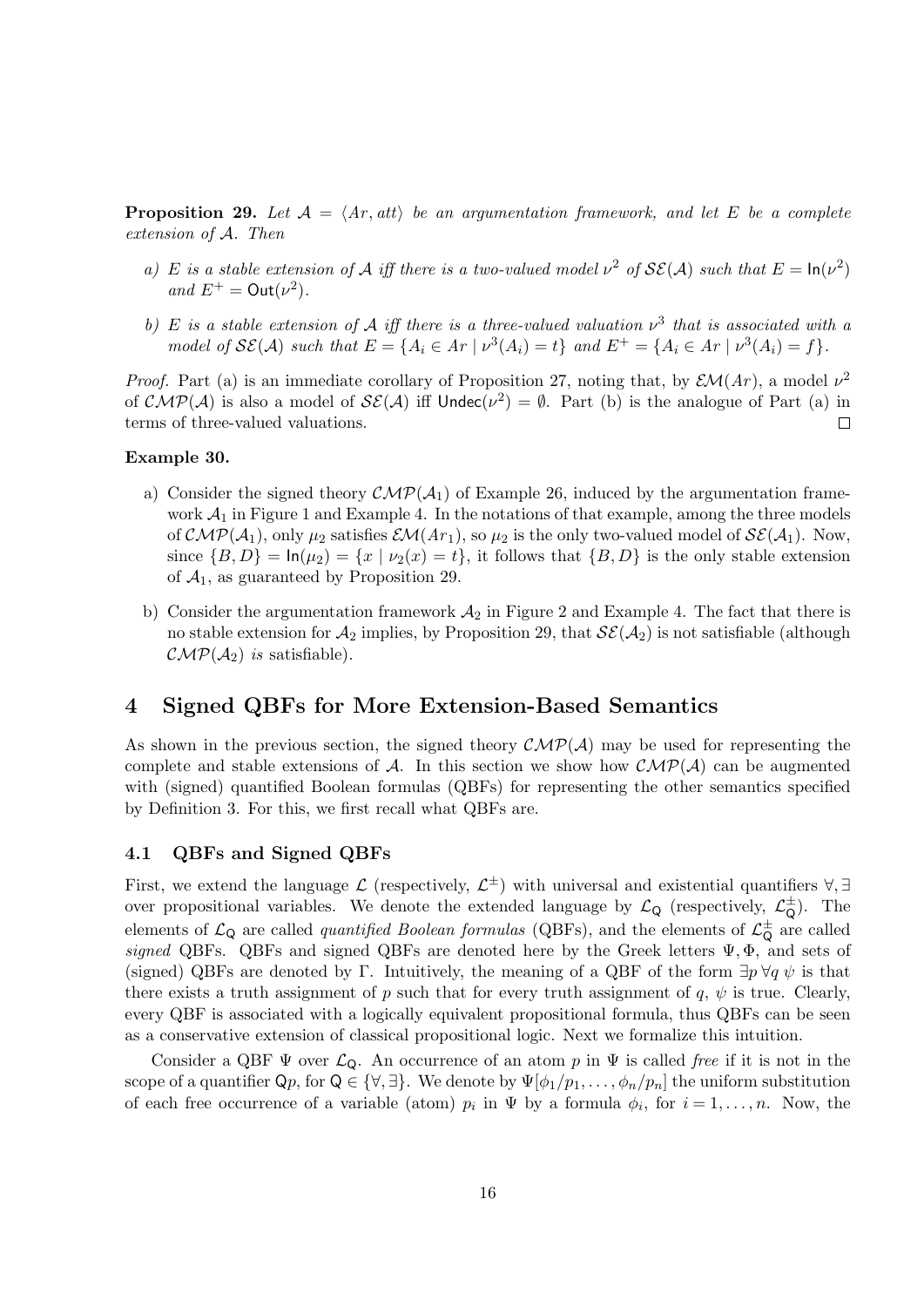definition of a valuation can be extended to QBFs as follows:

$$
\nu(\neg\psi) = \neg\nu(\psi),
$$
  
\n
$$
\nu(\psi \circ \phi) = \nu(\psi) \circ \nu(\phi), \text{ where } \circ \in \{\land, \lor, \supset\},
$$
  
\n
$$
\nu(\forall p \psi) = \nu(\psi[t/p]) \land \nu(\psi[f/p]),
$$
  
\n
$$
\nu(\exists p \psi) = \nu(\psi[t/p]) \lor \nu(\psi[f/p]).
$$

As usual, we say that a (two-valued) valuation  $\nu$  *satisfies* a QBF  $\Psi$  if  $\nu(\Psi) = 1$ ,  $\nu$  is a *model* of a set  $\Gamma$  of QBFs (notation:  $\nu \in mod(\Gamma)$ ) if  $\nu$  satisfies every element of  $\Gamma$ , and a QBF  $\Psi$  is (classically) *entailed by* Γ (notation:  $\Gamma \models^2 \Psi$ ) if every model of Γ is also a model of  $\Psi$ .<sup>6</sup>

#### **4.2 Semi-Stable Semantics**

Recall that a semi-stable extension of an argumentation framework  $A = \langle Ar, att \rangle$  is a complete extension *E* of *A* that maximizes the set  $E \cup E^+$ . In other words, a semi-stable extension *E* of *A* is a complete extension of *A* that *minimizes* the set  $Ar \setminus (E \cup E^+)$ . By the last item of Proposition 25 we therefore have the following result:

**Proposition 31.** Let  $A = \langle Ar, att \rangle$  be an argumentation framework. Then E is a semi-stable *extension of A iff there is a three-valued valuation*  $\nu^3$  *that is associated with a model of*  $\mathcal{CMP}(A)$ *such that*

- a)  $E = \{A_i \in Ar \mid \nu^3(A_i) = t\}$  and  $E^+ = \{A_i \in Ar \mid \nu^3(A_i) = f\},\$
- *b) ν* <sup>3</sup> *has a minimal (with respect to set inclusion) ⊥-assignments among the valuations that* are associated with the models of  $\mathcal{CMP}(\mathcal{A})$ : There is no three-valued valuation  $\mu^3$  that is *associated with a model of CMP*(*A*)*, such that*

$$
\{A_i \in Ar \mid \mu^3(A_i) = \bot\} \subsetneq \{A_i \in Ar \mid \nu^3(A_i) = \bot\}.
$$

It follows that for representing the semi-stable extensions of *A* we have to identify the models of the signed theory that is induced by  $A$  and 'filter out' those models that do not minimize the *⊥*-assignments. In other words, we have to select the *≤⊥*-minimal models of *CMP*(*A*), where:

- for two-valued valuations  $\nu, \mu$  on  $Ar^{\pm}$ ,  $\nu \leq_{\perp} \mu$  iff  $\text{Under}(\nu) \subseteq \text{Under}(\mu)$ ,
- for three-valued valuations  $\nu, \mu$  on  $Ar, \nu \leq_{\perp} \mu$  iff  $\{A_i | \nu(A_i) = \perp\} \subseteq \{A_i | \mu(A_i) = \perp\}.$

In the above notations, then, Proposition 31 indicates that  $E$  is a semi-stable extension of  $A$  iff it is accepted by some three-valued valuation that is associated with a  $\leq$ <sub>⊥</sub>-minimal model of  $\mathcal{CMP}(\mathcal{A})$ .

A simple way of representing the  $\leq$ <sub>1</sub>-minimal models of  $\mathcal{CMP}(\mathcal{A})$  is to augment  $\mathcal{CMP}(\mathcal{A})$  with a condition that assures minimization of *⊥*-assignments. Such a condition can be expressed by the circumscriptive-like [60] QBF defined next.

 ${}^{6}$ See [17] for a detailed description of quantified Boolean formulas, including some historical remarks and relevant complexity issues.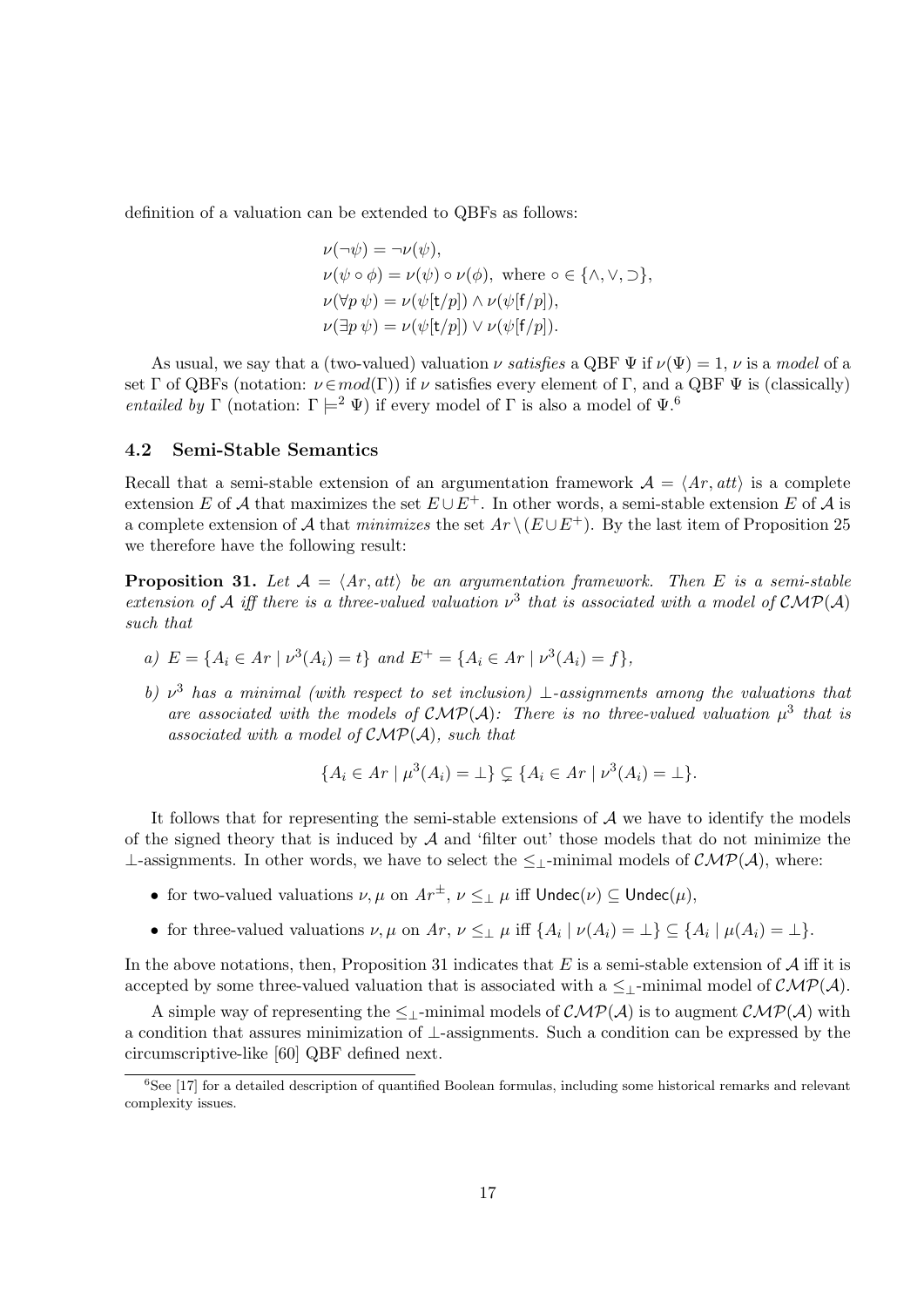**Definition 32.** Given an argumentation theory  $A = \langle Ar, att \rangle$  with  $|Ar| = n$ , let  $\mathcal{CMP}(A)$  be the signed theory induced by A and let  $Ar^{\pm} = \{A_i^{\oplus} \mid A_i \in Ar\} \cup \{A_i^{\ominus} \mid A_i \in Ar\}$  be the set of atoms in  $\mathcal{CMP}(\mathcal{A})$ . We denote by  $\bigcap \mathcal{CMP}(\mathcal{A})$  the conjunction of the formulas in  $\mathcal{CMP}(\mathcal{A})$ .<sup>7</sup> Now, Min*≤<sup>⊥</sup>* (*CMP*(*A*)) denotes the following QBF:

$$
\forall p_1^{\oplus}, p_1^{\ominus}, \dots, p_n^{\oplus}, p_n^{\ominus} \Big( \bigcap \mathcal{CMP}(\mathcal{A}) \Big[ p_1^{\oplus} / A_1^{\oplus}, p_1^{\ominus} / A_1^{\ominus}, \dots, p_n^{\oplus} / A_n^{\oplus}, p_n^{\ominus} / A_n^{\ominus} \Big] \supset
$$
  

$$
\Big( \bigwedge_{A_i \in A r} \Big( \text{val}(A_i, \bot) \Big[ p_1^{\oplus} / A_1^{\oplus}, p_1^{\ominus} / A_1^{\ominus}, \dots, p_n^{\oplus} / A_n^{\oplus}, p_n^{\ominus} / A_n^{\ominus} \Big] \supset \text{val}(A_i, \bot) \Big) \supset
$$
  

$$
\bigwedge_{A_i \in A r} \Big( \text{val}(A_i, \bot) \supset \text{val}(A_i, \bot) \Big[ p_1^{\oplus} / A_1^{\oplus}, p_1^{\ominus} / A_1^{\ominus}, \dots, p_n^{\oplus} / A_n^{\oplus}, p_n^{\ominus} / A_n^{\ominus} \Big] \Big) \Big).
$$

**Definition 33.** Given an argumentation framework  $A = \langle Ar, att \rangle$ , we denote

$$
SSE(\mathcal{A}) = \mathcal{CMP}(\mathcal{A}) \cup \{ \text{Min}_{\leq \perp}(\mathcal{CMP}(\mathcal{A})) \}.
$$

**Proposition 34.** *Let*  $A = \langle Ar, att \rangle$  *be an argumentation framework. Then E is a semi-stable extension of A iff there is a three-valued valuation*  $\nu^3$  *that is associated with a model of*  $SSE(A)$ such that  $E = \{A_i \in Ar \mid \nu^3(A_i) = t\}$  and  $E^+ = \{A_i \in Ar \mid \nu^3(A_i) = f\}.$ 

*Proof.* By Proposition 31, we only have to show that the fact that  $\nu^3$  is associated with a model of  $\text{Min}_{\leq \perp}(\mathcal{CMP}(\mathcal{A}))$  is a necessary and sufficient condition for assuring that there is no three-valued valuation  $\mu^3$  that is associated with a model of  $\mathcal{CMP}(\mathcal{A})$  and for which  $\mu^3 < \mu^3$ . This is equivalent to showing that  $\nu^2$  (is a two-valued model that) satisfies  $\text{Min}_{\leq \perp}(\mathcal{CMP}(\mathcal{A}))$  iff there is no model  $\mu^2$  of *CMP*(*A*) for which  $\mu^2 \leq \mu^2$ . Indeed, by Definition 32, and since  $\nu(\text{val}(A_i, \perp)) = 1$  iff  $A_i \in \textsf{Under}(\nu)$ , we have that  $\nu^2$  is a model of  $\textsf{Min}_{\leq \perp}(\mathcal{CMP}(\mathcal{A}))$  iff for every model  $\mu^2$  of  $\mathcal{CMP}(\mathcal{A})$  $\text{such that } \mathsf{Undec}(\mu^2) \subseteq \mathsf{Undec}(\nu^2), \text{ also } \mathsf{Undec}(\nu^2) \subseteq \mathsf{Undec}(\mu^2). \text{ In other words, } \nu^2 \text{ is a model of } \mathsf{Undec}(\mu^2) \subseteq \mathsf{Undec}(\mu^2).$  $\text{Min}_{\leq \perp}(\mathcal{CMP}(\mathcal{A}))$  iff there is no model  $\mu^2$  of  $\mathcal{CMP}(\mathcal{A})$  for which  $\text{Under}(\mu^2) \subsetneq \text{Under}(\nu^2)$ , i.e., iff there is no model  $\mu^2$  of  $\mathcal{CMP}(\mathcal{A})$  such that  $\mu^2 <_{\perp} \nu^2$ . It follows that  $\nu^2$  is a model of  $\mathcal{SSE}(\mathcal{A})$  iff it is a  $\leq_{\perp}$ -minimal model of  $\mathcal{CMP}(\mathcal{A})$ , as required.  $\Box$ 

**Note 35.** By Proposition 27, the set *E* in the last proposition is also a stable extension of *A* iff  ${A_i \in Ar \mid \nu^3(A_i) = \bot}$  is empty.

This vindicates the following well-known fact (mentioned previously):

**Corollary 36.** *Each (finite) argumentation framework has at least one semi-stable extension, but not necessarily a stable extension.*

*Proof.* As noted previously, each argumentation system has at least one complete extension. By the correspondence between complete extensions and the models of  $\mathcal{CMP}(\mathcal{A})$  (Proposition 24), it follows that  $\mathcal{CMP}(\mathcal{A})$  is satisfiable for *every*  $\mathcal{A}$ . Furthermore, since the argumentation framework A is finite, one concludes that  $\text{Min}_{\leq}(\mathcal{CMP}(\mathcal{A}))$  is a minimization over a finite and nonempty set (the models of  $\mathcal{CMP}(\mathcal{A})$ ), thus the set of models of  $\mathcal{SSE}(\mathcal{A})$  is non-empty either. By Proposition 34, then, there is always a semi-stable extension for *A*, and by Note 35, *A* may not have any stable extension (in case that the condition of that note fails, and any model of *SSE*(*A*) has some *⊥* assignment).  $\Box$ 

<sup>&</sup>lt;sup>7</sup>Recall that *A* is a finite argumentation framework and so  $\mathcal{CMP}(A)$  is a finite theory.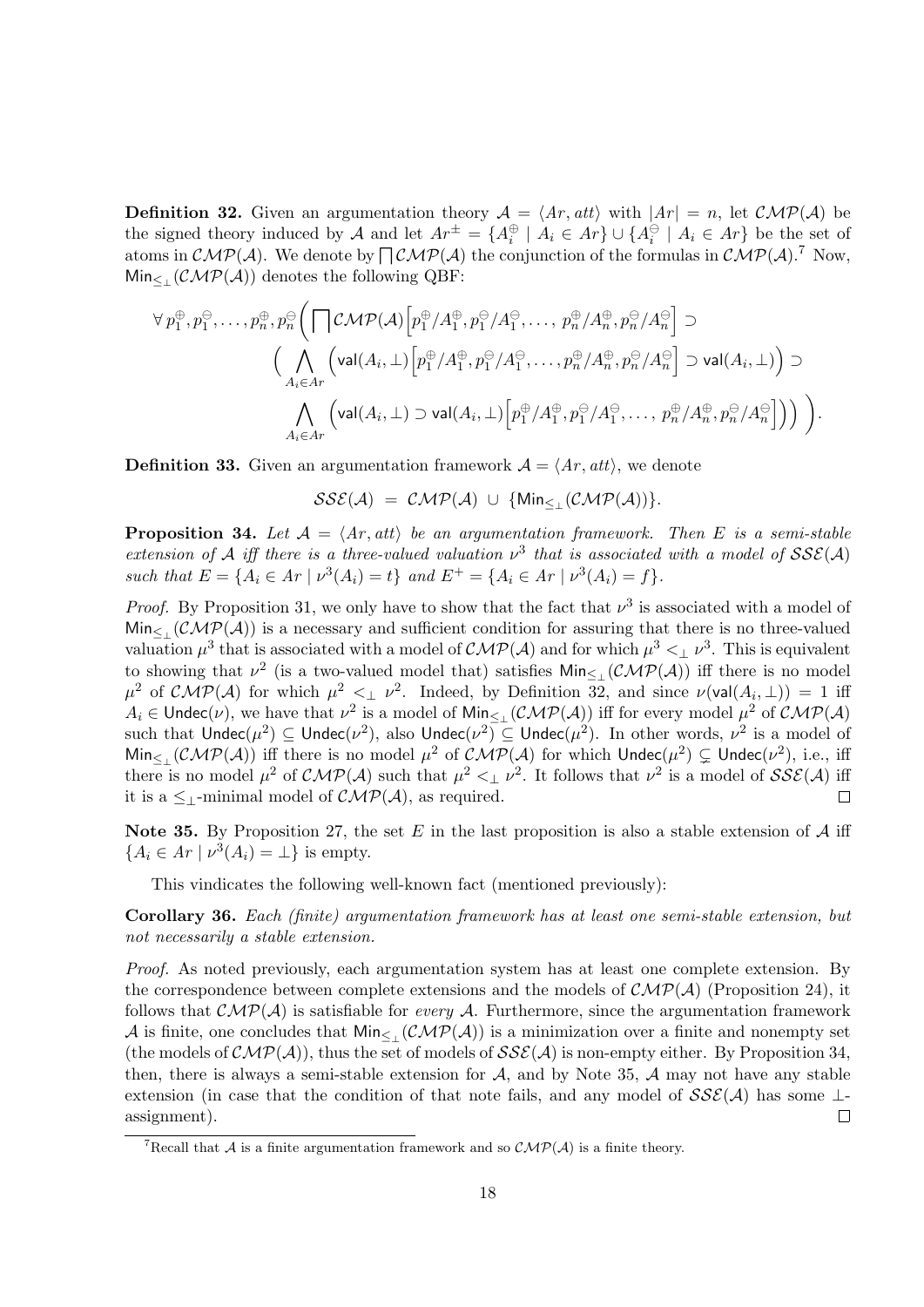**Note 37.** The proof of the last corollary shows, in particular, that for *every* finite argumentation framework *A*, the signed theories  $\mathcal{CMP}(\mathcal{A})$  and  $\mathcal{SSE}(\mathcal{A})$  are satisfiable.

**Proposition 38.** *Let A be an argumentation framework. Then either there is no stable extension for A, or the stable extensions of A are the same as the semi-stable extensions of A.* 8

*Proof.* Let  $\nu^3$  be a three-valued valuation that is associated with a model  $\nu$  of  $SSE(\mathcal{A})$  (by the proof of Corollary 36 such a valuation always exists). Now,

- if  $\text{Under}(\nu) \neq \emptyset$ , then for *every* model  $\mu$  of  $SSE(\mathcal{A})$ ,  $\text{Under}(\mu) \neq \emptyset$  (otherwise,  $\nu$  cannot be a  $\leq$ <sub>1</sub>-minimal model of  $\mathcal{CMP}(\mathcal{A})$ , and as such it cannot be a model of  $\mathcal{SSE}(\mathcal{A})$ ), thus there is no three-valued valuation  $\mu^3$  that is associated with a model  $\mu$  of  $SSE(\mathcal{A})$  such that  ${A_i \in Ar \mid \mu^3(A_i) = \bot}$  is empty. By Note 35, then, there is no stable extension for *A*.
- if Undec( $\nu$ ) =  $\emptyset$ , then by similar considerations as above, for *every* model  $\mu$  of  $SS\mathcal{E}(\mathcal{A})$ , Undec( $\mu$ ) =  $\emptyset$ , and so by Note 35 again, every set that is accepted by a model of  $SSE(A)$  is a stable extension of *A*. By Proposition 34, these are exactly the semi-stable extensions of *A*, thus in this case the stable extensions of *A* and the semi-stable extensions of *A* coincide.

 $\Box$ 

**Note 39.** Proposition 38 and its proof imply that either all of the three-valued valuations that are associated with a model of  $SSE(\mathcal{A})$  are actually two-valued (i.e., they are into  $\{t, f\}$ ), in which case the sets of the stable extensions and of the semi-stable extensions of *A* coincide, or else all the three-valued valuations that are associated with a model of *SSE*(*A*) have *⊥*-assignments, in which case *A* lacks stable extensions. This shows an important property of semi-stable semantics: it is faithful to the stable semantics as long as the corresponding theory  $\mathcal{SSE}(\mathcal{A})$  is classically consistent (i.e., if  $SSE(\mathcal{A})$  has two-valued models), and it is not trivialized otherwise (since  $SSE(\mathcal{A})$  is always satisfiable).<sup>9</sup>

**Example 40.** Consider the signed theory  $\mathcal{CMP}(\mathcal{A}_1)$  of Example 26, induced by the argumentation framework  $A_1$  in Figure 1 and Example 4. Among the three models of  $\mathcal{CMP}(A_1)$ , only  $\mu_2$  satisfies  $Min_{\leq_{\perp}}(\mathcal{CMP}(\mathcal{A}_1)),$  so  $\mu_2$  is the only two-valued model of  $\mathcal{SSE}(\mathcal{A})$ . Now,

- 1. In the notations of Example 26, the three-valued valuation  $\nu_2$  that is associated with  $\mu_2$  is the one that minimizes the *⊥*-assignments among the three-valued valuations that are associated with some (two-valued) model of  $\mathcal{CMP}(\mathcal{A}_1)$ .
- 2. It holds that  ${B, D}$  =  $\ln(\mu_2) = {x | \nu_2(x) = t}$ , and as noted in Example 4,  ${B, D}$  is indeed the only semi-stable extension of  $A_1$ .

**Note 41.** Another by-product of Proposition 34 is that the problem of checking whether a given set of arguments is a [semi-]stable extension of  $A$  is (polynomially) reducible to a satisfiability

<sup>8</sup>For another proof of the second case, in which *A* has at least one stable extension, see Theorem 5 of [27].

<sup>&</sup>lt;sup>9</sup>This shows that, in terms of [27], semi-stable semantics is 'backward compatible' with stable semantics. In terms of [9], the correlated entailment relation  $\vdash$  <sub>2SE</sub>, defined by *SSE*(*A*)  $\vdash$  ss<sub>E</sub>  $\psi$  iff  $mod(SSE(A)) \subseteq mod(\psi)$ , is 'inconsistency-tolerant'.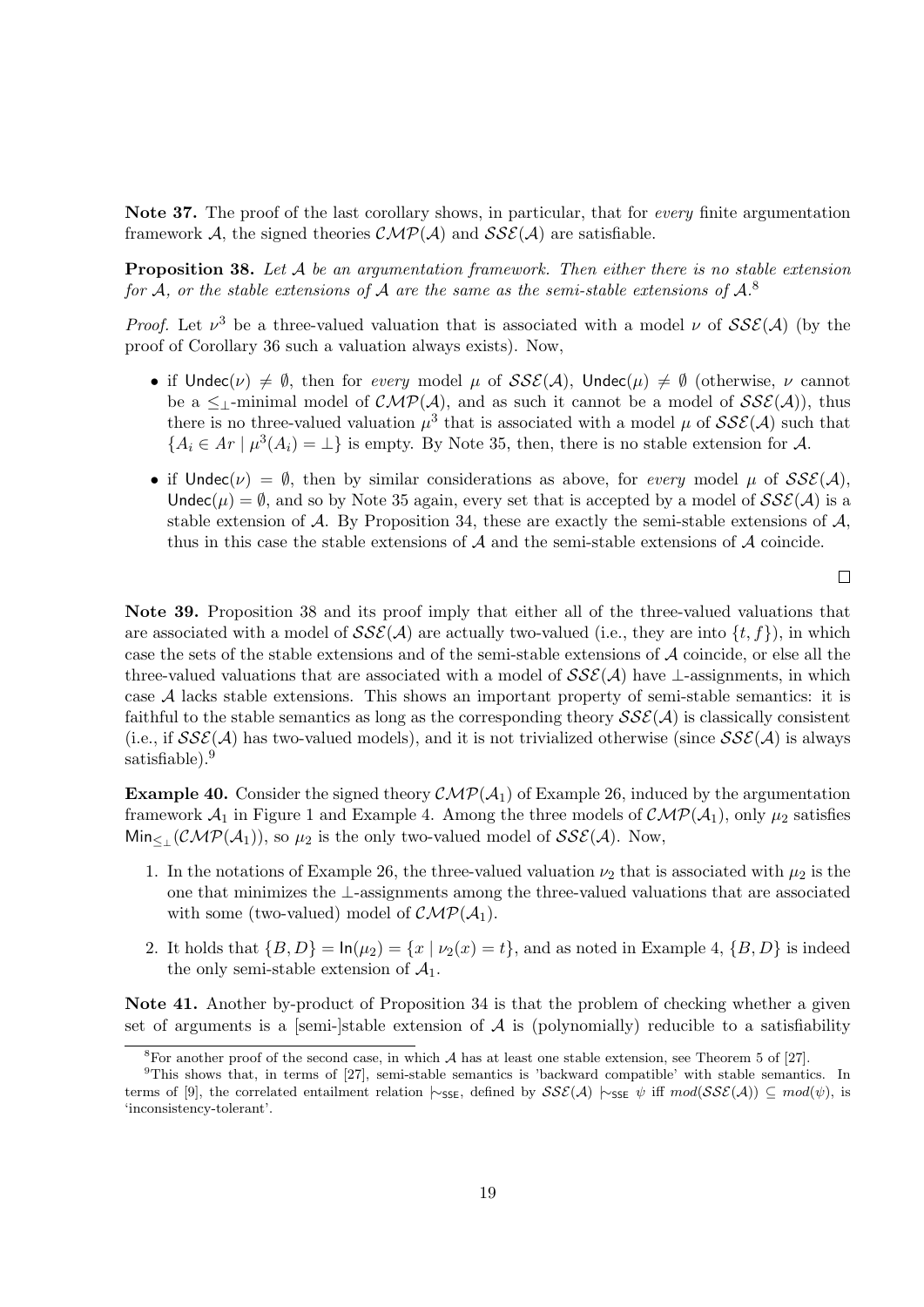checking with respect to  $\mathcal{S}\mathcal{S}\mathcal{E}(\mathcal{A})$ . Indeed, given an argumentation theory  $\mathcal{A} = \langle Ar, att \rangle$  and a set  $E \subseteq Ar$ , consider the three-valued valuation  $\nu_E$  on  $Ar$ , defined as follows:

$$
\nu_E(A) = \left\{ \begin{array}{ll} t & \text{if } A \in E, \\ f & \text{if } A \notin E \text{ and } A \in E^+, \\ \bot & \text{otherwise.} \end{array} \right\}.
$$

By Proposition 34, *E* is a semi-stable extension of *A* if (and only if) the two-valued valuation that is associated with  $\nu_E$  is a model of  $SS\mathcal{E}(\mathcal{A})$ . If, in addition, there is no  $A \in E$  such that  $\nu_E(A) = \perp$ then *E* is a stable extension of *A*.

#### **4.3 Grounded and Preferred Semantics**

Grounded extensions and preferred extensions of a given argumentation framework *A* can be represented in a way resembling the way semi-stable extensions of *A* were represented in the last subsection. The key observations for that are the following propositions, which directly follow from Definition 3 and Proposition 25 (cf. Proposition 31):

**Proposition 42.** Let  $A = \langle Ar, att \rangle$  be an argumentation framework. Then E is a preferred *extension of A iff there is a three-valued valuation*  $\nu^3$  *that is associated with a model of*  $\mathcal{CMP}(A)$ *such that*

- a)  $E = \{A_i \in Ar \mid \nu^3(A_i) = t\}$  and  $E^+ = \{A_i \in Ar \mid \nu^3(A_i) = f\},\$
- *b) ν* <sup>3</sup> *has a maximal (with respect to set inclusion) t-assignments among the valuations that* are associated with the models of  $\mathcal{CMP}(\mathcal{A})$ : There is no three-valued valuation  $\mu^3$  that is *associated with a model of CMP*(*A*)*, such that*

$$
\{A_i \in Ar \mid \nu^3(A_i) = t\} \subsetneq \{A_i \in Ar \mid \mu^3(A_i) = t\}.
$$

**Proposition 43.** Let  $A = \langle Ar, att \rangle$  be an argumentation framework. Then E is a grounded *extension of A iff there is a three-valued valuation*  $\nu^3$  *that is associated with a model of*  $\mathcal{CMP}(\mathcal{A})$ *such that*

- a)  $E = \{A_i \in Ar \mid \nu^3(A_i) = t\}$  and  $E^+ = \{A_i \in Ar \mid \nu^3(A_i) = f\},\$
- *b) ν* <sup>3</sup> *has a minimal (with respect to set inclusion) t-assignments among the valuations that* are associated with the models of  $\mathcal{CMP}(\mathcal{A})$ : There is no three-valued valuation  $\mu^3$  that is *associated with a model of CMP*(*A*)*, such that*

$$
\{A_i \in Ar \mid \mu^3(A_i) = t\} \subsetneq \{A_i \in Ar \mid \nu^3(A_i) = t\}.
$$

It follows that this time, for representing preferred (respectively, grounded) extensions of *A*, we have to augment  $\mathcal{CMP}(\mathcal{A})$  with a criterion that assures maximality (respectively, minimality) with respect to the following partial order:

- for two-valued valuations  $\nu, \mu$  on  $Ar^{\pm}$ ,  $\nu \leq_t \mu$  iff  $\ln(\nu) \subseteq \ln(\mu)$ ,
- for three-valued valuations  $\nu, \mu$  on  $Ar, \nu \leq_t \mu$  iff  $\{A_i \mid \nu(A_i) = t\} \subseteq \{A_i \mid \mu(A_i) = t\}.$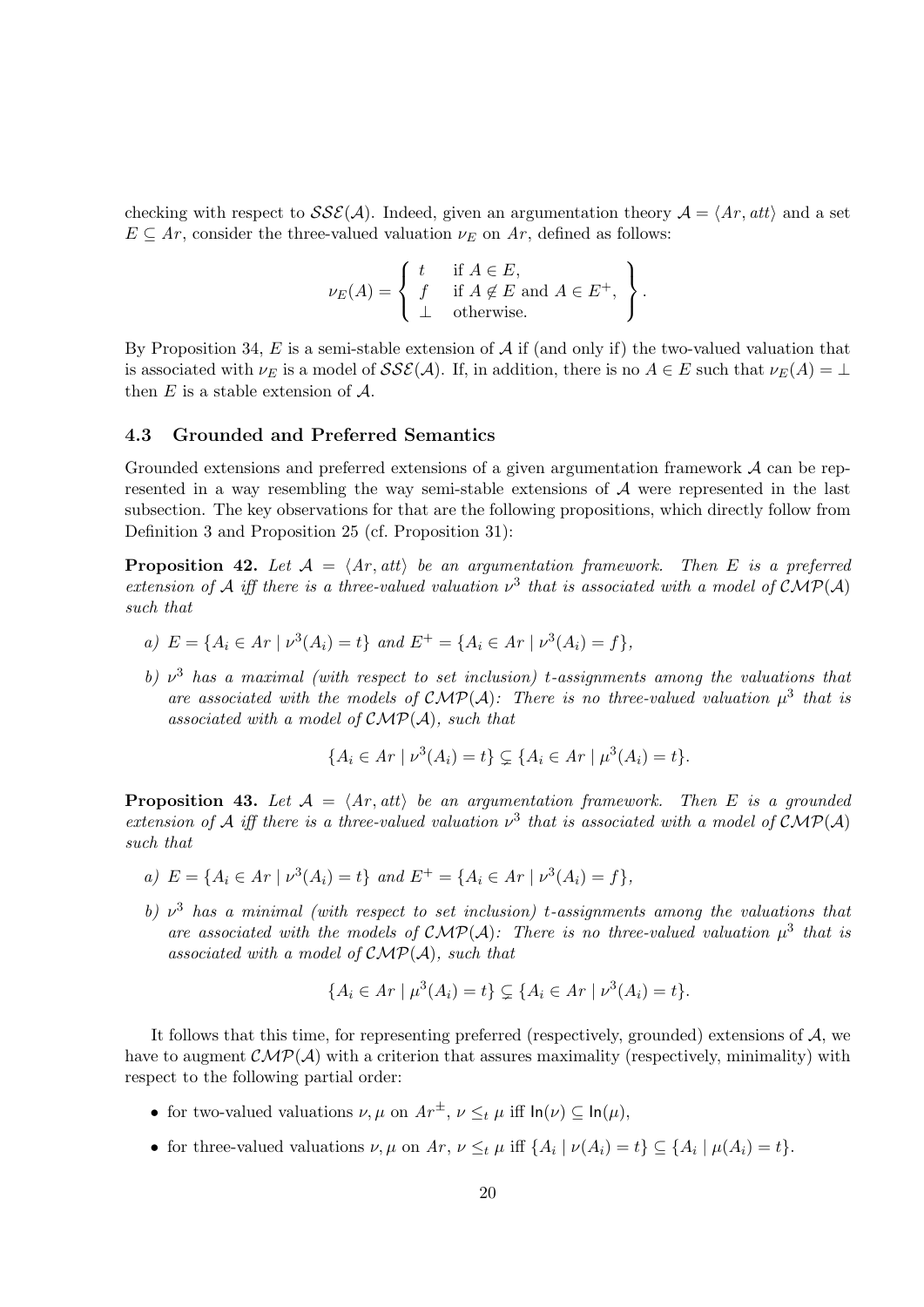Again, this can be done by corresponding QBFs. Minimization of *t*-assignments among the valuations that are associated with a model of  $\mathcal{CMP}(\mathcal{A})$  can be specified by a QBF, denoted  $Min_{\leq t}(\mathcal{CMP}(\mathcal{A}))$ , that is obtained from  $Min_{\leq t}(\mathcal{CMP}(\mathcal{A}))$  (Definition 32) by replacing every occurrence of  $val(A_i, \perp)$  with the signed formula  $val(A_i, t)$ .

Similarly, maximization of *t*-assignments among the valuations that are associated with a model of  $\mathcal{CMP}(\mathcal{A})$  can be specified by the following QBF, denoted  $\textsf{Max}_{\leq t}(\mathcal{CMP}(\mathcal{A}))$ :

$$
\forall p_1^{\oplus}, p_1^{\ominus}, \dots, p_n^{\oplus}, p_n^{\ominus}\Big(\bigcap \mathcal{CMP}(\mathcal{A}) \Big[p_1^{\oplus}/A_1^{\oplus}, p_1^{\ominus}/A_1^{\ominus}, \dots, p_n^{\oplus}/A_n^{\oplus}, p_n^{\ominus}/A_n^{\ominus} \Big] \supset
$$
  

$$
\Big(\bigwedge_{A_i \in A r} \Big(\text{val}(A_i, t) \supset \text{val}(A_i, t) \Big[p_1^{\oplus}/A_1^{\oplus}, p_1^{\ominus}/A_1^{\ominus}, \dots, p_n^{\oplus}/A_n^{\oplus}, p_n^{\ominus}/A_n^{\ominus} \Big] \Big) \supset
$$
  

$$
\bigwedge_{A_i \in A r} \Big(\text{val}(A_i, t) \Big[p_1^{\oplus}/A_1^{\oplus}, p_1^{\ominus}/A_1^{\ominus}, \dots, p_n^{\oplus}/A_n^{\oplus}, p_n^{\ominus}/A_n^{\ominus} \Big] \supset \text{val}(A_i, t)\Big) \Big) \Big).
$$

**Definition 44.** Given an argumentation framework  $A = \langle Ar, att \rangle$ , we denote:

$$
\mathcal{GE}(\mathcal{A}) = \mathcal{CMP}(\mathcal{A}) \cup \{\text{Min}_{\leq t}(\mathcal{CMP}(\mathcal{A}))\}.
$$
  

$$
\mathcal{PE}(\mathcal{A}) = \mathcal{CMP}(\mathcal{A}) \cup \{\text{Max}_{\leq t}(\mathcal{CMP}(\mathcal{A}))\}.
$$

**Proposition 45.** Let  $A = \langle Ar, att \rangle$  be an argumentation framework, and let E be a complete *extension of A. Then*

- *a) E is a grounded extension of A iff there is a three-valued valuation ν* 3 *that is associated with* a model of  $\mathcal{GE}(\mathcal{A})$  such that  $E = \{A_i \in Ar \mid \nu^3(A_i) = t\}$  and  $E^+ = \{A_i \in Ar \mid \nu^3(A_i) = f\}.$
- b) *E* is a preferred extension of *A* iff there is a three-valued valuation  $v^3$  that is associated with a model of  $\mathcal{PE}(\mathcal{A})$  such that  $E = \{A_i \in Ar \mid \nu^3(A_i) = t\}$  and  $E^+ = \{A_i \in Ar \mid \nu^3(A_i) = f\}.$

*Proof.* Similar to that of Proposition 34.

Again, Proposition 45 allows us to vindicate the following known result:

**Corollary 46.** *Each argumentation framework has at least one grounded extension and at least one preferred extension.*

*Proof.* Similar to that of Corollary 36.

**Example 47.** Consider the signed theory  $\mathcal{CMP}(\mathcal{A}_1)$  of Example 26, induced by the argumentation framework  $A_1$  in Figure 1 and Example 4. Among the three models of  $\mathcal{CMP}(A_1)$ ,  $\mu_3$  satisfies  $\text{Min}_{\leq t}(\mathcal{CMP}(\mathcal{A}_1))$  and both of  $\mu_1$  and  $\mu_2$  satisfy  $\text{Max}_{\leq t}(\mathcal{CMP}(\mathcal{A}_1))$ . Thus  $mod(\mathcal{GE}(\mathcal{A}_1)) = {\mu_3}$ and  $mod(\mathcal{PE}(\mathcal{A}_1)) = {\mu_1, \mu_2}$ . It follows that, in the notations of Example 26,

- a)  $\nu_3$  is the only three-valued valuation that is relevant for Part (a) of Proposition 45, and so  ${x \mid \nu_3(x) = t} = \emptyset$  is the unique grounded extension of  $\mathcal{A}_1$ .
- b)  $\nu_1$  and  $\nu_2$  are the three-valued valuations that are relevant for Part (b) of Proposition 45, and so both  $\{x \mid \nu_1(x) = t\} = \{A\}$  and  $\{x \mid \nu_2(x) = t\} = \{B, D\}$  are the preferred extensions of *A*1.

This is indeed in-line with the indications in Example 4.

 $\Box$ 

 $\Box$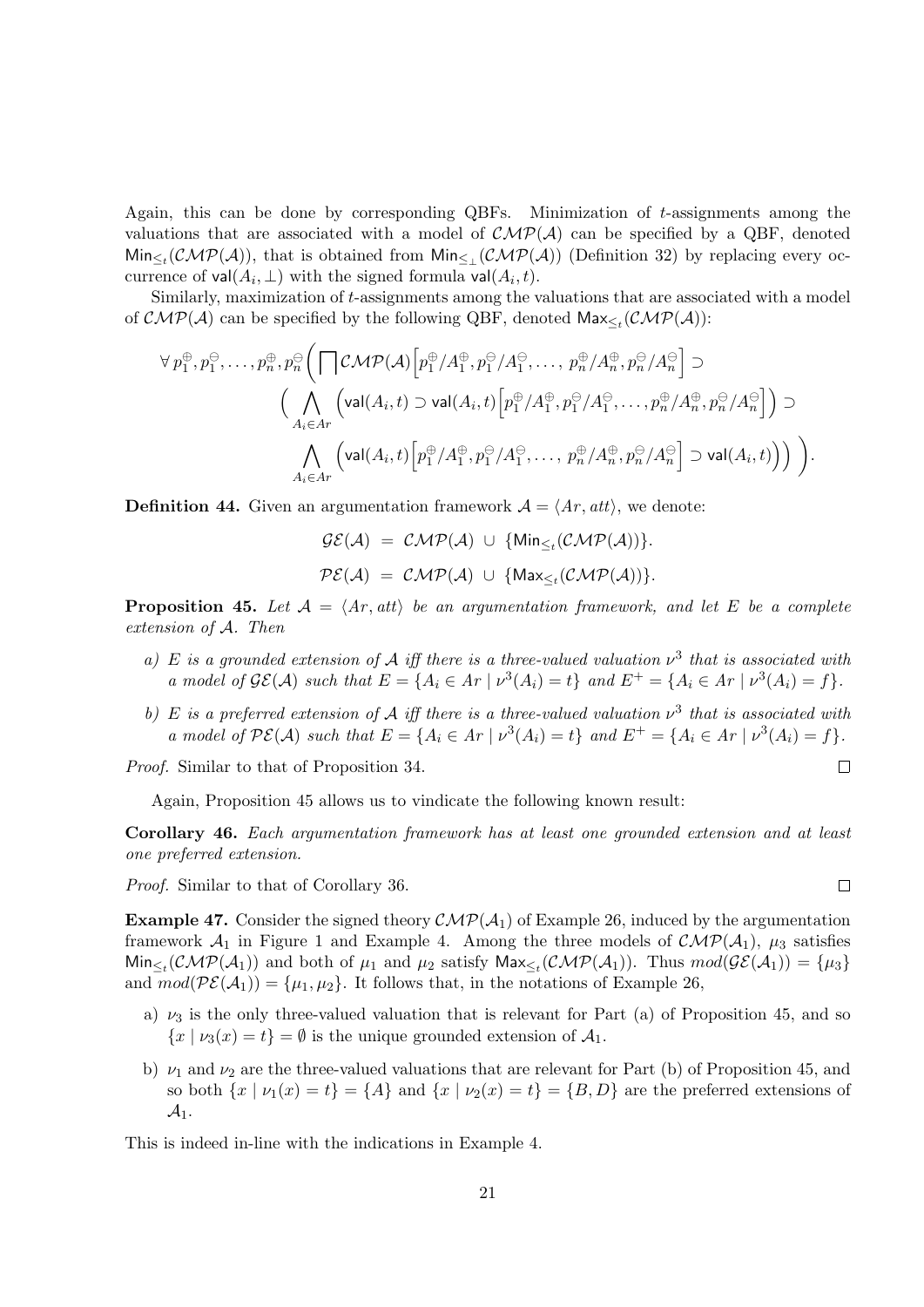#### **4.4 Ideal and Eager Semantics**

By using the signed QBF theory  $\mathcal{P}\mathcal{E}$  that represents preferred extensions, it is possible to represent ideal extensions by signed QBF theories as well.

**Definition 48.** Given an argumentation theory  $A = \langle Ar, att \rangle$  with  $|Ar| = n$ , let  $\bigcap \mathcal{PE}(A)$  be the conjunction of the formulas in  $\mathcal{PE}(A)$ . We denote the following QBF by  $\mathsf{SubSet}_{\leq t}(\mathcal{PE}(A))$ :

$$
\forall q_1^{\oplus}, q_1^{\ominus}, \dots, q_n^{\oplus}, q_n^{\ominus} \Big( \bigcap \mathcal{PE}(\mathcal{A}) \Big[ q_1^{\oplus} / A_1^{\oplus}, q_1^{\ominus} / A_1^{\ominus}, \dots, q_n^{\oplus} / A_n^{\oplus}, q_n^{\ominus} / A_n^{\ominus} \Big] \supset
$$
  

$$
\bigwedge_{A_i \in A_r} \Big( \text{val}(A_i, t) \supset \text{val}(A_i, t) \Big[ q_1^{\oplus} / A_1^{\oplus}, q_1^{\ominus} / A_1^{\ominus}, \dots, q_n^{\oplus} / A_n^{\oplus}, q_n^{\ominus} / A_n^{\ominus} \Big] \Big) \Big).
$$

Now, we define:

$$
Pre\mathcal{IE}(A) = \mathcal{CMP}(A) \cup \{SubSet_{\leq t}(\mathcal{PE}(A))\},
$$
  

$$
\mathcal{IE}(A) = Pre\mathcal{IE}(A) \cup \{Max_{\leq t}(\mathcal{PreIE}(A))\},
$$

where  $\textsf{Max}_{\leq t}(\mathcal{P}re\mathcal{IE}(\mathcal{A}))$  is obtained from  $\textsf{Max}_{\leq t}(\mathcal{CMP}(\mathcal{A}))$  (defined before Definition 44) by substituting  $\bigcap \mathcal{CMP}(\mathcal{A})$  by  $\bigcap \mathcal{P}re\mathcal{I}\mathcal{E}(\mathcal{A})$  (the conjunction of the formulas in  $\mathcal{P}re\mathcal{I}\mathcal{E}(\mathcal{A})$ ).

In terms of labelling functions,  $PreIE$  (denoting 'pre-ideal' extensions) states that the labelling has to be a complete one, and its set of in-labelled arguments should be a subset of each of the inlabelled arguments of each preferred labelling. In turn,  $\mathcal{IE}$  selects among these (pre-ideal) labellings the one whose set of in-labelled arguments is maximal w.r.t. set-inclusion (i.e., the in-maximal preideal set). Hence,  $\mathcal{IE}$  selects the ideal labelling, or  $-$  dually  $-$  the ideal extension. Thus, we have:

**Proposition 49.** *Let A be an argumentation framework. Then E is the ideal extension of A iff there is a model*  $\nu$  *of*  $I\mathcal{E}(\mathcal{A})$  *such that*  $\ln(\nu) = E$  *and*  $\text{Out}(\nu) = E^+$ *.* 

Eager semantics is defined like ideal semantics, but with respect to semi-stable extensions instead of preferred extensions. So in order to represent eager extensions we just have to replace in Definition 48 the signed QBF theory  $\mathcal{PE}$ , representing preferred extensions, by the signed QBF theory *SSE*, representing semi-stable extensions. Thus, we have:

**Definition 50.** Given an argumentation theory  $A = \langle Ar, att \rangle$ , we denote

$$
Pre\mathcal{E}(\mathcal{A}) = \mathcal{CMP}(\mathcal{A}) \cup \{\mathsf{SubSet}_{\leq t}(\mathcal{S}\mathcal{S}\mathcal{E}(\mathcal{A}))\},
$$
  

$$
\mathcal{E}(\mathcal{A}) = Pre\mathcal{E}\mathcal{E}(\mathcal{A}) \cup \{\mathsf{Max}_{\leq t}(\mathcal{P}re\mathcal{E}(\mathcal{A}))\},
$$

where  $\textsf{SubSet}_{\leq t}(\mathcal{SSE}(\mathcal{A}))$  is obtained from  $\textsf{SubSet}_{\leq t}(\mathcal{PE}(\mathcal{A}))$  (Definition 48) by substituting  $\bigcap \mathcal{PE}(\mathcal{A})$  $\log\bigcap\mathcal{SSE}(\mathcal{A})$ , and  $\mathsf{Max}_{\leq t}(\mathcal{P}re\mathcal{E}\mathcal{E}(\mathcal{A}))$  is obtained from  $\mathsf{Max}_{\leq t}(\mathcal{CMP}(\mathcal{A}))$  by substituting  $\bigcap\mathcal{CMP}(\mathcal{A})$ by  $\bigcap PreE\mathcal{E}(\mathcal{A})$ .

Similar considerations as before imply that  $Pre \mathcal{E} \mathcal{E}$  represents the 'pre-eager' extensions of  $\mathcal{A}$ (i.e., the complete labellings of *A* whose set of in-labelled arguments is a subset of the set of inlabelled arguments of every semi-stable labelling of  $A$ ), and  $\mathcal{E}\mathcal{E}$  represents the 'pre-eager' labelling with a maximal (w.r.t. set inclusion) set of in-assignments. Thus,  $\mathcal{E}\mathcal{E}$  represents the eager extension of *A*:

**Proposition 51.** *Let A be an argumentation framework. Then E is the eager extension of A iff there is a model*  $\nu$  *of*  $\mathcal{E}\mathcal{E}(\mathcal{A})$  *such that*  $ln(\nu) = E$  *and*  $Out(\nu) = E^+$ *.*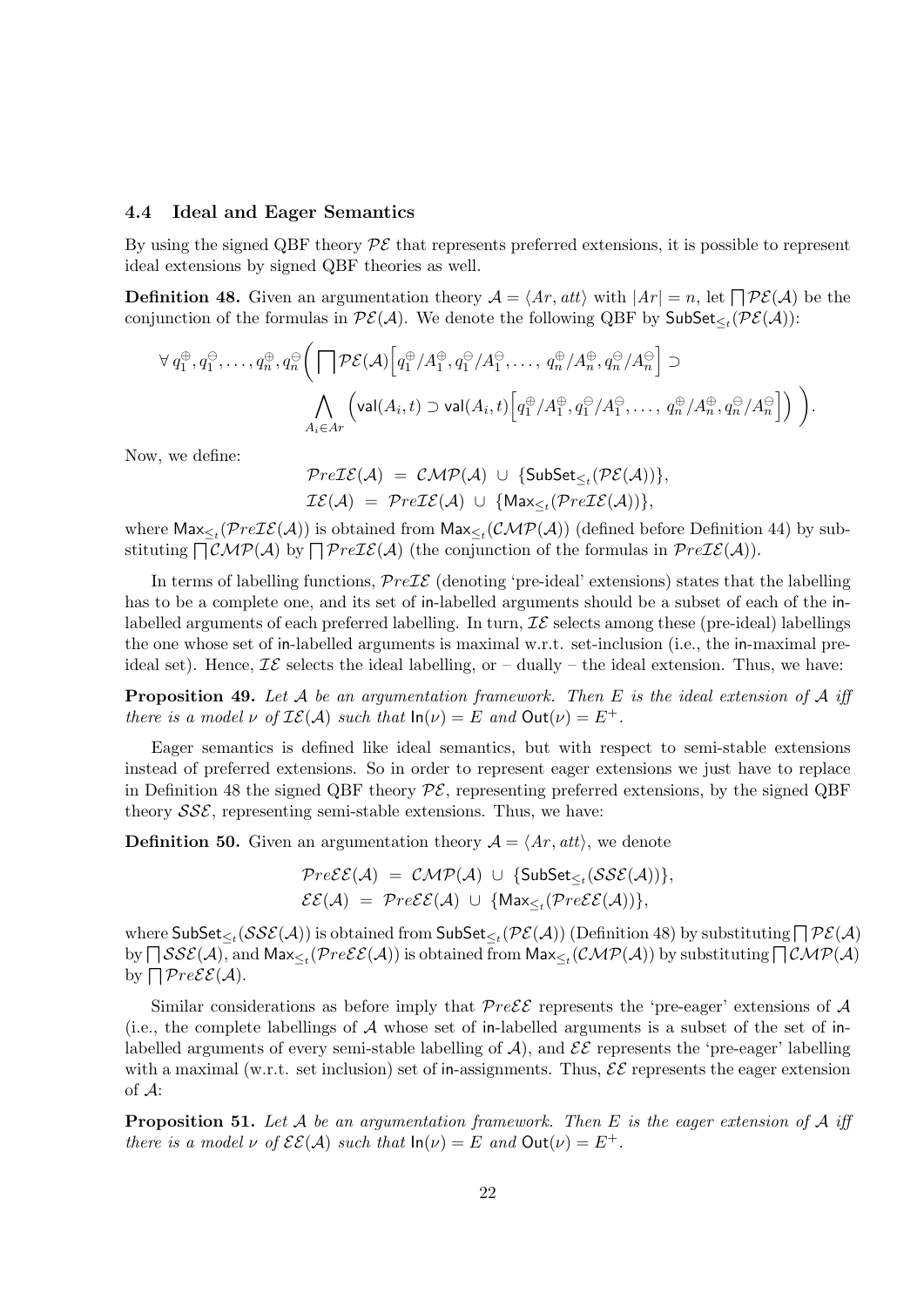#### **4.5 Stage Semantics**

The definition of stage extensions resembles that of semi-stable extensions. Both extensions are sets of arguments with maximal range, but whereas for semi-stable semantics the range is maximized with respect to all complete extensions, for stage semantics the range is maximized with respect to all conflict-free sets. It is not surprising, therefore, that the representations (and so the computations) of these kinds of extensions are also somewhat similar: In both cases we incorporate a signed QBF for minimizing *⊥*-assignments (and so maximizing the ranges of the associated extensions), but the difference is in the set of valuations to which this minimization applies. In contrast to semi-stable extensions, for representing stage extensions we need a signed theory that formalizes conflict-free labellings. This is what we do next.

**Definition 52.** Given an argumentation framework  $A = \langle Ar, att \rangle$ , let

$$
\mathsf{CFLAB}_\mathcal{A}(x) = \left\{ \begin{array}{l} \mathsf{val}(x,t) \supset \bigwedge_{y \in Ar} (\mathsf{att}(y,x) \supset \neg \mathsf{val}(y,t)), \\ \mathsf{val}(x,f) \supset \bigvee_{y \in Ar} (\mathsf{att}(y,x) \wedge \mathsf{val}(y,t)), \end{array} \right\}.
$$

As in Definition 19, the expressions above abbreviate the signed theory that is obtained by sequentially substituting the free variable x by atomic formulas representing the elements of  $Ar$ , val(x, v) are the signed formulas in Definition 16, and every expression of the form  $\text{att}(y, x)$  is replaced by the propositional constant t if  $(y, x) \in att$  and otherwise  $att(y, x)$  is replaced by the propositional constant f. By this, the formulas in CF*LAB<sup>A</sup>* represent conditions **Pos1** and **Neg** of a conflict-free labelling, given in Definition 6. Again, we denote by  $CFLAB<sub>A</sub>[A<sub>i</sub>/x]$  the expressions of Definition 52, evaluated with respect to the argument  $A_i \in Ar$ .

**Definition 53.** Given an argumentation framework  $A = \langle Ar, att \rangle$ , we denote

$$
\mathcal{CF}(\mathcal{A}) = \bigcup_{A_i \in Ar} \mathsf{CFLAB}_\mathcal{A}[A_i/x] \ \cup \ \mathcal{COH}(Ar).
$$

**Proposition 54.** *There is a one-to-one correspondence between the conflict-free labellings of an* argumentation framework  $\mathcal A$  and the models of  $\mathcal{CF}(\mathcal A)$ .

*Proof.* Suppose first that *lab* is a conflict-free labelling of *A*. We will show that the following coherent valuation  $\nu$  on  $Ar^{\pm}$  is a model of  $\mathcal{CF}(\mathcal{A})$ :

$$
\nu(A_i^{\oplus}) = \begin{cases} 1 & \text{if } lab(A_i) = \text{in,} \\ 0 & \text{otherwise.} \end{cases}
$$

$$
\nu(A_i^{\ominus}) = \begin{cases} 1 & \text{if } lab(A_i) = \text{out,} \\ 0 & \text{otherwise.} \end{cases}
$$

First, note that there is no  $A_i \in Ar$  for which both  $\nu(A_i^{\oplus}) = 1$  and  $\nu(A_i^{\ominus}) = 1$ , thus  $\nu$  satisfies  $\mathcal{COH}(Ar)$ . To see that for every  $A_i \in Ar$  *v* satisfies CF*LAB*<sub>*A*</sub>[ $A_i/x$ ], note that  $\ln(\nu) = \ln(lab)$ ,  $Out(\nu) = Out(lab)$ , and  $Under(\nu) = Under(lab)$ . Thus, properties **Pos1** and **Neg** of *lab*, specified in Definition 6, assure, respectively, that *ν* satisfies the two schemes of formulas in Definition 52. It follows that  $\nu$  is a model of  $\mathcal{CF}(\mathcal{A})$ , as required. In particular, two different conflict-free labellings of  $A$  correspond to two different models of  $\mathcal{CF}(A)$ .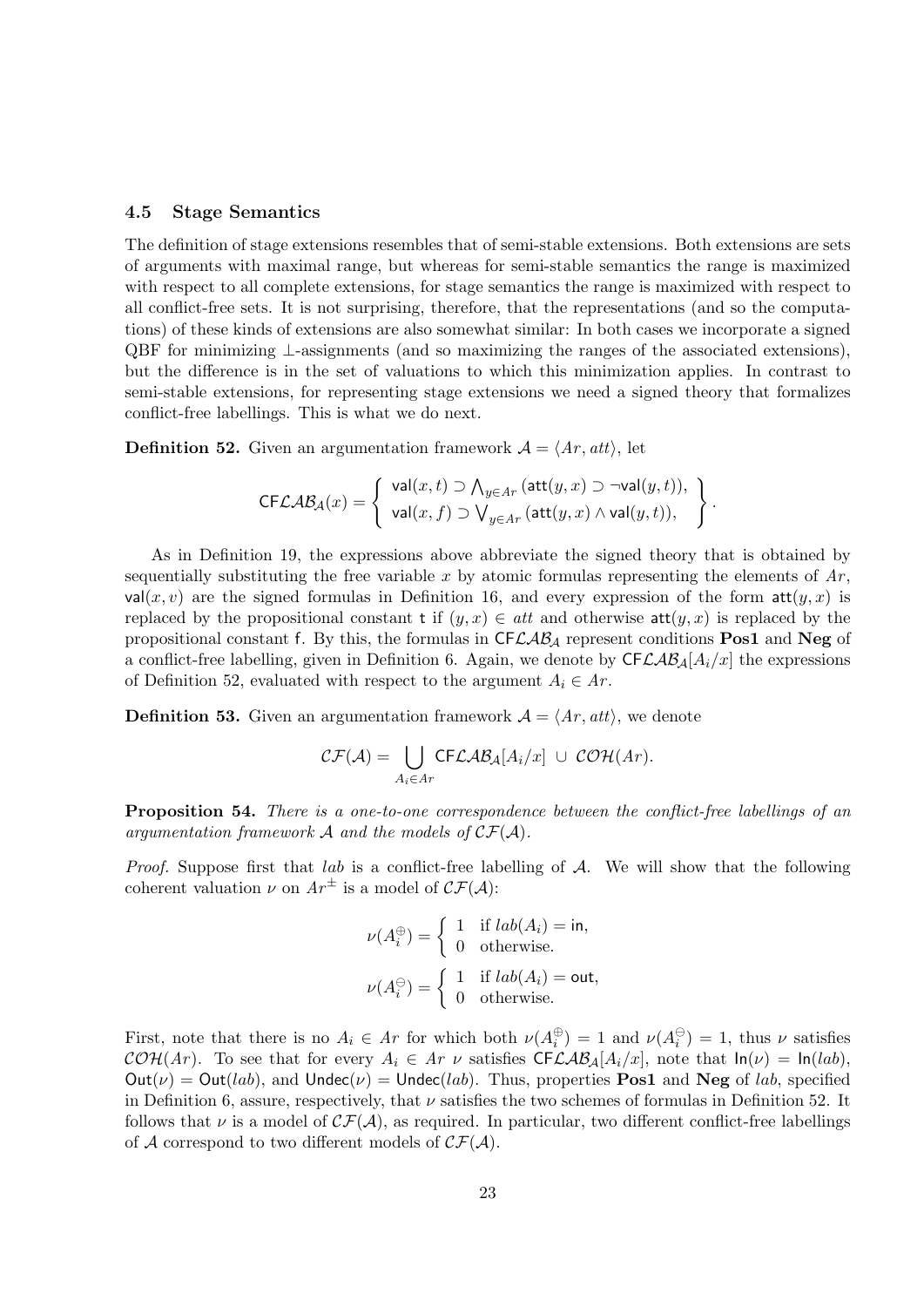For the converse, let  $\nu$  be a model of  $\mathcal{CF}(\mathcal{A})$ . Then in particular  $\nu$  satisfies  $\mathcal{COH}(Ar)$ , and so  $Ar = \ln(\nu) \cup \text{Out}(\nu) \cup \text{Under}(\nu)$ . Consider now the following function on *Ar*:

$$
lab(A_i) = \begin{cases} \text{ in } & \text{if } \nu(A_i) \in \text{In}(\nu), \\ \text{out } & \text{if } \nu(A_i) \in \text{Out}(\nu), \\ \text{undec } & \text{otherwise.} \end{cases}
$$

It is easy to verify that since  $\nu$  is a model of  $\bigcup_{A_i \in A} CFC\mathcal{AB}_A[A_i/x], \text{ } lab$  is a conflict-free labelling of *A* (one has to check that the two schemes of formulas in Definition 52 assure, respectively, the conditions **Pos1** and **Neg** in Definition 6). In particular, two different models of  $\mathcal{CF}(\mathcal{A})$  correspond to two different conflict-free labellings of *A*.  $\Box$ 

**Definition 55.** Given an argumentation framework  $A = \langle Ar, att \rangle$ , we denote:

$$
\mathcal{SGE}(\mathcal{A}) = \mathcal{CF}(\mathcal{A}) \cup \{\text{Min}_{\leq \perp}(\mathcal{CF}(\mathcal{A}))\}.
$$

**Proposition 56.** Let  $A = \langle Ar, att \rangle$  be an argumentation framework. A subset E of Ar is a stage *extension of A iff there is a three-valued valuation*  $\nu^3$  *that is associated with a model*  $\nu^2$  *of*  $SGE(A)$ *,* such that  $E = \ln(\nu^2) = \{A_i \in Ar \mid \nu^3(A_i) = t\}$  and  $E^+ = \text{Out}(\nu^2) = \{A_i \in Ar \mid \nu^3(A_i) = f\}.$ 

*Proof.* (Outline) By Proposition 54, there is a one-to-one correspondence between the (two-valued) models of  $\mathcal{CF}(\mathcal{A})$  and the conflict-free labellings of  $\mathcal{A}$ . It is not difficult to see that the correspondence in the proof of that proposition carries on to a one-to-one matching between the *≤⊥*-minimal models of  $\mathcal{CF}(\mathcal{A})$  and the conflict-free labellings of  $\mathcal{A}$  with minimal undec-assignments. In turn, as noted in Section 2.2, there is a one-to-one correspondence between the latter and the stage extensions of *A* (see also [25]). Moreover, if *lab* and *E* are a labelling and an extension that are matching under this correspondence, then  $E = \ln(lab)$  and  $E^+ = \text{Out}(lab)$ . From the claims above and by Proposition 54 again, it follows that there is a one-to-one correspondence between the *≤⊥*-minimal models of  $\mathcal{CF}(A)$  and the conflict-free labellings of A with minimal undec-assignments, so that if  $\nu^2$ and *E* are a two-valued valuation and an extension that are matching under this correspondence, then  $E = \ln(\nu^2)$  and  $E^+ = \text{Out}(\nu^2)$ . But the  $\leq_{\perp}$ -minimal models of  $\mathcal{CF}(\mathcal{A})$  are exactly the models of  $\mathcal{SGE}(\mathcal{A})$ , and so the proposition is obtained.

### **5 Some Notes on Complexity**

The results of Sections 3 and 4 may be used for providing related complexity results or vindicating known results. For instance, Proposition 29 shows that checking whether an argumentation framework *A* has stable extensions is polynomially reducible to checking whether (the propositional theory)  $\mathcal{SE}(\mathcal{A})$  is satisfiable. The same proposition also shows that deciding whether an argument *A* belongs to all the stable extensions of *A* is equivalent to checking whether  $A^{\oplus}$  classically follows from the  $\mathcal{SE}(\mathcal{A})$ . Indeed, the latter means that *A* is acceptable (assigned *t*) by every three-valued model that is associated with a two-valued model of  $\mathcal{SE}(\mathcal{A})$ , thus *A* is in every stable model of  $\mathcal{A}$ .

Similar considerations show that Proposition 34 implies that deciding whether an argument *A* belongs to all the semi-stable extensions of an argumentation framework *A* is equivalent to checking whether  $A^{\oplus}$  classically follows from the (signed) QBF-theory  $SSE(A)$ . This decision problem is in Π*<sup>P</sup>* 2 (see [3, Proposition 5.15]). Propositions 45 and 56 yield similar results concerning preferred, grounded, and stage semantics. Thus, we have obtained the following result.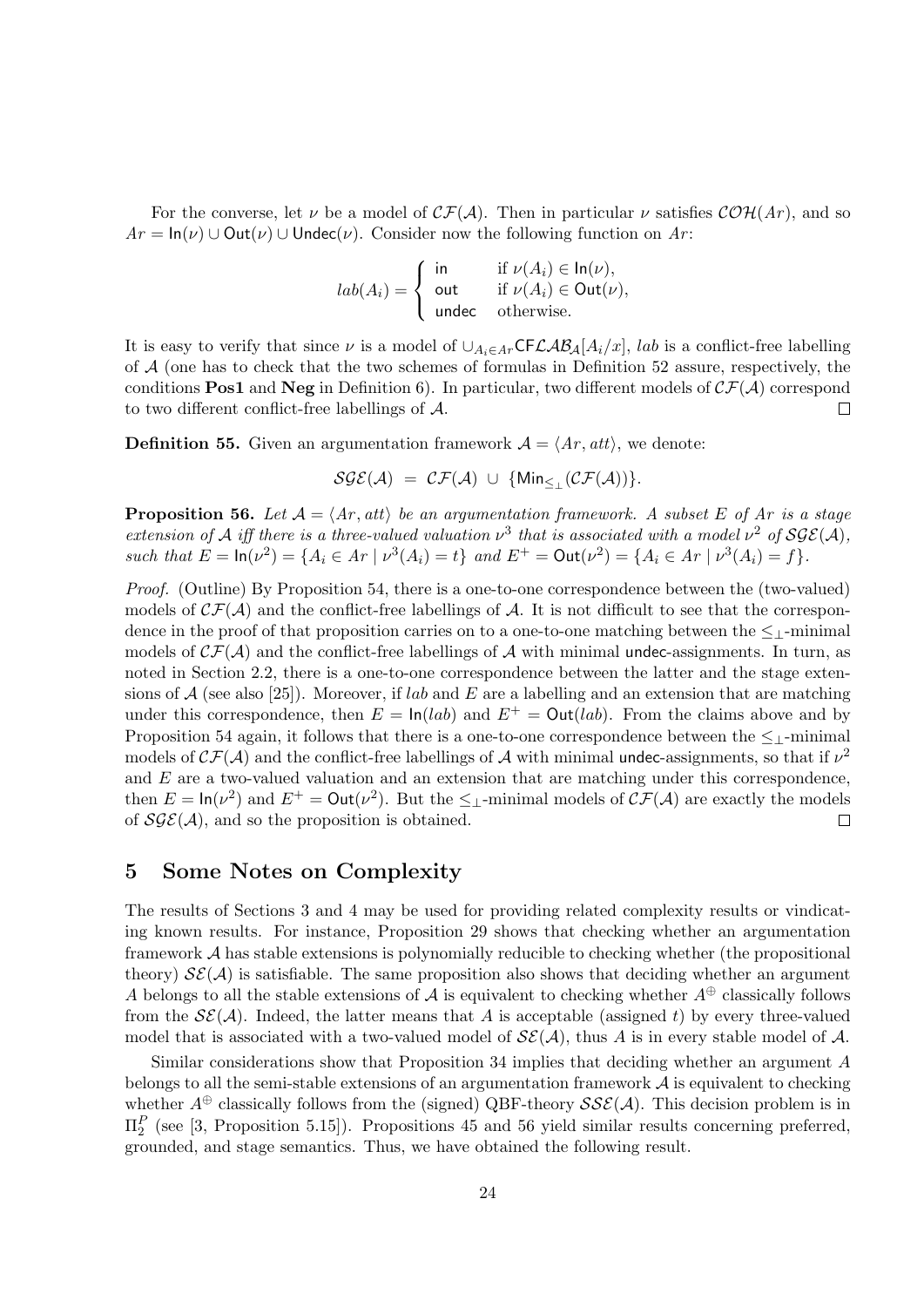**Proposition 57.** *Deciding whether an argument A belongs to all the semi-stable (alternatively: the preferred, stage) extensions of an argumentation framework*  $A$  *is in*  $\Pi_2^P$ *.* 

The result of the last proposition for semi-stable and stage semantics is also shown in [40]. Recently, Dvořák and Woltran [44] have proven a matching lower bound:

**Proposition 58.** *Deciding whether an argument A belongs to all the semi-stable extensions (alternatively: to all the stage extensions) of an argumentation framework*  $\mathcal{A}$  *is*  $\Pi_2^P$ -hard.

By similar considerations, our representation of semi-stable (alternatively: preferred, grounded, stage) extensions by signed QBFs may be used for investigating the complexity of deciding whether an argument *A* belongs to *some* semi-stable (alternatively: preferred, grounded, stage) extension of a given argumentation framework *A*:

**Proposition 59.** *Deciding whether an argument A belongs to some semi-stable (alternatively: some preferred, stage) extension of an argumentation framework is in*  $\Sigma_2^P$ .

The last results concerning semi-stable and stage semantics are again obtained also in [40], and in [44] these decision problems are shown to be  $\Sigma_2^P$ -hard.

Interestingly, for obtaining the lower bounds for semi-stable and stage semantics, Dvořák and Woltran [44] also use quantified Boolean formulas. However, they reduce QBFs to argumentation frameworks, while we need the converse: representing argumentation semantics by QBFs.<sup>10</sup>

**Note 60.** While Propositions 57 and 59 show that our translations result in QBF-fragments that are contained in the same complexity class as the encoded problems, known complexity results regarding grounded, ideal and eager semantics (see e.g. [41, 42]) indicate that translations to simpler QBFs may exist (since we are using QBFs with two quantifier alternations for grounded semantics and more than two alternations for ideal and eager semantics). Whether it is possible in these cases to keep the encoding optimal without violating the *uniformity* of our representation remains an open question.

### **6 Related Work**

An early approach to characterize Dung's abstract argumentation semantics in an alternative way was provided in [13]. Here, the idea is to reformulate abstract argumentation semantics in terms of equations, although no indication is given how to use such characterizations for the purpose of computing these semantics. An investigation of some of the logical properties of argumentation semantics was provided in [18]. The emphasis is on modeling the properties of the attack and defense relations, and their interaction with the various argument-based extensions. A limitation is that notions like a preferred, complete or grounded extension are taken as primitives, and that although some relations are studied, a full logical characterization of these concepts is absent.

One of the first logical characterizations of argumentation semantics was provided by Besnard and Doutre in [14]. The authors provide formulas in propositional logic whose models coincide with the conflict-free sets, admissible sets, complete extensions and stable extensions of a particular argumentation framework. Preferred and grounded semantics can then be characterized by

 $10$ A somewhat similar approach is taken in [39], where monadic second-order logic is applied to study the computational complexity of a number of decision problems in argumentation frameworks with bounded tree width.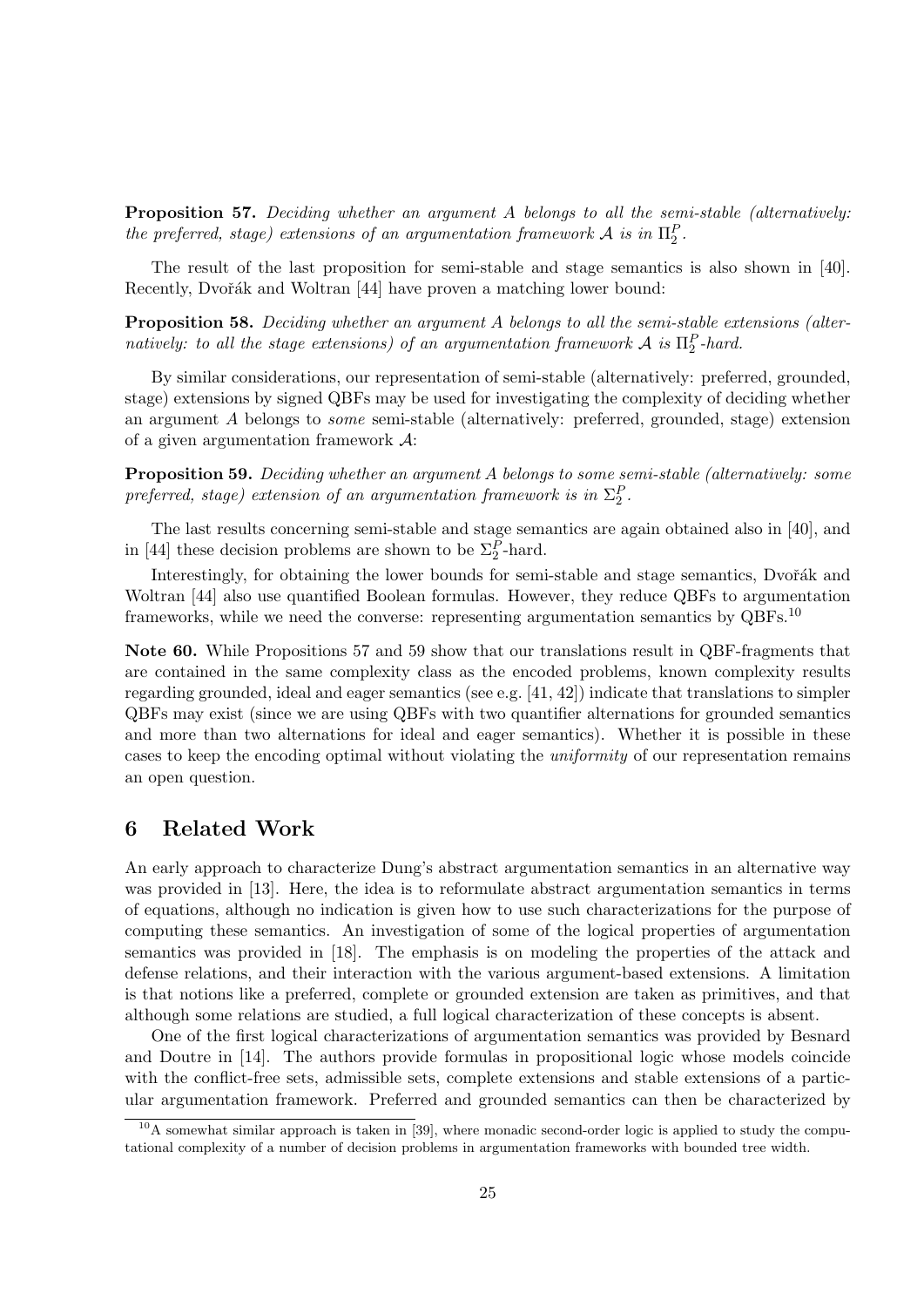maximizing (respectively, minimizing) over the models of the formula describing the admissible sets (respectively, the formula describing the complete extensions), although no attempt is made to describe such maximization and minimization in a purely logical way. Besnard and Doutre also provide alternative logical formalizations in which the check whether a particular set is a conflict-free set (or admissible set, complete extension, or stable extension) is done by checking the satisfiability of an associated propositional formula.

Based on the notion of complete labellings, a first-order logic treatment of complete semantics is provided in [28]. For concepts like semi-stable semantics, however, the authors use second-order constructs to express maximization (or minimization) of particular labels. A different characterization of complete semantics, using modal logic, is also provided.

An alternative way of using modal logic to characterize argumentation semantics has been introduced by Grossi in [54]. Basically, the idea is to express the "is attacked by" relation as a modality. In this way, it becomes possible to fully characterize the notions of an admissible set, a complete extension and a stable extension using modal logic formulas. Recently, Grossi has shown that second-order modal logics can be used also for characterizing semantics like grounded, preferred and semi-stable, that rely on minimization or maximization (see [55]). Higher-order languages are also used by Dvořák, Szeider and Woltran [43] for representing different kinds of argumentation semantics and for analyzing the computational complexity of some argumentation frameworks with specific structural properties. In comparison to these works, we note that our approach involves simpler languages and avoids the incorporation of computationally challenging logic-based apparatus (such as modal *µ*-calculus and Hintikka games for model checking). On the other hand, it should be noted that the representation in [54, 55] is adequate for every argumentation framework with a fixed semantics, while our representation varies according to the argumentation framework at hand.

An early approach of applying QBFs to model argumentation problems was provided in [47]. However, instead of modeling Dung's abstract argumentation frameworks, as is done in the current paper, the authors take Assumption Based Argumentation (ABA) [19] as their starting point. Within the approach of ABA, the authors are then able to model admissibility, stable semantics and preferred semantics using QBFs.

There are a number of recent works on computing argumentation semantics, motivated by implementation considerations, which are based on automated tools for computerized reasoning. For instance, in [1], Amgoud and Devred define several argumentation semantics as constraint solving problems (CSP), and so CSP-solvers can be used for computing the extensions and also for solving various decision problems.

A different, equational approach, was recently introduced by Gabbay in [48, 49]. According to this approach an argumentation framework is described by a set of equations in which the arguments are variables in [0*,* 1] and the attack relation is a generator of equations. The correspondence between a solution *s* for the equations and a three-valued labelling *lab* of the underlying argumentation framework is given by  $ln(lab) = \{x \mid s(x) = 1\}$ ,  $Out(lab) = \{x \mid s(x) = 0\}$ , and Undec(*lab*) =  $\{x \mid s(x) = \frac{1}{2}\}$ . A primary consideration of this approach is to give more sensitivity to loops in the graph of the framework. Thus, for instance, the more undecided elements *y* attack *x*, the closer to 0 its value gets.

Some of the most expressive approaches, not only for representing argumentation semantics but also for computing them, have been studied in the field of logic programming (See [68] for an overview). Worth mentioning is the work of Wakaki and Nitta [72] in which, based on the notion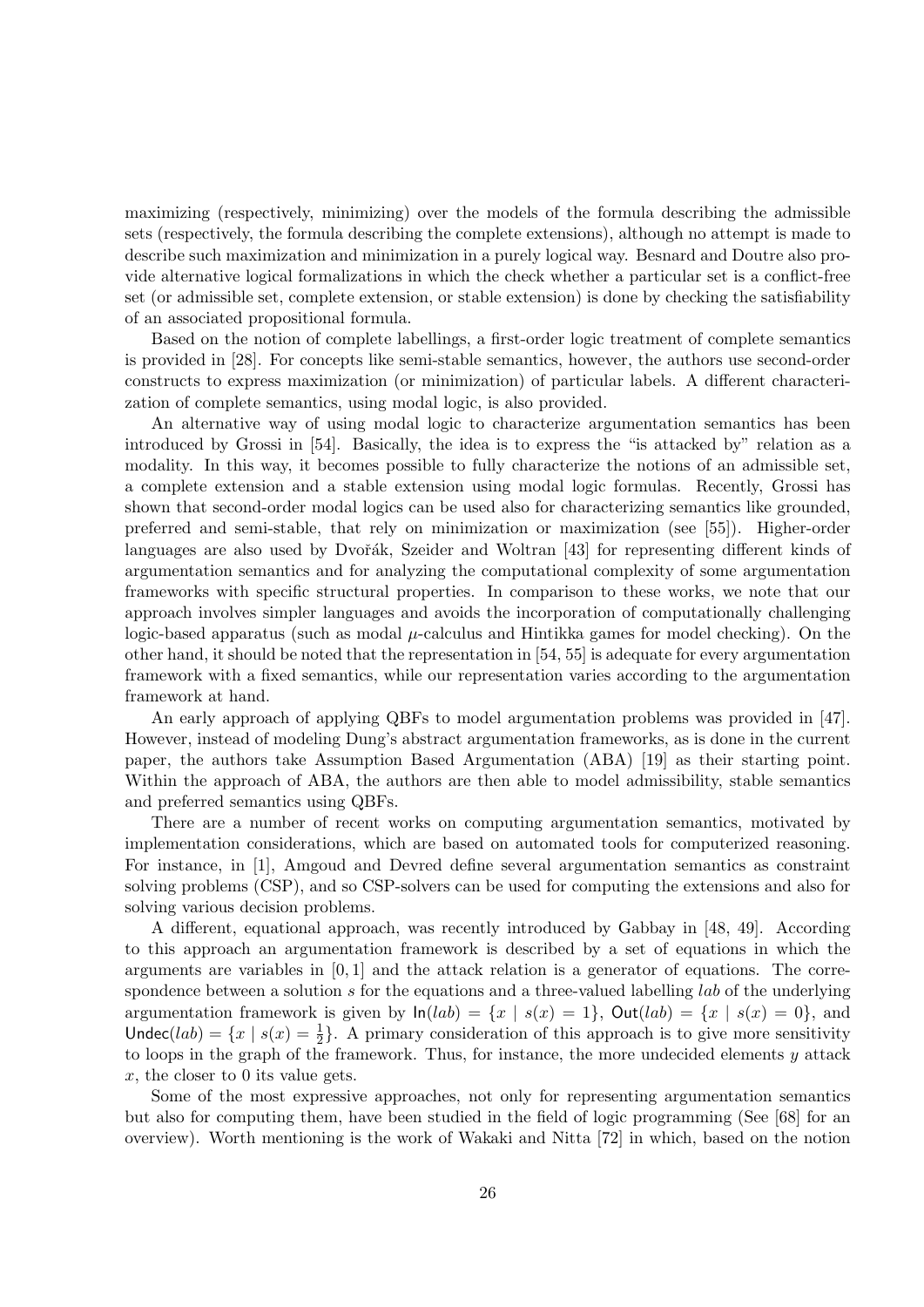of argument labellings, answer set programs are stated for computing complete, stable, preferred, grounded and semi-stable semantics. The computation of the latter three semantics relies on metalogic programs that select the maximal (respectively minimal) elements of the answer sets yielded by the answer set program that computes the complete labellings. The currently most advanced approach for applying answer set programming to compute a wide range of argumentation semantics is provided by the ASPARTIX system [45, 46]. Like the work of [72], ASPARTIX is able to compute complete, stable, preferred, grounded and semi-stable semantics, but without the need to apply meta-logic programs. In addition, ASPARTIX is also able to compute ideal and CF2 semantics [11], making it one of the few approaches that can meet up to the approach presented in the current paper when it comes to the range of semantics one is able to capture and reason with.

In comparison with the above mentioned approaches, then, the advantage the present approach is by its purely logic-based nature, which remains, de facto, on the propositional level, and yet provides a uniform formulation of a relatively wide range of semantics for abstract argumentation frameworks.

### **7 Summary and Discussion**

| Table 1 summarizes the one-to-one correspondence between different extension-based semantics, |  |  |  |
|-----------------------------------------------------------------------------------------------|--|--|--|
| argumentation labellings, and models of signed (QBF) theories.                                |  |  |  |

| extension   | labelling                              |                                     |                                                                                       |         |
|-------------|----------------------------------------|-------------------------------------|---------------------------------------------------------------------------------------|---------|
| complete    | complete                               | $\mathcal{CMP}$                     |                                                                                       | Def. 21 |
| stable      | complete without undec                 | $\mathcal{S}\mathcal{E}$            | $[CMP + EM]$                                                                          | Def. 28 |
| semi-stable | complete with minimal undec            | $\mathcal{S}\mathcal{S}\mathcal{E}$ | $[\mathcal{CMP} + \mathsf{Min}_{\leq} (\mathcal{CMP})]$                               | Def. 33 |
| preferred   | complete with maximal in               | $\mathcal{P}\mathcal{E}$            | $[\mathcal{CMP} + \mathsf{Max}_{\leq t}(\mathcal{CMP})]$                              | Def. 44 |
| grounded    | complete with minimal in               | $\mathcal{GE}$                      | $[\mathcal{CMP} + \mathsf{Min}_{\leq t}(\mathcal{CMP})]$                              | Def. 44 |
| pre-ideal   | complete with in-subset of preferred   | PreIE                               | $[\mathcal{CMP} + \mathsf{SubSet}_{\leq_{\mathcal{I}}}(\mathcal{PE})]$                | Def. 48 |
| ideal       | pre-ideal with maximal in              | $\mathcal{IE}$                      | $[Pre \mathcal{IE} + \mathsf{Max}_{\leq r} (Pre \mathcal{IE})]$                       | Def. 48 |
| pre-eager   | complete with in-subset of semi-stable | $Pre \mathcal{E}$                   | $[\mathcal{CMP} + \mathsf{SubSet}_{\leq t}(\mathcal{SSE})]$                           | Def. 50 |
| eager       | pre-eager with maximal in              | $\mathcal{E}\mathcal{E}$            | $[Pre \mathcal{E} \mathcal{E} + \mathsf{Max}_{\leq t} (Pre \mathcal{E} \mathcal{E})]$ | Def. 50 |
| stage       | conflict-free with minimal undec       | SGE                                 | $[\mathcal{CF} + \mathsf{Min}_{\leq}(\mathcal{CF})]$                                  | Def. 55 |

Table 1: The relations among the three approaches to abstract argumentation semantics

Given an argumentation framework  $A = \langle Ar, att \rangle$ , we denote:

 $Sem(\mathcal{A}) = \{ E \subseteq Ar \mid E \text{ is a } Sem\text{-extension of } \mathcal{A} \},$ 

where *Sem* is a generic name for any one of the extension-based semantics considered in this paper (see Definition 3 and the leftmost column of Table 1). We also denote by  $TH_{Sem}(\mathcal{A})$  the signed theory, applied to  $A$ , which represents  $\mathcal{S}em$ . By these representations we gain, for free, a variety of new notions, techniques and results regarding abstract argumentation. Below, we list some of them.

1. *A new perspective for argumentation semantics.* The two traditional attitudes towards the semantics of abstract argumentation frameworks, considered in Section 2, namely the extended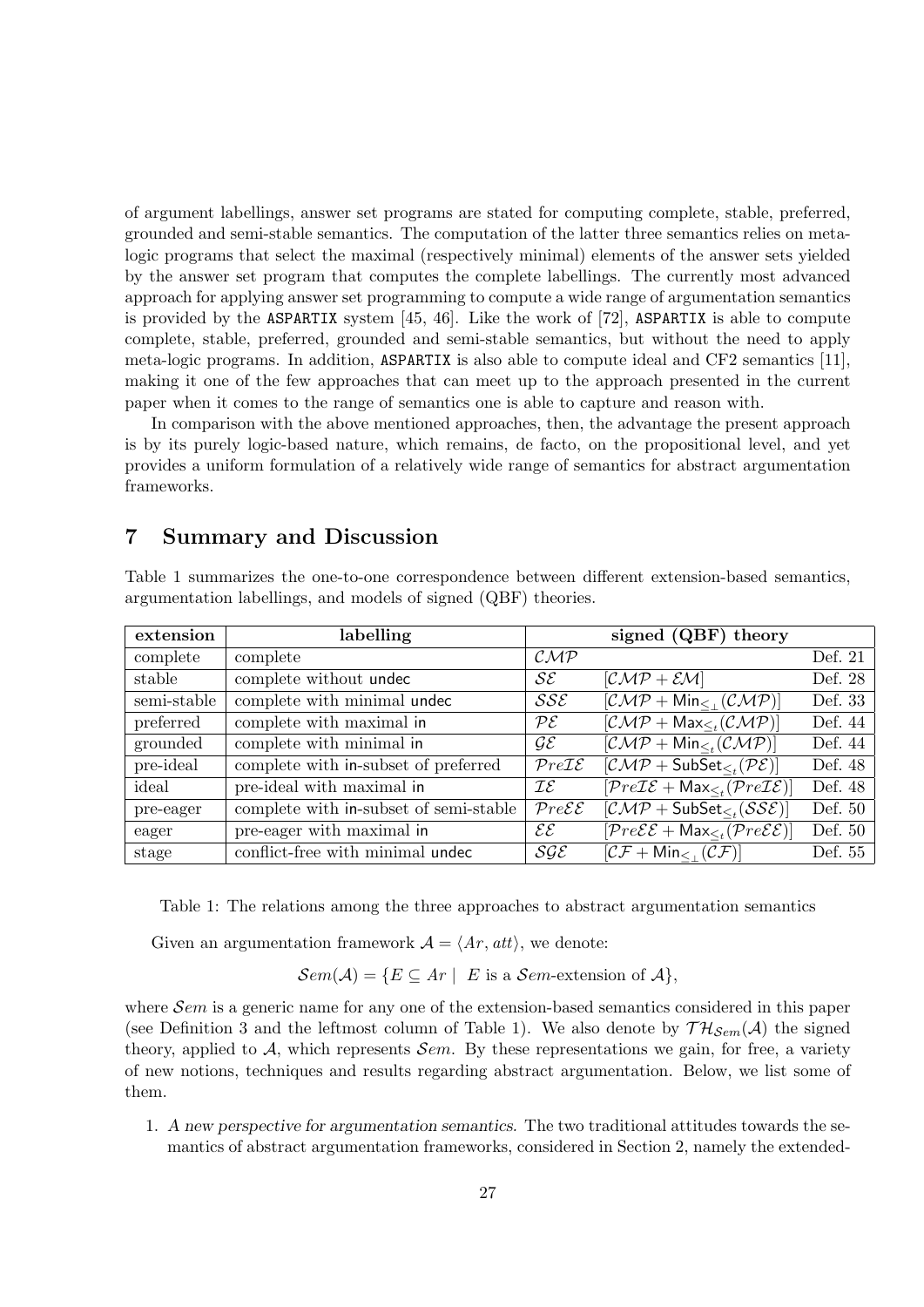based approach and the labelling-based approach, are accompanied by a third point of view, which in many cases has a one-to-one correspondence to the other two (see Table 1). The correspondence among these three points of views may be formulated in terms of appropriate mappings as in Proposition 7.

**Proposition 61.** Let  $A = \langle Ar, att \rangle$  be an argumentation framework,  $\mathcal{E}$  the set of all conflict*free sets of*  $A$ *, and*  $CF(A)$  *the signed theory of Definition 53. We define a function* Mod2Ext :  $mod(\mathcal{CF}(\mathcal{A})) \to \mathcal{E}$  *by* Mod2Ext( $\nu$ ) =  $ln(\nu)$ *, and a function* Ext2Mod :  $\mathcal{E} \to mod(\mathcal{CF}(\mathcal{A}))$  *by*  $\text{Ext2Mod}(E) = \nu_E$ , where  $\nu_E(A^{\oplus}) = 1$  iff  $A \in E$  and  $\nu_E(A^{\ominus}) = 1$  iff  $A \in E^+$ . Then:

- (a) if *E* is a complete extension of *A*, then  $Ext2Mod(E)$  is in  $mod(\mathcal{CMP(A)})$ .
- *(b) if*  $\nu$  *is in*  $mod(\mathcal{CMP(A)})$ *, then* Mod2Ext( $\nu$ ) *is a complete extension of* A.
- *(c) when the domain and range of* Ext2Mod *and* Mod2Ext *are restricted, respectively, to Sem*(*A*)*, where Sem is a semantics that includes only complete extensions, and to models of T HSem*(*A*) *representing Sem in A, these functions become bijections and each other's inverses, making the extensions in*  $Sem(\mathcal{A})$  *and the models of*  $TH_{Sem}(\mathcal{A})$  *one-to-one related.*

**Proposition 62.** Let  $A = \langle Ar, att \rangle$  be an argumentation framework, L the set of all conflict*free labellings of A, and CF*(*A*) *the signed theory of Definition 53. We define a function*  $\mathsf{Mod2Lab}\,:\,mod(\mathcal{CF}(\mathcal{A}))\,\to\,\mathcal{L}\,\,\,as\,\,\mathsf{Mod2Lab}(\nu)\,=\,\langle\mathsf{In}(\nu),\mathsf{Out}(\nu),\mathsf{Under}(\nu)\rangle^{11}\,\,\,and\,\,\,a\,\,\,function$  $\text{Lab2Mod}: \mathcal{L} \to \text{mod}(\mathcal{CF}(\mathcal{A}))$  *as* Lab2Mod(*lab*) =  $\nu_{lab}$ *, where*  $\nu_{lab}(A^{\oplus}) = 1$  *iff*  $A \in \text{In}(lab)$  *and*  $\nu_{lab}(A^{\ominus}) = 1$  *iff*  $A \in$  Out(*lab*)*. Then:* 

- (a) if lab is a complete labelling of  $A$ , then Lab2Mod(*lab*) is in  $mod(\mathcal{CMP}(A))$ .
- *(b) if*  $\nu$  *is in*  $mod(\mathcal{CMP(A)})$ *, then*  $Mod2Lab(\nu)$  *is a complete labelling of*  $\mathcal{A}$ *.*
- *(c) when the domain and range of* Lab2Mod *and* Mod2Lab *are restricted, respectively, to the* set  $\mathcal{LAB}_{Sem}(\mathcal{A})$  of the Sem-labellings of  $\mathcal{A}$  for a semantics Sem that includes only com*plete extensions, and to the models of*  $TH_{Sem}(\mathcal{A})$  *representing Sem in*  $\mathcal{A}$ *, these functions become bijections and each other's inverses, making the labellings in LABSem*(*A*) *and the models of*  $TH_{Sem}(\mathcal{A})$  *one-to-one related.*
- 2. *Recapturing traditional notions from the literature of abstract argumentation.* Some of the standard notions used in the context of abstract argumentation theory have natural equivalents in the context of logic-based formalizations, among which are the following:
	- *Skeptical acceptance.* An argument  $A_i$  is skeptically accepted by  $A$  according to  $\mathcal{S}em$ , if  $A_i$  ∈ *E* for *every*  $E \text{ ∈ } \mathcal{S}em(\mathcal{A})$ . In the logic-based perspective, this means that the propositional variable that corresponds to  $A_i$  is satisfied by all the models of  $TH_{Sem}(\mathcal{A})$ . It follows that skeptical acceptance is dual to the notion of *logical entailment* in our framework. Thus, for instance,  $A_i$  is skeptically accepted with respect to the semi-stable semantics if  $SSE(\mathcal{A}) \vdash A_i^{\oplus}$ , or, equivalently, if  $SSE(\mathcal{A}) \vdash \mathsf{val}(A_i, t)$ . The implications of this on the computational complexity of skeptical acceptance with respect to different extension-based semantics are discussed in Section 5.

 $11$ See also the proof of Proposition 23.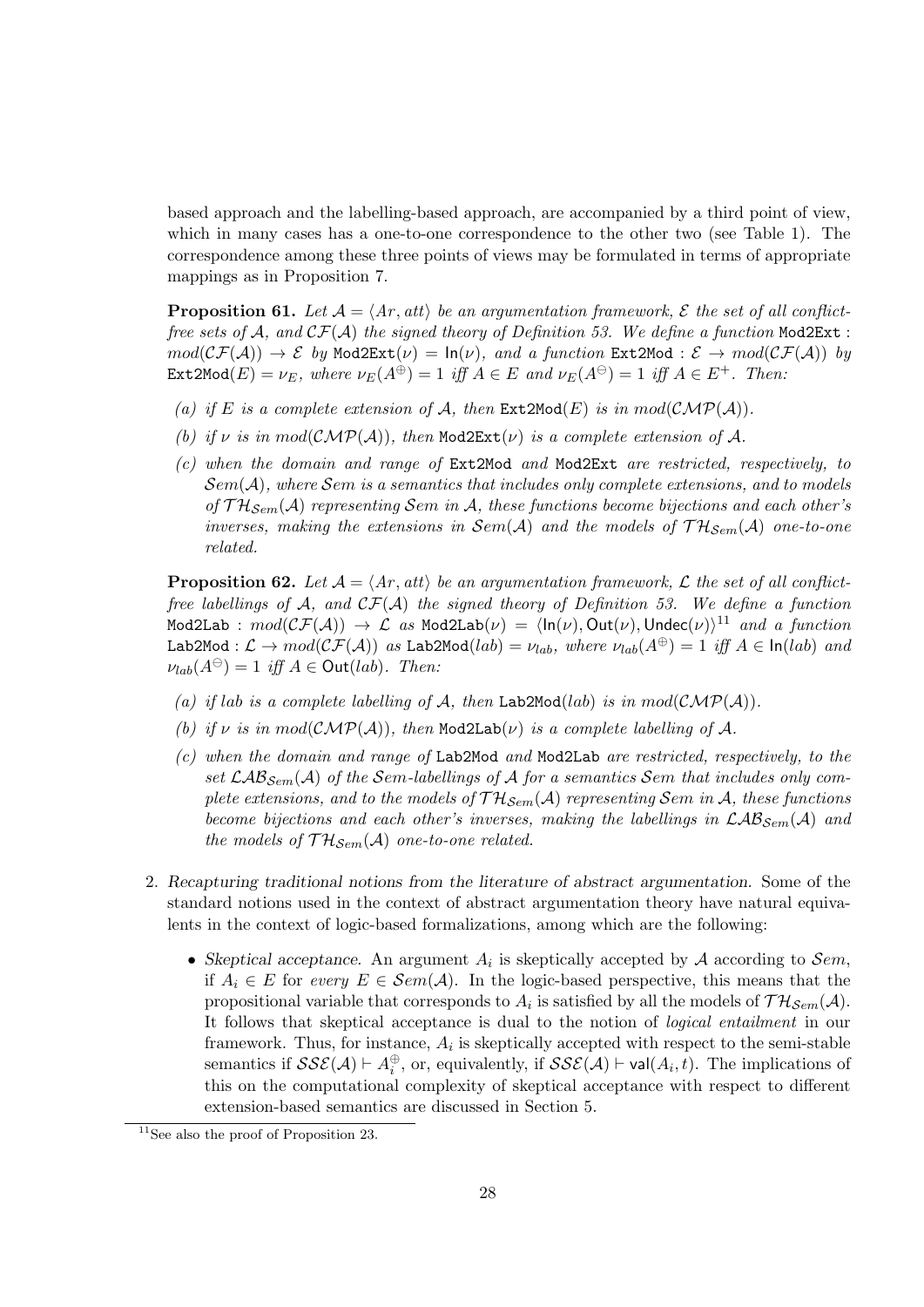- *• Credulous acceptance.* An argument *A<sup>i</sup>* is credulously accepted by *A* according to *Sem*, if there is *some*  $E \in \mathcal{S}em(\mathcal{A})$  such that  $A_i \in E$ . In the logic-based perspective, then, this means that the propositional variable that corresponds to  $A_i$  is satisfied by some model of  $TH_{Sem}(\mathcal{A})$ , and so credulous acceptance is dual to the notion of *logical satisfiability* in our framework. For instance, the fact that  $A_i$  is skeptically accepted with respect to the semi-stable semantics means that the theory  $\mathcal{SSE}(\mathcal{A}) \cup \{val(A_i, t)\}\$ is classically consistent.<sup>12</sup> The complexity of these problems are considered in Section 5.
- *• Labelling-based justification status.* In terms of labelling-semantics, the two acceptance criteria considered previously refer only to arguments that are assigned the label in by some or all of the *Sem*-labelling functions of *A*. In essence, the notion of a *justification status* of an argument [41, 74] is a generalization of these criteria, referring to all the possible combinations of labellings that the argument under consideration may have for a specific semantics. Thus, for instance, we say that *A<sup>i</sup>* is *weakly rejected* an argument *A*<sup>*i*</sup> *can be rejected* in a semantics *Sem* of *A*, if there is a *Sem*-labelling function of *A* that assigns the label out to  $A_i$ . In our framework, this can be verified by checking the  $\text{consistency of } \mathcal{TH}_{\mathcal{S}em}(\mathcal{A}) \cup \{\textsf{val}(A_i, f)\}.$
- 3. *Towards an automated verification of semantical properties.* Some basic properties concerning the semantics of a given argumentation framework may be verified by the logical satisfiability or validity of the associated formula. Below are some examples for such cases.
	- The existence of a stable extension. This may be verified simply by checking whether  $\mathcal{S}\mathcal{E}$  has any model (i.e., whether it is consistent). Note that this also determines whether the semi-stable extensions and the stage extensions coincide with the stable extensions.
	- *• The existence of a non-empty extension.* This is another basic question that is studied in the literature of argumentation theory (see, for instance, [41], where the existence of non-empty complete extensions is investigated). In our framework, this may be verified by checking the consistency of the following theory:

$$
\mathcal{TH}_{Sem}(\mathcal{A}) \cup \bigvee_{Ai \in Ar} \mathsf{val}(A_i, t).
$$

• Checking coinciding semantics. Let  $\mathcal{S}em_1$  and  $\mathcal{S}em_2$  be two extension-based semantics of *A* with corresponding theories  $TH_{Sem_1}(A)$  and  $TH_{Sem_2}(A)$ , respectively. Checking whether these semantics coincide is equivalent to checking the validity of

$$
\bigcap \mathcal{TH}_{\mathcal{S}em_1}(\mathcal{A}) \leftrightarrow \bigcap \mathcal{TH}_{\mathcal{S}em_2}(\mathcal{A})
$$

where, as before,  $\bigcap \mathcal{TH}$  is the conjunction of the formulas in  $\mathcal{TH}$ . A special case would be to check whether the argumentation framework is *coherent* [37], that is, whether the preferred extensions and the stable extensions coincide.

The one-to-one relationships between extensions, labelling functions, and the models of the corresponding signed theories, as depicted in Table 1, also allows for a straightforward approach for counting the *Sem*-extensions of  $A$  (that is, for computing the size of  $\mathcal{S}em(A)$ ). This can be done simply by computing the size of  $mod(\mathcal{TH}_{Sem}(\mathcal{A}))$ .

<sup>&</sup>lt;sup>12</sup>That is,  $\mathcal{S}\mathcal{S}\mathcal{E}(\mathcal{A}) \cup \{\text{val}(\mathcal{A}_i, t)\} \neq f$ , where f is the propositional constant representing falsity.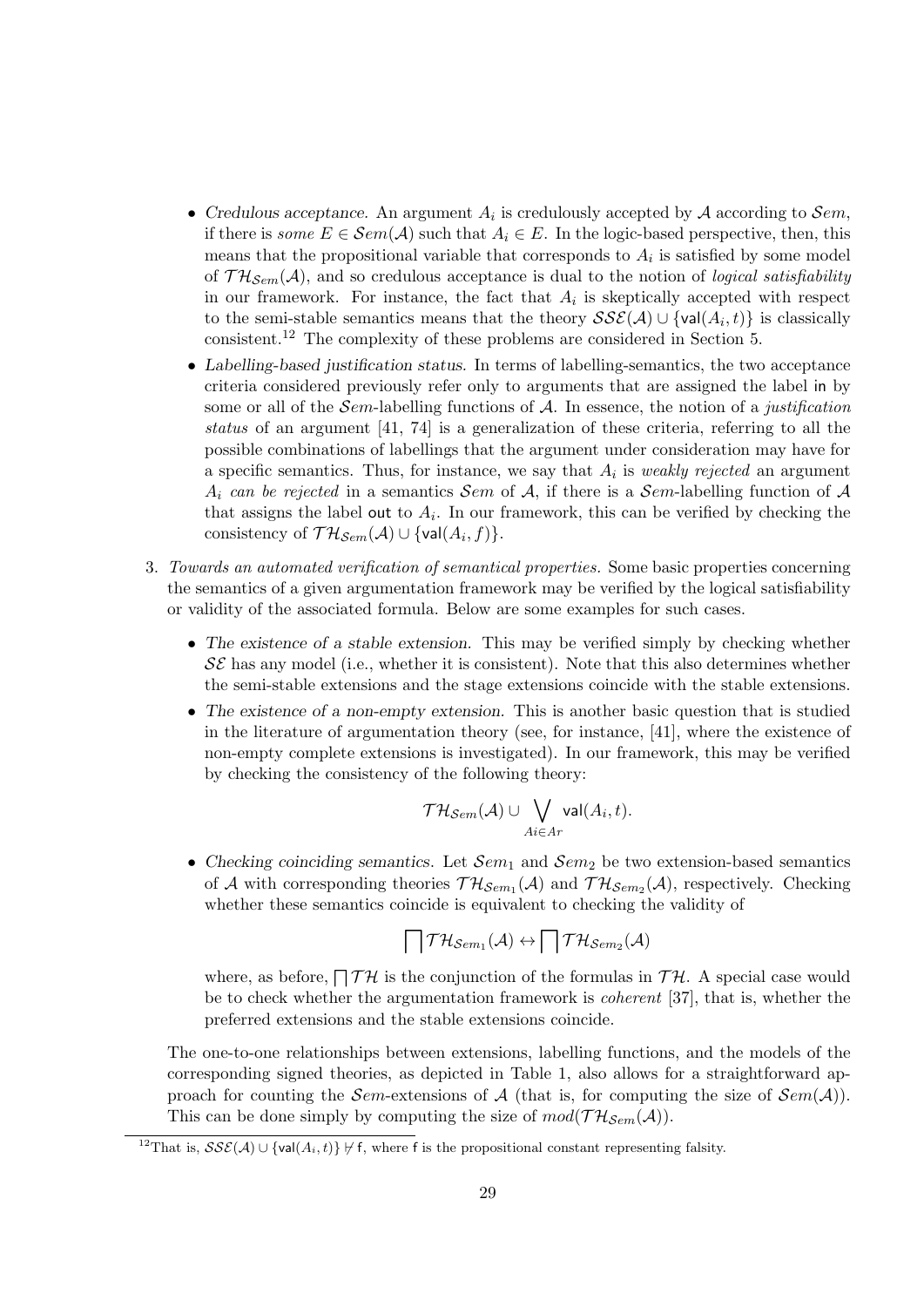- 4. *Alternative ways of deriving fundamental properties of abstract argumentation.* As suggested, e.g., by Corollary 36, Proposition 38, Corollary 46, and some other results in this paper, reasoning with signed QBF-theories provides an alternative method of vindicating basic results from argumentation theory. Other evidence for this is provided by the following connections between different extensions, which are obvious from our representation:
	- Every stable, semi-stable, preferred, grounded, ideal and eager extension of *A* is a complete extension of  $\mathcal{A}$  (Because the theories of these extensions contain  $\mathcal{CMP}$ ).
	- Every stable extension of *A* is a semi-stable extension of *A* (It is easy to verify that  $mod(\mathcal{S}\mathcal{E}(\mathcal{A})) \subseteq mod(\mathcal{S}\mathcal{S}\mathcal{E}(\mathcal{A}))).$
	- Every stable extension of *A* is a stage extension of *A* (Indeed, since *mod*(*CMP*(*A*)) *⊆*  $mod(\mathcal{CF}(\mathcal{A}))$ , it follows that  $mod(\mathcal{SE}(\mathcal{A})) \subseteq mod(\mathcal{SGE}(\mathcal{A}))$  as well).
- 5. *Practical Considerations.* Apart of being a general and uniform way of *representing* some of the most common extension-based semantics of abstract argumentation theory, an important advantage of our approach is that it yields an easy way of *computing* these semantics by incorporating off-the-shelf computational models for processing QBFs (A list of available QBFsolvers and evaluations of their performance appears, e.g., in http://www.qbflib.org/). Whether these methods provide workable solutions for realistic problems can only be determined by implementation and testing. This is a subject for future work.

## **References**

- [1] L. Amgoud and C. Devred. Argumentation frameworks as constraint satisfaction problems. In S. Benferhat and J. Grant, editors, *Proc. 5th International Conference on Scalable Uncertainty Management (SUM'11)*, volume 6929 of *Lecture Notes in Computer Science*, pages 110–122. Springer, 2011.
- [2] G. Antoniou. *Nonmonotonic Reasoning*. MIT Press, 1997.
- [3] O. Arieli. Paraconsistent reasoning and preferential entailments by signed quantified Boolean formula. *ACM Transactions on Computational Logic*, 8(3), 2007. Article 18.
- [4] O. Arieli. Conflict-tolerant semantics for argumentation frameworks. In L. Fariñas del Cerro, A. Herzig, and J. Mengin, editors, *Proc. 13th European Conference on Logics in Artificial Intelligence (JELIA'12)*, volume 7519 of *Lecture Notes in Computer Science*, pages 28–40. Springer, 2012.
- [5] O. Arieli and A. Avron. Reasoning with logical bilattices. *Journal of Logic, Language, and Information*, 5(1):25–63, 1996.
- [6] O. Arieli and M. W. A. Caminada. A general QBF-based framework for formalizing argumentation. In B. Verheij, S. Szeider, and S. Woltran, editors, *Proc. 4th Conference on Computational Models of Argument (COMMA'12)*, volume 245 of *Frontiers in Artificial Intelligence and Applications*, pages 105–116. IOS Press, 2012.
- [7] O. Arieli and M. Denecker. Reducing preferential paraconsistent reasoning to classical entailment. *Journal of Logic and Computation*, 13(4):557–580, 2003.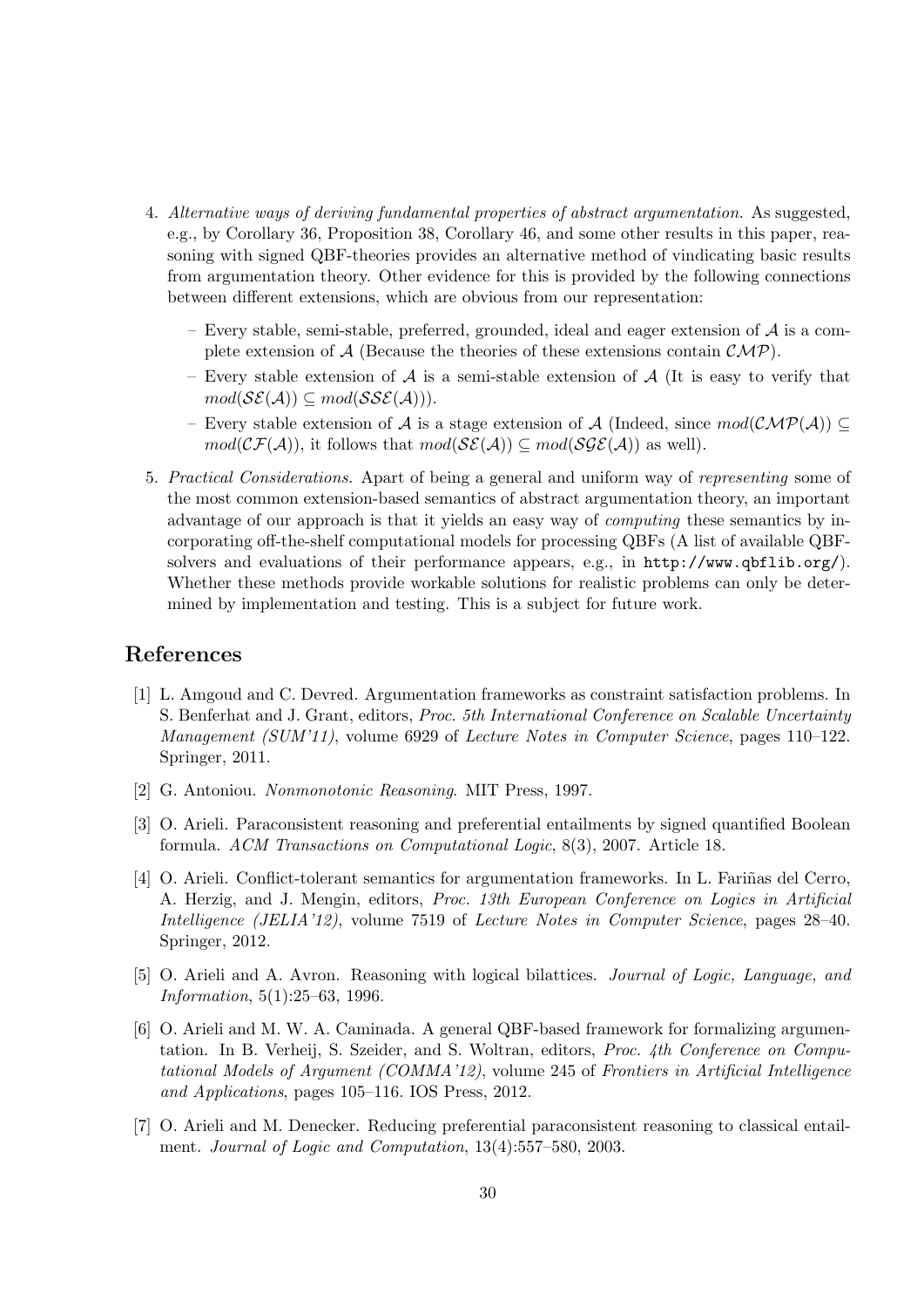- [8] O. Arieli, M. Denecker, B. Van Nuffelen, and M. Bruynooghe. Computational methods for database repair by signed formulae. *Annals of Mathematics and Artificial Intelligence*, 46(1– 2):4–37, 2006.
- [9] O. Arieli and A. Zamansky. Similarity-based inconsistency-tolerant logics. In T. Janhunen and I. Niemelä, editors, *Proc. 12th European Conference on Logics in Artificial Intelligence (JELIA'10)*, volume 6341 of *Lecture Notes in Artificial Intelligence*, pages 11–23. Springer, 2010.
- [10] P. Baroni and M. Giacomin. Semantics for abstract argumentation systems. In I. Rahwan and G. R. Simary, editors, *Argumentation in Artificial Intelligence*, pages 25–44. Springer, 2008.
- [11] P. Baroni, M. Giacomin, and G. Guida. SCC-recursiveness: a general schema for argumentation semantics. *Artificial Intelligence*, 168(1–2):162–210, 2005.
- [12] M. Benedetti and H. Mangassarian. QBF-based formal verification: experience and perspectives. *Journal on Satisfiability, Boolean Modeling and Computation*, 5(1–4):133–191, 2008.
- [13] Ph. Besnard and S. Doutre. Characterization of semantics for argument systems. In D. Dubois, C. Welty, and M. A. Williams, editors, *Proc. 9th International Conference on the principles of knowledge representation and reasoning (KR'04)*, pages 183–193. AAAI Press, 2004.
- [14] Ph Besnard and S. Doutre. Checking the acceptability of a set of arguments. In J. P. Delgrande and T. Schaub, editors, *Proc. 10th International Workshop on Non-Monotonic Reasoning (NMR'04)*, pages 59–64, 2004.
- [15] Ph. Besnard, T. Schaub, H. Tompits, and S. Woltran. Paraconsistent reasoning via quantified boolean formulas, part I: Axiomatizing signed systems. In S. Flesca et al., editor, *Proc. 8th European Conf. on Logics in Artificial Intelligence (JELIA'02)*, volume 2424 of *Lecture Notes in Artificial Intelligence*, pages 320–331. Springer, 2002.
- [16] Ph. Besnard, T. Schaub, H. Tompits, and S. Woltran. Paraconsistent reasoning via quantified boolean formulas, part II: Circumscribing inconsistent theories. In T. D. Nielsen and N. L. Zhang, editors, *Proc. 7th European Conference on Symbolic and Quantitative Approaches to Reasoning with Uncertainty (ECSQARU'03)*, volume 2711 of *Lecture Notes in Artificial Intelligence*, pages 528–539. Springer, 2003.
- [17] Ph. Besnard, T. Schaub, H. Tompits, and S. Woltran. Representing paraconsistent reasoning via quantified propositional logic. In L. Bertossi, A. Hunter, and T. Schaub, editors, *Inconsistency Tolerance*, number 3300 in Lecture Notes in Computer Science, pages 84–118. Springer, 2004.
- [18] G. Boella, J. Hulstijn, and L. van der Torre. A logic of abstract argumentation. In *Proceedings of the Workshop on Argumentation in Multi-Agent Systems (ArgMAS'05)*, volume 4049 of *Lecture Notes in Computer Science*, pages 29–41. Springer, 2005.
- [19] A. Bondarenko, P. M. Dung, R. A. Kowalski, and F. Toni. An abstract, argumentationtheoretic approach to default reasoning. *Artificial Intelligence*, 93:63–101, 1997.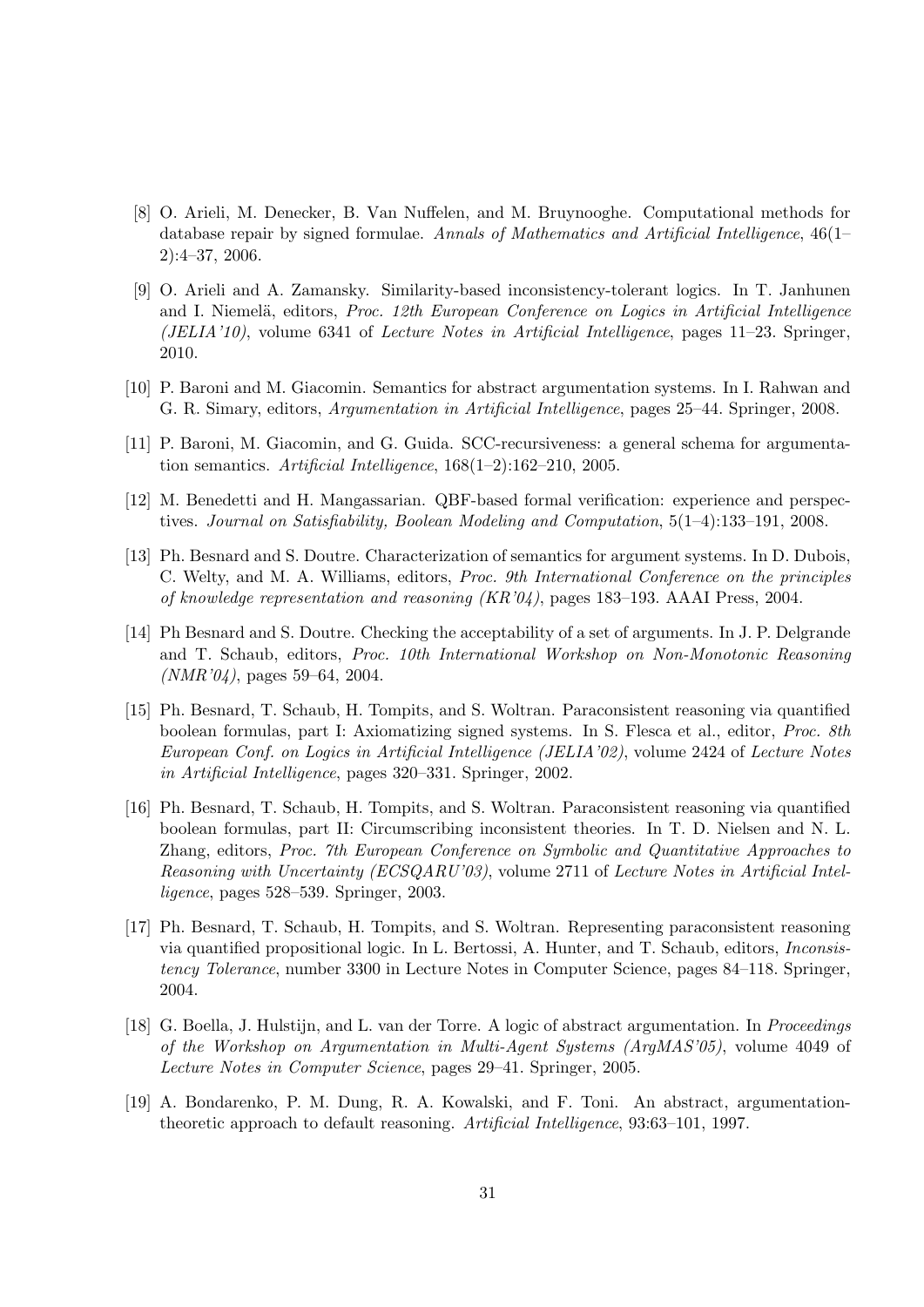- [20] M. W. A. Caminada. On the issue of reinstatement in argumentation. In M. Fischer, W. van der Hoek, B. Konev, and A. Lisitsa, editors, *Proc. 10th European Conference on Logics in Aritificial Intelligence (JELIA'06)*, volume 4160 of *Lecture Notes in Artificial Intelligence*, pages 111–123. Springer, 2006.
- [21] M. W. A. Caminada. Semi-stable semantics. In Dunne. P. E. and TJ. M. Bench-Capon, editors, *Proc. 1st International Conference on Computational Models of Argument (COMMA'06)*, pages 121–130. IOS Press, 2006.
- [22] M. W. A. Caminada. Comparing two unique extension semantics for formal argumentation: ideal and eager. In M. Mehdi Dastani and E. de Jong, editors, *Proc. 19th Belgian-Dutch Conference on Artificial Intelligence (BNAIC'07)*, pages 81–87, 2007.
- [23] M. W. A. Caminada. An algorithm for stage semantics. In M. Giacomin P. Baroni, F. Cerutti and G. R. Simari, editors, *Proc. 3rd International Conference on Computational Models of Argument (COMMA'10)*, pages 147–158. IOS Press, 2010.
- [24] M. W. A. Caminada. Preferred semantics as socratic discussion. In A. E. Gerevini and A. Saetti, editors, *Proceedings of the eleventh AI\*IA symposium on artificial intelligence*, pages 209–216, 2010.
- [25] M. W. A. Caminada. A labelling approach for ideal and stage semantics. *Argument and Computation*, 2(1):1–21, 2011.
- [26] M. W. A. Caminada and L. Amgoud. On the evaluation of argumentation formalisms. *Artificial Intelligence*, 171(5–6):286–310, 2007.
- [27] M. W. A. Caminada, W. A. Carnielli, and P. E. Dunne. Semi-stable semantics. *Journal of Logic and Computation*, 22(5):1207–1254, 2012.
- [28] M. W. A. Caminada and D. M. Gabbay. A logical account of formal argumentation. *Studia Logica*, 93(2-3):109–145, 2009. Special issue: New ideas in argumentation theory.
- [29] M. W. A. Caminada and G. Pigozzi. On judgment aggregation in abstract agumentation. *Autonomous Agents and Multi-Agent Systems*, 22(1):64–102, 2011.
- [30] M. W. A. Caminada and M. Podlaszewski. Grounded semantics as persuasion dialogue. In B. Verheij, S. Szeider, and S. Woltran, editors, *Proc. 4th Conference on Computational Models of Argument (COMMA'12)*, volume 245 of *Frontiers in Artificial Intelligence and Applications*, pages 478—485. IOS Press, 2012.
- [31] M. W. A. Caminada and B. Verheij. On the existence of semi-stable extensions. In G. Danoy, M. Seredynski, R. Booth, B. Gateau, I. Jars, and D. Khadraoui, editors, *Proc. 22nd Benelux Conference on Artificial Intelligence (BNAIC'10)*, 2010.
- [32] M. W. A. Caminada and Y. Wu. An argument game of stable semantics. *Logic Journal of IGPL*, 17(1):77–90, 2009.
- [33] M. W. A. Caminada and Y. Wu. On the limitations of abstract argumentation. In P. de Causmaecker, J. Maervoet, T. Messelis, K. Verbeeck, and T. Vermeulen, editors, *Proc. 23rd Benelux Conference on Artificial Intelligence (BNAIC'11)*, pages 59–66, 2011.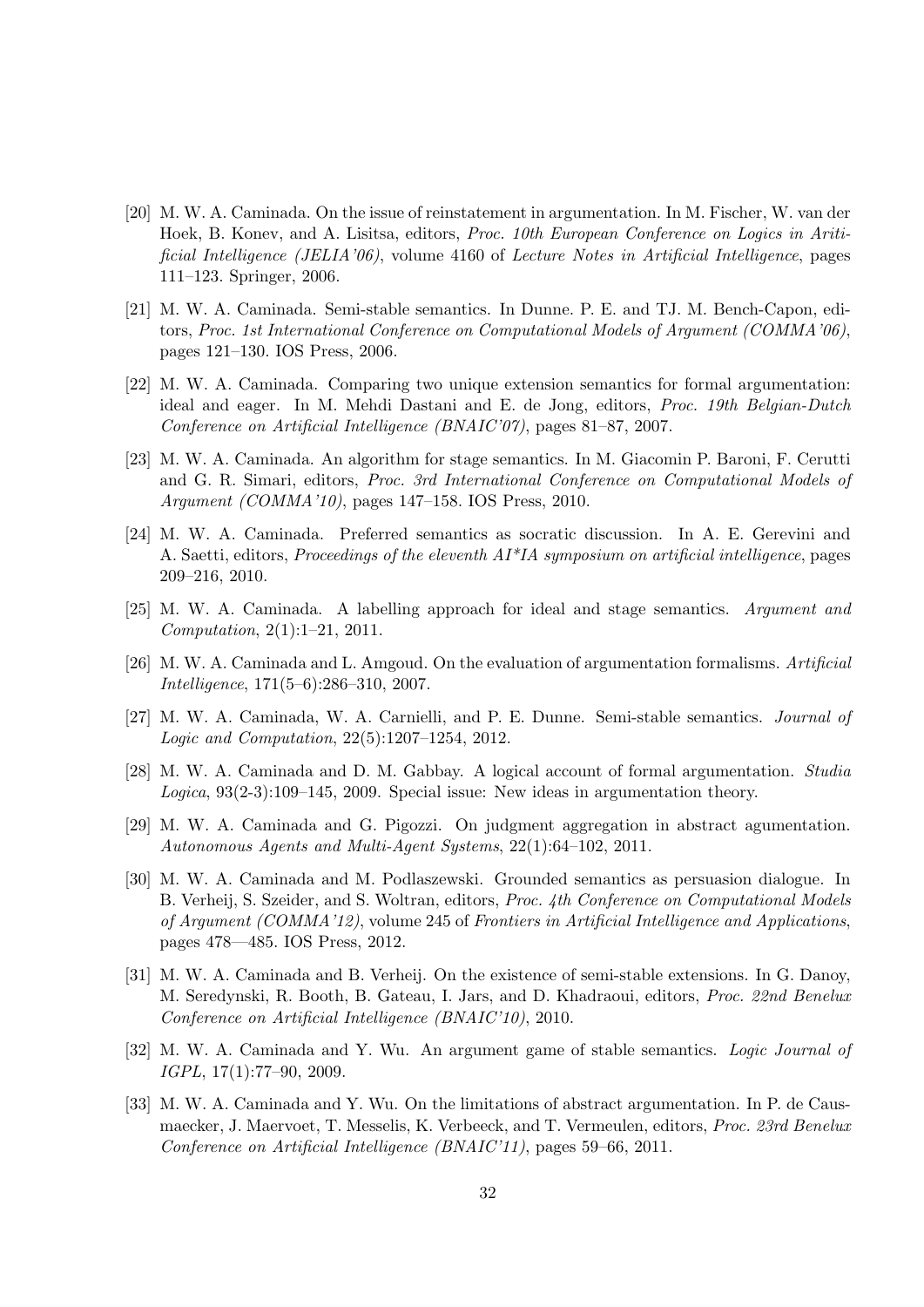- [34] C. Cayrol, S. Doutre, and J. Mengin. Dialectical proof theories for the credulous preferred semantics of argumentation frameworks. In S. Benferhat and P. Besnard, editors, *Proc. 6th European Conference on Symbolic and Quantitative Approaches to Reasoning with Uncertainty (ECSQARU'01)*, volume 2143 of *Lecture Notes in Artificial Intelligence*, pages 668–679. Springer, 2001.
- [35] C. Cayrol, S. Doutre, and J. Mengin. On decision problems related to the preferred semantics for argumentation frameworks. *Journal of Logic and Computation*, 13(3):377–403, 2003.
- [36] J. Delgrande, T. Schaub, H. Tompits, and S. Woltran. On computing belief change operations using quantified Boolean formulas. *Journal of Logic and Computation*, 14(6):801–826, 2004.
- [37] P. M. Dung. On the acceptability of arguments and its fundamental role in nonmonotonic reasoning, logic programming and *n*-person games. *Artificial Intelligence*, 77:321–357, 1995.
- [38] P. M. Dung, P. Mancarella, and F. Toni. Computing ideal sceptical argumentation. *Artificial Intelligence*, 171(10–15):642–674, 2007.
- [39] P. E. Dunne. Computational properties of argument systems satisfying graph-theoretic constraints. *Artificial Intelligence*, 171:701–729, 2007.
- [40] P. E. Dunne and M. W. A. Caminada. Computational complexity of semi-stable semantics in abstract argumentation frameworks. In *Proce. 11th European Conference on Logics in Aritificial Intelligence (JELIA'08)*, volume 5293 of *Lecture Notes in Artificial Intelligence*, pages 153–165. Springer, 2008.
- [41] W. Dvořák. On the complexity of computing the justification status of an argument. In S. Modgil, N. Oren, and F. Toni, editors, *Post Proceedings 1st International Workshop on the Theory and Applications of Formal Argumentation (TAFA-11)*, volume 7132 of *Lecture Notes in Artificial Intelligence*, pages 32–49. Springer, 2012.
- [42] W. Dvořák, P. E. Dunne, and S. Woltran. Parametric properties of ideal semantics. In *Proce. 22nd International Joint Conference on Artificial Intelligence (IJCAI'11)*, pages 851– 856, 2011.
- [43] W. Dvořák, S. Szeider, and S. Woltran. Abstract argumentation via monadic second order logic. In S. Benferhat and J. Grant, editors, *Proc. 5th International Conference on Scalable Uncertainty Management (SUM'11)*, volume 6929 of *Lecture Notes in Computer Science*, pages 85–98. Springer, 2012.
- [44] W. Dvořák and S. Woltran. Complexity of semi-stable and stage semantics in argumentation frameworks. *Information Proceding Letters*, 110:425–430, 2010.
- [45] U. Egly, S. A. Gaggl, and S. Woltran. ASPARTIX: Implementing argumentation frameworks using answer-set programming. In M. G. de la Banda and E. Pontelli, editors, *Proc. 24th International Conference on Logic Programming (ICLP'08)*, volume 5366 of *Lecture Notes in Computer Science*, pages 734–738. Springer, 2008.
- [46] U. Egly, S. A. Gaggl, and S. Woltran. Answer-set programming encodings for argumentation frameworks. *Argument and Computation*, 1(2):144–177, 2010.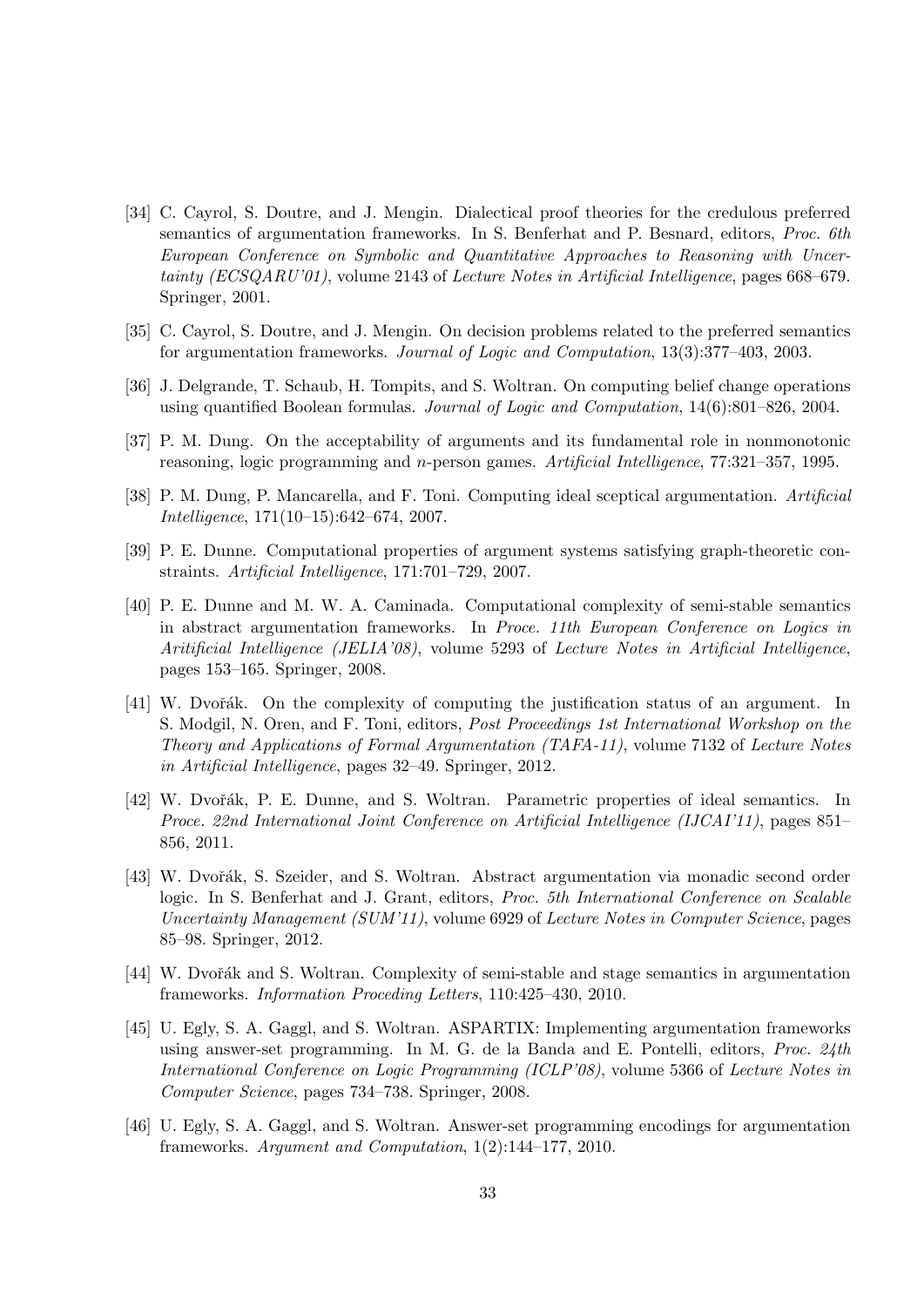- [47] U. Egly and S. Woltran. Reasoning in argumentation frameworks using quantified boolean formulas. In P. E. Dunne and TJ. M. Bench-Capon, editors, *Proc. 1st International Conference on Computational Models of Argument (COMMA'06)*, pages 133–144. IOS Press, 2006.
- [48] D. M. Gabbay. An equaltional approach to CF2 semantics. In B. Verheij, S. Szeider, and S. Woltran, editors, *Proc. 4th Conference on Computational Models of Argument (COMMA'12)*, volume 245 of *Frontiers in Artificial Intelligence and Applications*, pages 141– 152. IOS Press, 2012.
- [49] D. M. Gabbay. Equational approach to argumentation networks. *Argument and Computation*, 3(2–3):87–142, 2012.
- [50] M. Gelfond and V. Lifschitz. The stable model semantics for logic programming. In R. A. Kowalski and K. Bowen, editors, *Proceedings of the 5th International Conference/Symposium on Logic Programming*, pages 1070–1080. MIT Press, 1988.
- [51] M. Gelfond and V. Lifschitz. Classical negation in logic programs and disjunctive databases. *New Generation Computing*, 9(3–4):365–385, 1991.
- [52] N. Gorogiannis and A. Hunter. Instantiating abstract argumentation with classical logic arguments: Postulates and properties. *Artificial Intelligence*, 175(9–10):1479–1497, 2011.
- [53] G. Governatori, M. J. Maher, G. Antoniou, and D. Billington. Argumentation semantics for defeasible logic. *Journal of Logic and Computation*, 14(5):675–702, 2004.
- [54] D. Grossi. On the logic of argumentation theory. In W. van der Hoek, G. A. Kaminka, Y. Lespérance, M. Luck, and S. Sen, editors, Proc. 9th International Conference on Au*tonomous Agents and Multiagent Systems (AAMAS 2010)*, volume 1, pages 409–416. IFAA-MAS, 2010.
- [55] D. Grossi. An application of model checking games to abstract argumentation. In H. P. van Ditmarsch, J. Lang, and S. Ju, editors, *Proc. 3rd International Workshop on Logic, Rationality, and Interaction (LORI'11)*, volume 6953 of *Lecture Notes in Computer Science*, pages 74–86. Springer, 2011.
- [56] H. Jakobovits and D. Vermeir. Dialectic semantics for argumentation frameworks. In *Proc. 7th International Conference on Artificial Intelligence and Law ICAIL*, pages 53–62. ACM, 1999.
- [57] H. Jakobovits and D. Vermeir. Robust semantics for argumentation frameworks. *Journal of Logic and Computation*, 9(2):215–261, 1999.
- [58] S. C. Kleene. *Introduction to metamathematics*. Van Nostrand, 1950.
- [59] H. Mangassarian, A. G. Veneris, and M. Benedetti. Robust qbf encodings for sequential circuits with applications to verification, debug, and test. *IEEE Transactions on Computers*, 59(7):981–994, 2010.
- [60] J. McCarthy. Applications of circumscription to formalizing common-sense knowledge. *Artificial Intelligence*, 28:89–116, 1986.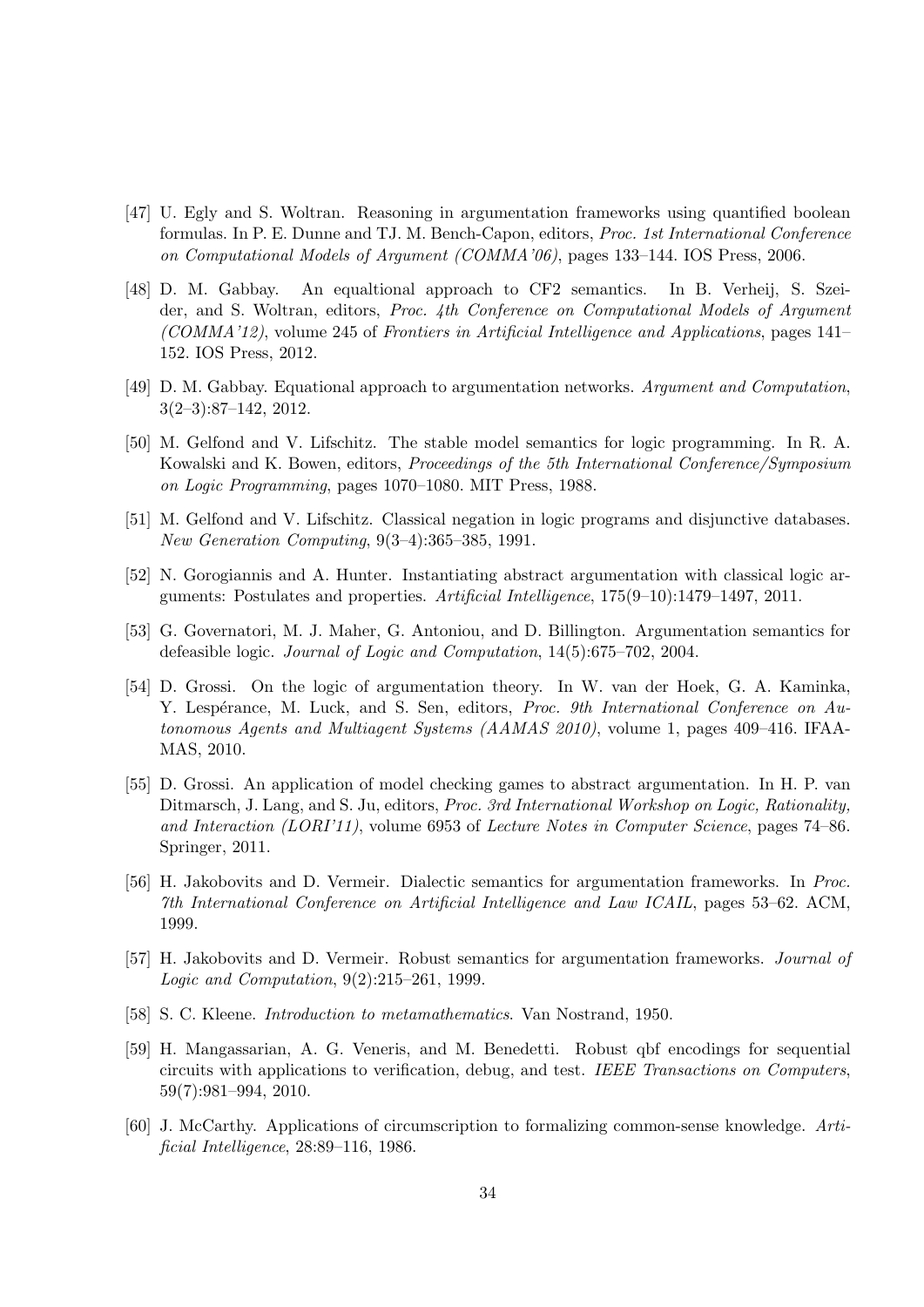- [61] S. Modgil. Labellings and games for extended argumentation frameworks. In *Proc. 21st International Joint Conference on Artificial Intelligence (IJCAI'09)*, pages 873–878, 2009.
- [62] J. L. Pollock. How to reason defeasibly. *Artificial Intelligence*, 57:1–42, 1992.
- [63] J. L. Pollock. *Cognitive Carpentry. A Blueprint for How to Build a Person*. MIT Press, 1995.
- [64] H. Prakken. An abstract framework for argumentation with structured arguments. *Argument and Computation*, 1(2):93–124, 2010.
- [65] H. Prakken and G. Sartor. Argument-based extended logic programming with defeasible priorities. *Journal of Applied Non-Classical Logics*, 7:25–75, 1997.
- [66] R. Reiter. A logic for default reasoning. *Artificial Intelligence*, 13:81–132, 1980.
- [67] J. T. Rintanen. Constructing conditional plans by a theorem-prover. *Journal of Artifificial Intelligence Research*, 10:323–352, 1999.
- [68] F. Toni and M. Sergot. Argumentation and answer set programming. In M. Balduccini and T. Son, editors, *Logic Programming, Knowledge Representation, and Nonmonotonic Reasoning*, volume 6565 of *Lecture Notes in Computer Science*, pages 164–180. Springer, 2011.
- [69] A. van Gelder, K. A. Ross, and J. S. Schlipf. The well-founded semantics for general logic programs. *Journal of the ACM*, 38(3):620–650, 1991.
- [70] B. Verheij. Two approaches to dialectical argumentation: admissible sets and argumentation stages. In J.-J.Ch. Meyer and L.C. van der Gaag, editors, *Proc. 8th Dutch Conference on Artificial Intelligence (NAIC'96)*, pages 357–368, 1996.
- [71] B. Verheij. Dialectical argumentation with argumentation schemes: An approach to legal logic. *Artificial Intelligence and Law*, 11(2–3):167–195, 2003.
- [72] T. Wakaki and K. Nitta. Computing argumentation semantics in answer set programming. In *New Frontiers in Artificial Intelligence (JSAI'08)*, volume 5447 of *Lecture Notes in Computer Science*, pages 254–269. Springer, 2008.
- [73] E. Weydert. Semi-stable extensions for infinite frameworks. In P. de Causmaecker, J. Maervoet, T. Messelis, K. Verbeeck, and T. Vermeulen, editors, *Proc. 23rd Benelux Conference on Artificial Intelligence (BNAIC'11)*, pages 336–343, 2011.
- [74] Y. Wu and M. W. A. Caminada. A labelling-based justification status of arguments. *Studies in Logics*, 3(4):12–29, 2010.
- [75] Y. Wu, M. W. A. Caminada, and D. M. Gabbay. Complete extensions in argumentation coincide with 3-valued stable models in logic programming. *Studia Logica*, 93(1–2):383–403, 2009. Special issue: new ideas in argumentation theory.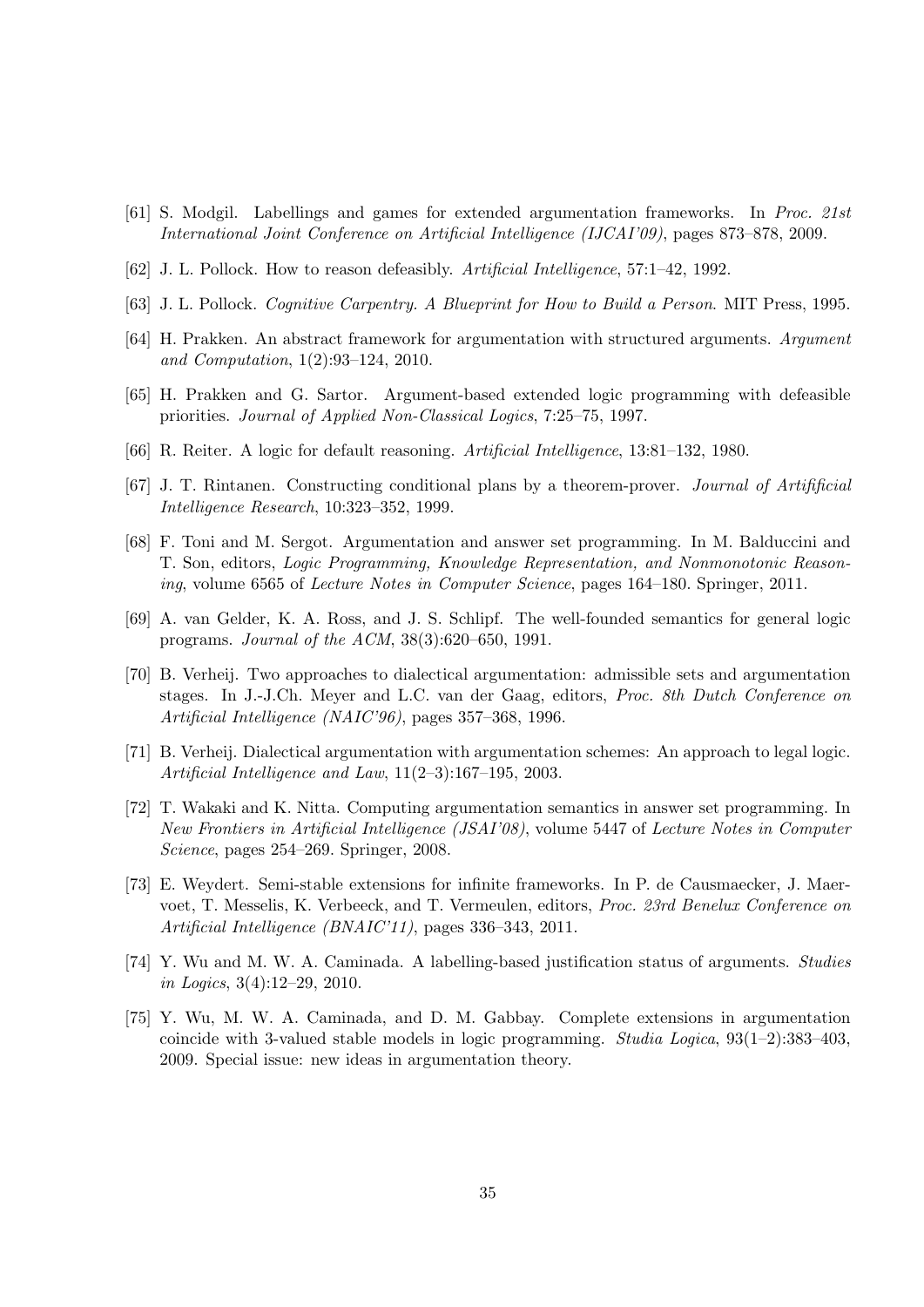### **A Ideal and Eager Semantics Revisited**

In what follows we show that our notions of ideal and eager semantics coincide with those of [25, 38]. In [38] the concept of an ideal set is defined as follows.

**Definition 63.** Let  $A = \langle Ar, att \rangle$  be an argumentation framework. An *ideal set* of A is an admissible set that is a subset of each preferred extension.

As is proved in [38], every argumentation framework has a unique maximal ideal set.

**Proposition 64.** *Let*  $A = \langle Ar, att \rangle$  *be an argumentation framework, let Args*<sub>ie</sub> *be its ideal extension in the sense of Definition 3 and let Argsmi be its maximal ideal set. It holds that*  $A \textit{rgs}_{mi} = \textit{A} \textit{rgs}_{ie}.$ 

*Proof. Args*<sub>ie</sub> is the maximal complete extension that is a subset of each preferred extension, while *Argsmi* is the maximal admissible set that is a subset of each preferred extension. It has already been proved in [38] that *Argsmi* is a complete extension. Hence, *Argsmi* is a complete extension that is a subset of each preferred extension. We now prove that it is also a *maximal* (with respect to set inclusion) complete extension that is a subset of every preferred extension. Suppose that there exists a complete extension  $Args' \supsetneq Args_{mi}$  that is a subset of each preferred extension. Then, since every complete extension is also an admissible set, it holds that *Args′* is also an admissible set that is a subset of each preferred extension (that is, *Args′* is an ideal set). Since *Argsmi* is the unique biggest ideal set, it follows that  $Args' \subseteq Args_{mi}$  which is in contradiction with  $Args' \supsetneq Args_{mi}$ .

From Proposition 64 together with the fact that the maximal ideal set is unique, it follows that the ideal extension is also unique.

Next, we show that the definition of the ideal labelling in this paper (see Definition 9) is equivalent to the definition of the ideal labelling in [25]. Let *⊑* be a relation between labelling functions defined by  $lab_1 \subseteq lab_2$  iff  $ln(lab_1) \subseteq ln(lab_2)$  and  $Out(lab_1) \subseteq Out(lab_2)$ . In [25] the ideal labelling is defined as the *⊑*-maximal admissible labelling that is *⊑*-smaller or equal to each preferred labelling.

**Proposition 65.** Let  $A = \langle Ar, att \rangle$  be an argumentation framework, let  $lab_{id1}$  be the ideal labelling *according to Definition 9, and let labid*<sup>2</sup> *be the ideal labelling as defined in [25]. It holds that*  $lab_{id1} = lab_{id2}.$ 

*Proof. lab*<sub>*id*1</sub> is a complete labelling with maximal in-assignments among the complete labellings whose set of in-labelled arguments is a subset of the set of in-labelled arguments of each preferred labelling. *lab<sub>id2</sub>* is the unique (as proven in [25])  $\subseteq$ -maximal admissible labelling that is  $\subseteq$ -smaller or equal to each preferred labelling. It is shown in [29] that  $lab_{id2}$  is a complete labelling. Hence, *lab*<sub>*id*2</sub> is a complete labelling that is *⊑*-smaller or equal to each preferred labelling. We now show that  $lab_{id2}$  is also a  $\subseteq$ -*maximal* complete labelling that is  $\subseteq$ -smaller or equal to each preferred labelling. Suppose there exists a complete labelling  $lab'$  with  $lab_{id2} \subseteq lab'$  and  $lab_{id2} \neq lab'$  such that *lab′* is *⊑*-smaller or equal to each preferred labelling. Then *lab′* is also a complete labelling whose set of in-labelled arguments is a subset of the set of in-labelled arguments of each preferred labelling (this is because from  $lab_1 ⊆ lab_2$  it follows that  $ln(lab_1) ⊆ ln(lab_2)$ ). However, from the fact that  $lab_{id2} \subseteq lab'$  and  $lab_{id2} \neq lab'$  it follows that  $ln(lab_{id2}) \subseteq ln(lab')$ . This contradicts the fact that *labid*<sup>1</sup> is a complete labelling with *maximal* in-assignments among the complete labellings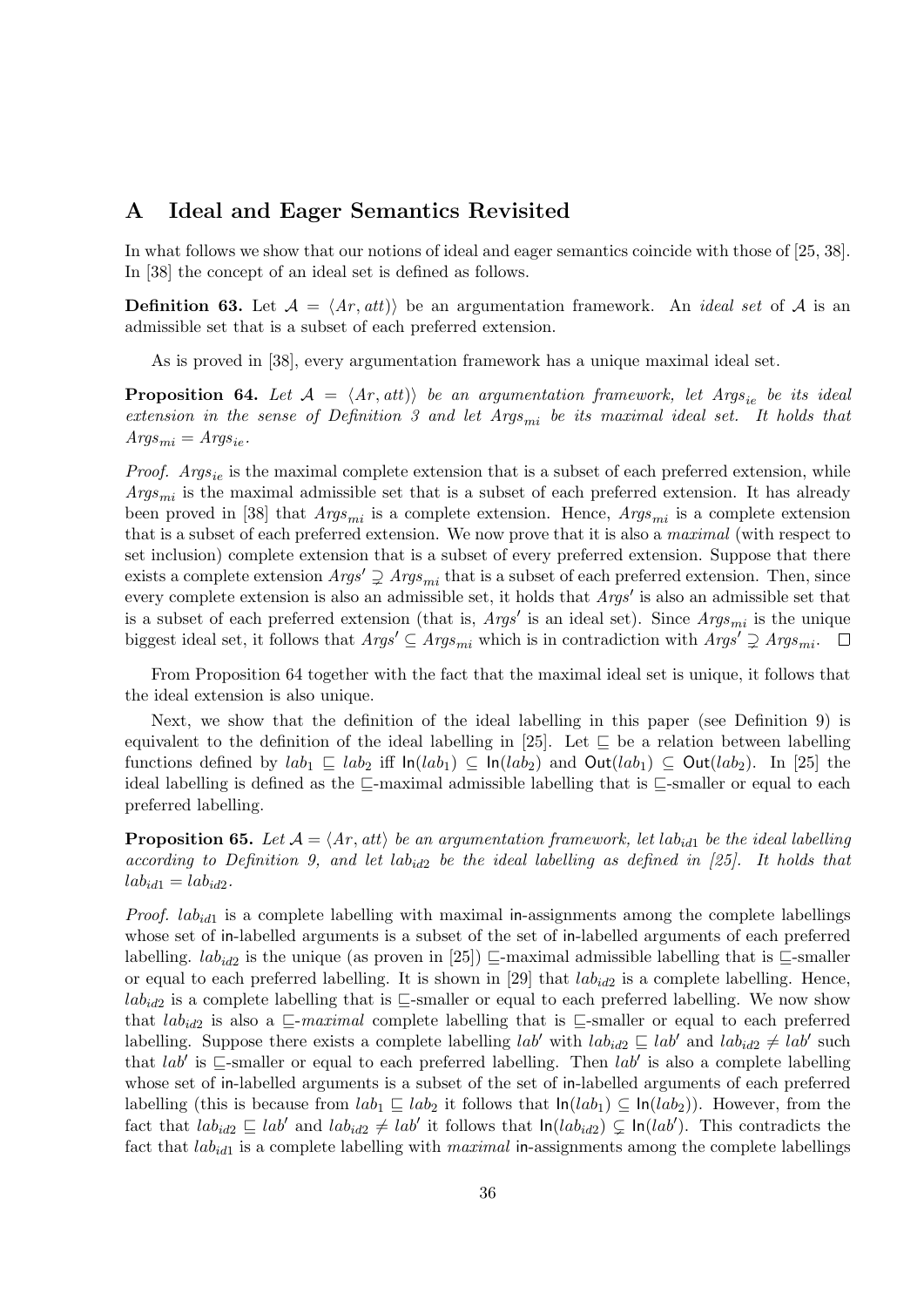whose set of in-labelled arguments is a subset of the set of in-labelled arguments of each preferred labelling. П

From Proposition 65, together with the fact that the *⊑*-maximal admissible labelling that is *⊑*-smaller or equal to each preferred labelling is unique [25], it follows that the ideal labelling (as defined in Definition 9) is unique. It also follows that the ideal labelling and the ideal extensions are one-to-one related to each other by means of the functions Ext2Lab and Lab2Ext.

As for eager semantics, one can obtain similar results. Originally, in [22], the eager extension was defined as the (unique) maximal admissible set that is a subset of each semi-stable extension. In order to have the proofs of eager semantics similar to those of ideal semantics, we first define the concept of an *eager set*.

**Definition 66.** Let  $A = \langle Ar, att \rangle$  be an argumentation framework. An *eager set* of A is an admissible set that is a subset of each semi-stable extension.

In [22] it is shown that every argumentation framework has a unique maximal eager set.

**Proposition 67.** *Let*  $A = \langle Ar, att \rangle$  *be an argumentation framework, let Args<sub>ee</sub> <i>be its eager extension in the sense of Definition 3 and let Argsme be its maximal eager set. It holds that*  $A \, \textit{rgs}_{\textit{me}} = \textit{A} \, \textit{rgs}_{\textit{ee}}.$ 

*Proof. Args*<sub>ee</sub> is the maximal complete extension that is a subset of each semi-stable extension, while  $Arg_{me}$  is the maximal admissible set that is a subset of each semi-stable extension. It has already been proved in [22] that *Argsme* is a complete extension. Hence, *Argsme* is a complete extension that is a subset of each semi-stable extension. It therefore remains to show that it is also a *maximal* (with respect to set inclusion) complete extension that is a subset of every semi-stable extension. The proof of this is similar to that in Proposition 64 (concerning preferred extensions instead of semi-stable extensions).  $\Box$ 

From Proposition 67, together with the fact that the maximal eager set is unique [22], it follows that the eager extension (Definition 3) is also unique.

In [29] the eager labelling is described as the *⊑*-maximal admissible labelling that is *⊑*-smaller or equal to each semi-stable labelling. As shown next, this description is equivalent to the description of the eager labelling in Definition 9.

**Proposition 68.** Let  $A = \langle Ar, att \rangle$  be an argumentation framework, let  $lab_{eg1}$  be the eager labelling as defined in Definition 9, and let  $lab_{eq2}$  be the  $\sqsubseteq$ -maximal admissible labelling that is  $\sqsubseteq$ -smaller *or equal to each semi-stable labelling. It holds that*  $lab_{eq1} = lab_{eq2}$ .

*Proof.* Similar to that of Proposition 65 (by the fact that *labeg*<sup>2</sup> is a complete labelling; see [29]).  $\overline{\phantom{a}}$ 

From Proposition 68, together with the fact that the *⊑*-maximal admissible labelling that is *⊑*-smaller or equal to each semi-stable labelling is unique [29], it follows that the eager labelling (as defined in Definition 9) is unique. It also follows that the eager labelling and the eager extensions are one-to-one related to each other by means of the functions Ext2Lab and Lab2Ext.

The above results give us the freedom to describe ideal and eager semantics either in terms of complete extensions (labellings) or in terms of of admissible sets (labellings). Although a characterization in terms of admissible sets would be more in line with the literature [22, 38], a characterization in terms of complete semantics, as is done in the current paper, allows us to treat all semantics